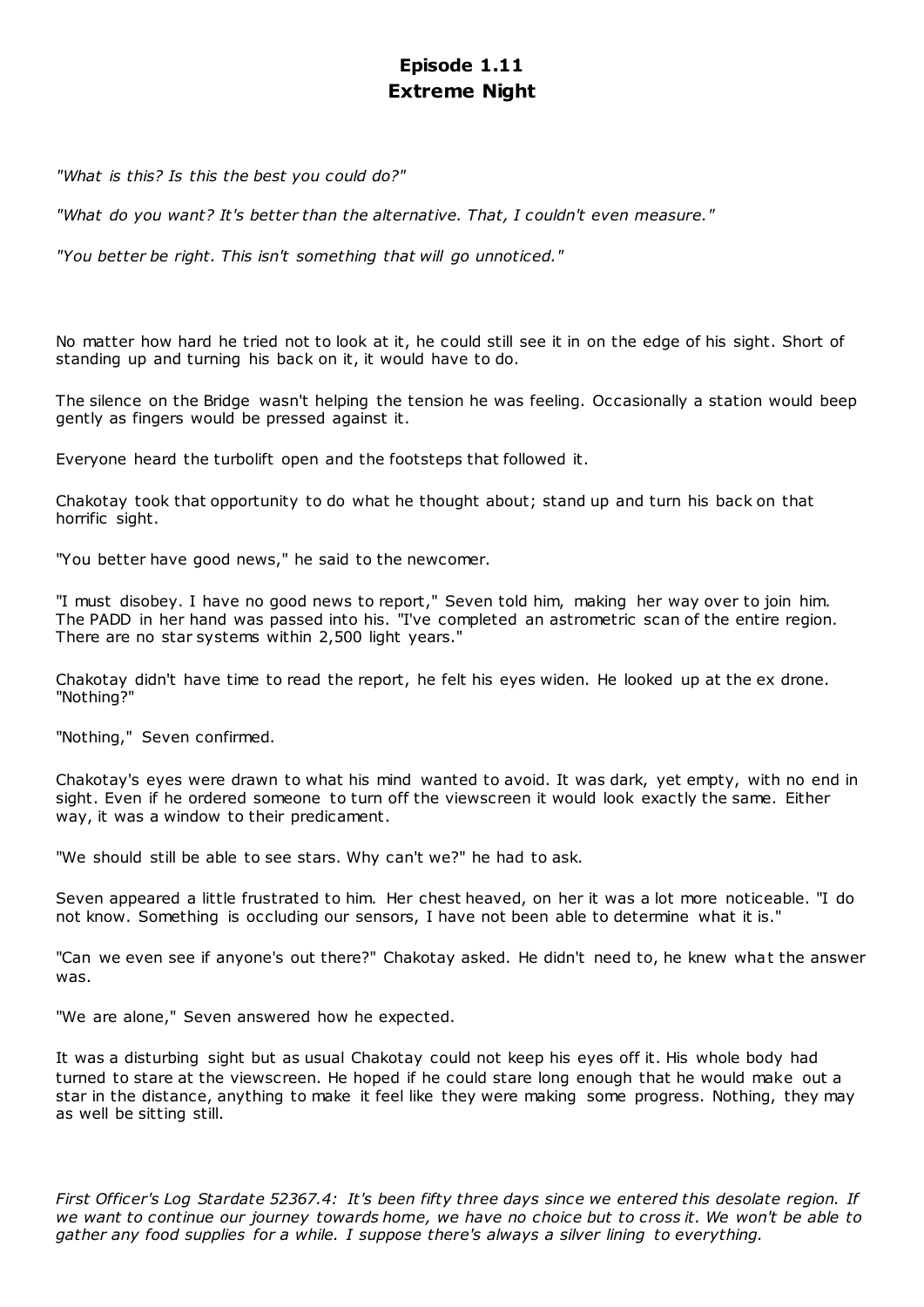"That was uncalled for," Neelix pouted.

Chakotay wasn't in the mood for niceties, his eyes rolled. "Well maybe you can use these next two years to learn how to not kill people."

"Hmph!" was Neelix's only retort. He folded his arms tightly.

Tom sighed sadly. "First the Deck Thirteen explosion, then the time loop, now this void. We can't catch a break." He looked to B'Elanna for someone to agree with him, but she just blanked him.

"There's nothing new to report. What's the point of this briefing?" she asked.

Chakotay didn't dare think about saying something similar to her, he smiled weakly. "Humour me."

"Apart from Thirteen, all decks are running smoothly. Warp core is operating at peak efficiency," B'Elanna answered. "My people are going stir crazy. I tried to give them a task, repair Thirteen but everyone claims to be too *wigged out* by it."

Neelix shuddered, "I'm not surprised. The last thing anyone needs is a reminder of where we are."

B'Elanna nodded. "Also someone..." Her eyes averted to Tom, he grimaced at the dangerousness of them. "Nearly overloaded the hologrid in Holodeck One."

Tom pointed at the Doctor, Harry did as well. The Doctor rushed to defend himself, "Mr Kim and Paris frequently overlap their Holodeck time with others."

"I'm sure that won't happen again," Chakotay said with his own dangerous glint in his eyes.

"Yeah sure. I'm just glad no one's reprogrammed my things again," Tom grumbled impatiently.

"Are you sure?" the Doctor questioned playfully. "The program seemed to think you were the hero of the story."

"I am," Tom said defensively.

"Oh, that'll be why you still haven't finished it in the last two months then," the Doctor smiled.

Chakotay cleared his throat to distract them. "Harry, Operations report."

Harry timidly shook his head, "nada."

"Perhaps if you spent more time there than playing Tom's love interest..." Chakotay muttered.

Harry's face turned very red, most of the room smirked as a result. "Everything's running fine, and that's not what a partner is."

"Seven and I are still trying to determine what is blocking our sensors," Tuvok butted in. "It would be prudent to investigate."

"You're right. At the very least it could distract the natives," Chakotay sighed.

Tom perked up a little, "oh, maybe the reason we can't see anything is because there's a giant cloud beast that eats ships."

Jessie rolled her eyes. "That's the stupidest thing I've heard you say."

"Hey, this is Voyager, crazy is part of the job," Tom said, trying badly to hide his offense.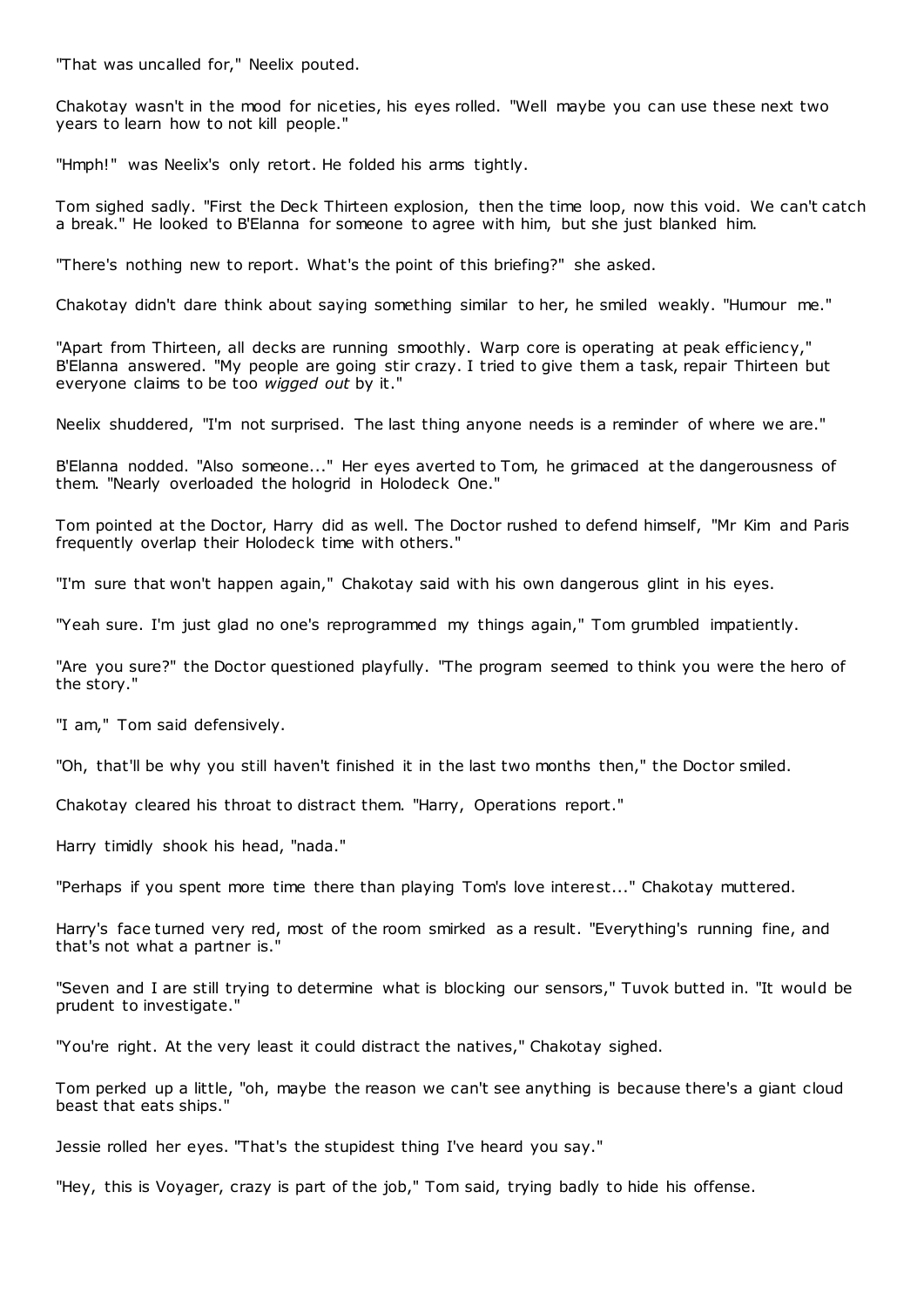Chakotay tried his best not to laugh at the two of them. He wasn't the only one. "Something must be blocking our view ahead. Two thousand light years of no systems shouldn't look like this."

"It might make us think there's nothing there before it eats us," Tom muttered quietly. There were a few sniggers amongst the group. "Fine when it happens, you'll be sorry you didn't listen."

"Next you'll be saying that we'll be knocked out and only Naomi Wildman can save us," the Doctor said.

"And Seven," Jessie groaned.

"Don't say that like she always does. When has she saved us so far?" the Doctor asked.

Jessie frowned, "when has Naomi?"

"I don't need to ask, but crew morale," Chakotay said to change the subject slightly.

"Deteriorating, obviously," the Doctor replied.

Neelix sat up in his seat, his bad mood had faded away. "Perhaps I can offer some suggestions. Rotate crew assignments. Offer training programs. Add variety to the daily routine. I myself wouldn't mind squeezing in a little tactical training."

"What did I say about learning not to kill people?" Chakotay muttered under his breath.

Tuvok's eyebrow raised high, it had been a while so it took two tries. "Perhaps Astrometrics would be more to your liking."

Neelix didn't take him seriously, he was on a roll anyway. "The Holodecks have been in high demand. I was thinking, we could install a few emitters in Cargo Bay T wo. Make it a third Holodeck."

"Yeah cos that worked so well when the Hirogen did it," Tom commented.

Chakotay felt his forehead as it started to ache. "How many times... it didn't happen."

Tom laughed, "next you'll be telling me there was no Demon planet either."

"There wasn't," everyone said in unison.

Tom's face whitened quickly. "What? Then what about Demon²?"

"I don't even know what that is," Jessie mumbled.

"Actually..." Tom calmed a little, his shoulders raised. "Neither do I. If it was a 2 there would be a space. If it's a squared symbol, it doesn't make sense. Is it Demon in 3D?"

"If this fourth wall conversation doesn't lure the Captain out of her quarters, nothing will," Harry commented.

# **Meanwhile:**

A pair of blue eyes narrowed. The owners fists clenched, her ears seemed to twitch. A different pair of blue eyes stared up at her curiously.

"What's wrong mummy?" Kiara asked.

## **The Conference Room:**

"Yes, that's the other problem. No one's seen her in a while," Neelix said.

Chakotay's face stiffened at the mention of the Captain. "What's your point?"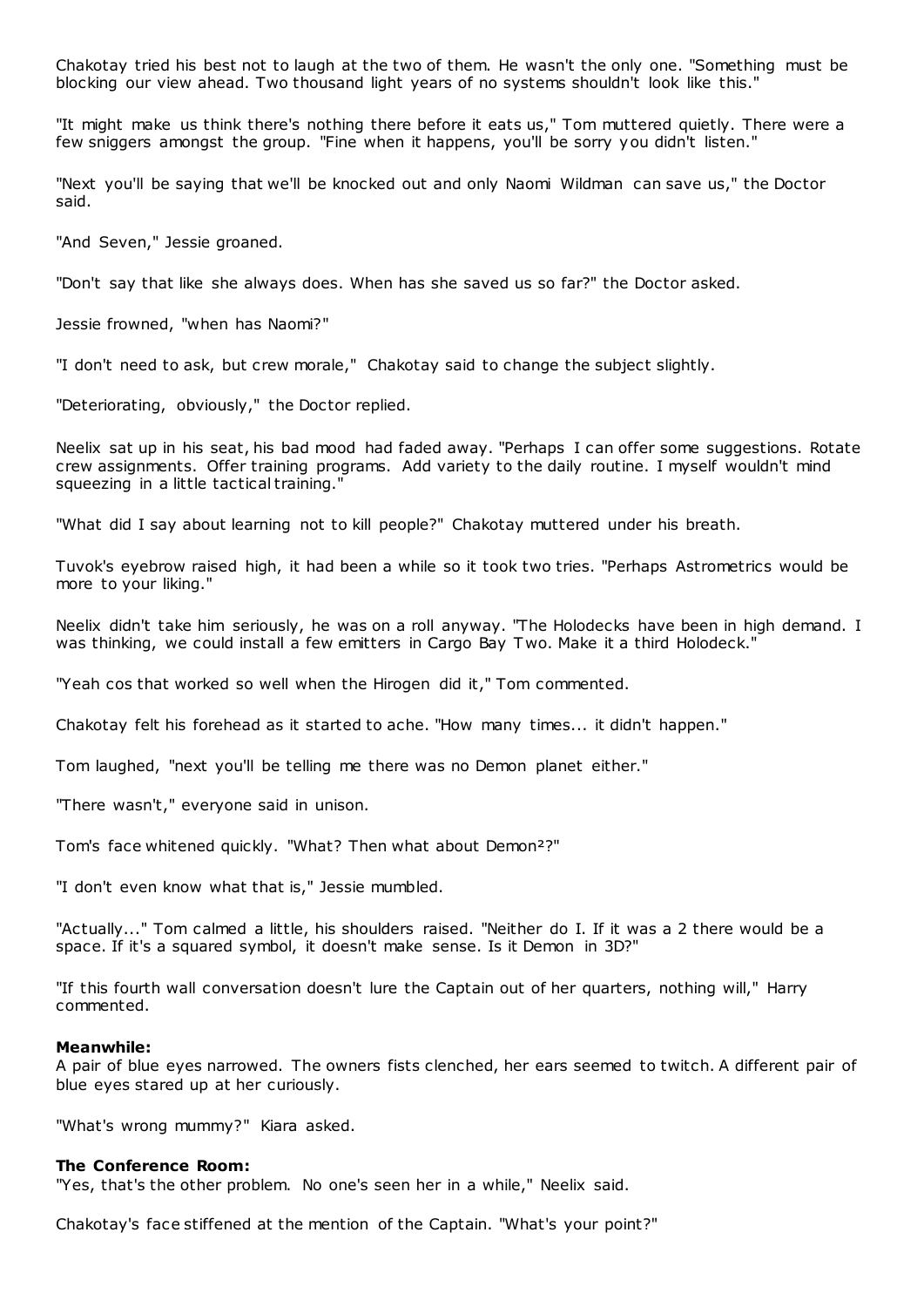"People take comfort in talking to her," Neelix explained. "When they see that the Captain's happy, they're happy."

Harry pulled a confused face, "who are these people? I assume these are the ones that only see her after a hundred cups."

"I dunno. I get a good laugh when she starts tearing new ones," Jessie said.

Tom shuddered at a lot of memories coming in all at once. "Rumour has it she never leaves her quarters."

"Rumours also has it that you changed your mutiny program to reveal your true feelings for Harry," the Doctor said.

Tom and Harry blushed in unison. They didn't dare look at each other.

Chakotay was starting to get a little irritated at all of this. "She'll come to the Bridge if and when she's needed. It's up to her."

"Spare us the protocol, Chakotay. It's pretty odd, you've got to admit it," B'Elanna said. "It's not the first time she's done this either."

"She can run this ship from wherever the hell she wants to!" Chakotay snapped at her, taking her aback. "Understood?"

Most of the room froze, they worried how B'Elanna would react to that. Luckily she didn't seem the least bit angry about it. "Yeah, sure," her voice softened.

Chakotay sighed to calm himself down. His face looked apologetic . "We're all feeling the strain. At least when we were in regular space there were aliens, anomalies, planets. The things we were used to, things we were trained for."

"Better the devil you know," Tom remarked.

"Are we talking about the Captain again?" Harry asked innocently.

Everyone else seemed to choose to ignore the pair. Chakotay looked over his shoulder to stare at the abyss outside. "Two months is a long time. Two years..."

"It's not all bad. We can spend the rest of the season having a laugh and stuff, lighten up," Tom badly tried to convince him.

"Every sentence you say tops your last on the stupid metre. Try shutting up," B'Elanna muttered.

"Perhaps we could release a probe to determine what is affecting our sensors," Tuvok suggested.

Chakotay didn't look so sure, "we'd have to slow down and keep close to it to avoid losing any data we get from it. We don't know the extent of this anomaly's range."

Tom perked up at the thought that suddenly came to him. "Or, we could have a shuttle sitting in the middle, extending its scanning range."

Harry couldn't help but smirk, "here we go." He knew this was coming. Everyone else though wondered why Tom acted so excited over this idea.

"Every other day for two years?" Chakotay was bemused. "You're going to have a hard job finding a volunteer to go with you."

"We wouldn't be going in the old class two shuttles. We'll be going in our new shuttlecraft," Tom said proudly.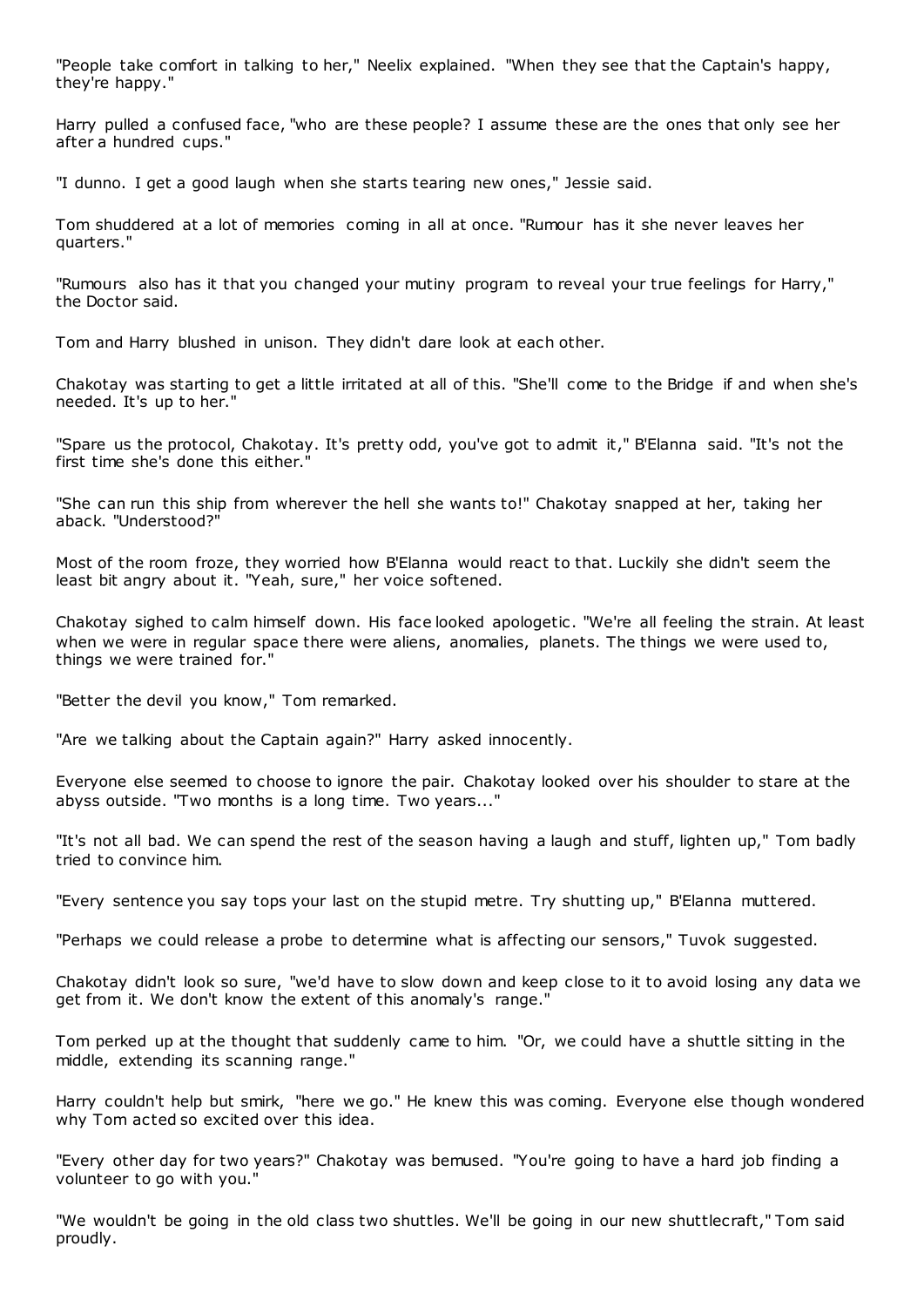"That's not the reason Chakotay was hinting at," Harry said to him cheekily.

Tom brushed him off, but most of the room were staring at him like he was going on about starship eating clouds again. "Lets face it. Our current stock just don't cut it in the Delta Quadrant. We've needed something bigger and better since we got here. It's time we built it!"

"That seems like a huge waste of time for something that'll just crash when it sees a planet," Jessie said.

For some reason Neelix seemed eager after her comment. "We have a lot of time to waste. It may be the boost for morale we've been looking for."

Tom smiled gratefully at him. "That's the spirit Neelix."

"Tom, are you seriously suggesting we have and should waste the resources to build a shuttle from scratch?" Chakotay said as patiently as possible. "You do know the shuttle replicator is just a joke around here, right? We don't just walk up to it and ask for a new one."

"With how many shuttles we've lost, we've probably wasted more than twice the resources to get equally crashable replacements, than it would take to create a new one," Tom said, his sales pitch voice finally kicked in.

"We appreciate your enthusiasm..." Chakotay said.

"No we don't," almost everyone muttered in perfect unison. Harry pouted as he didn't get a similar joke in before they did.

Tom leapt out of his chair to scurry over to the wall computer. "I already made a head start on the design." He tapped the controls to bring up a schematic of a shuttlecraft that didn't look like a box with a window and nacelles. The front had a more pointed look than the older ones. Its nacelles appeared to be apart of a wide winged design near the back.

"Behold the Delta Flyer. Ultra-aerodynamic contours, retractable nacelles, parametallic hull plating," he began his spiel.

"Yes, double exhaust so it sounds louder, sorry cooler. Surround sound speakers in the back. Banging tires, we get it," Chakotay groaned.

Tom tried not to look offended. He tried to defend his new baby but someone else beat him. "You forgot the pink dice in the cockpit and the personalised number plate saying CT PRT0M," Jessie sniggered.

Harry sniggered quietly, behind his sealed lips. Tom still heard it though and glared at him. "Don't give him any ideas," Harry said now he was caught out.

"I designed a perfectly functioning shuttle. Sure it has bells and whistles, but nothing that isn't useful," Tom protested.

"Tom, I saw the Holodeck version. How do you explain the antique helm controls?" Harry asked.

Tom laughed confidently, "after your performance in the car, don't worry about it. You won't be driving stick anytime soon."

Jessie bit her lip to stop herself making more jokes. She noticed a few people at the table were struggling to do the same.

"All right fine. You're humoured. How long would it take?" Chakotay asked.

"I'd say a week if we all chip in, pull all nighters. Of course, we're not in any hurry are we, since my plans are stupid," Tom answered.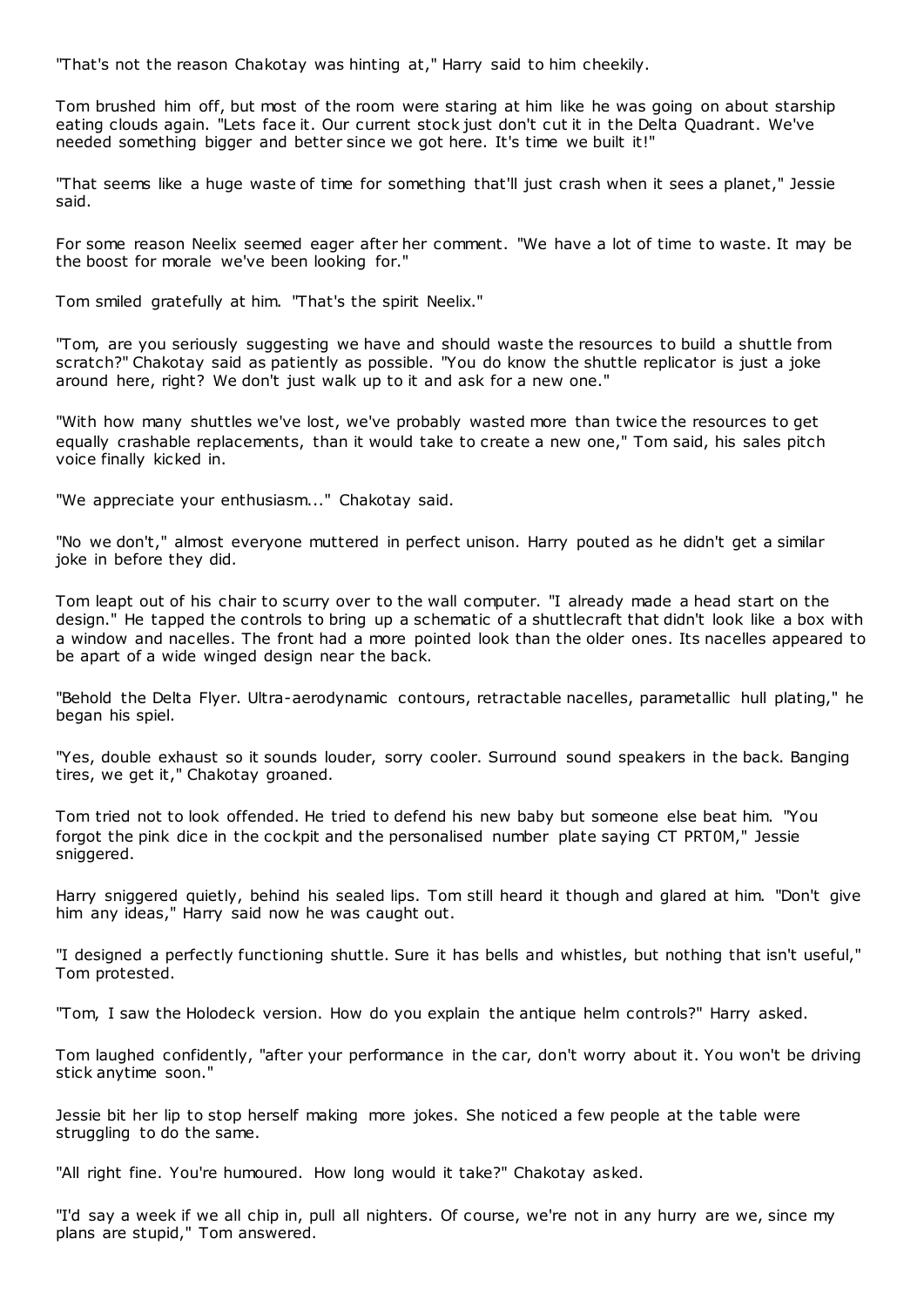"Finally," B'Elanna sighed quietly.

Tom threw her a look of betrayal. Her blank expression made it only bounce off.

"Fine. Volunteers only, this isn't a mission. Dis..." Chakotay said.

"Am I the only one worried that a huge region of space has nothing in it, yet we're the only ones here?" Neelix wondered.

"Why would there be? The locals would know better than to go in. We're only doing it as we're trying to get to the other side," Tom said.

Harry stared down at the table grimly. "If there were people inside it, using it as a place to hide and ambush, we'd have encountered them by now. Two months is a long time to be rubbing your hands and cackling."

"Missed," Chakotay finished with a sigh.

Almost everyone rose out of their seats to leave. Only a few remained in the end. Tom had to finish mopping up his pride that had been carelessly kicked on the floor again, before shuffling out. That left Chakotay and B'Elanna, she still sat in place as if she didn't hear him dismiss her. He gave her a troubled look before she finally got the hint and walked out.

# **Meanwhile:**

A deep booming voice chuckled in the darkness. "Soon, soon they will see what true terror really is," the voice echoed thanks to the computer enhancing it. The chuckle after it sounded real and sinister enough.

A few beeps were soon followed by the sound of an engine stalling, then nothing.

"What?" the computer voice snarled.

"That wasn't the replicator was it," another voice said irritably. "Seriously, why do you insist on sitting in the dark? It's my ship, should be my rules."

"Oh I see. Intimidated by my magnificently dark presence?" the computerised voice said. "Pathetic lowly man, you cannot begin to imagine..." He was interrupted by the engines stirring back on and the lights following suit, revealing the alien and very advanced bridge they were in.

The man at the front of the room seemed very relieved, despite the light briefly blinding his eyes. He hurried over to a completely different station. "I knew it, I was way off."

"Hmph!" was the only response he got.

The man turned around with a bowl of blue soup in his hands. "So what were you saying?" He wasn't surprised to see that his team mate was nowhere in sight, at first. Then he spotted a figure badly trying to crouch down behind the only chair in the room. "Nobody cares, Boss. It's not like we're in a novel or a TV show. You're not going to get described. Your so called villainous and dark presence won't be seen by anyone. Heck it's four episodes later and my name's even been forgotten. I'm *the man* apparently."

"As if," the computer voice grunted. "Very well ATourist, I will take my rightful place in the Captain's chair."

"Arturis," the man corrected before the wrong name stuck to him. Amusement soon replaced his worry as the figure went to sit down in the chair again. "That isn't the Captain's chair."

He got another evil chuckle. "Oh? Is that the best you can do?"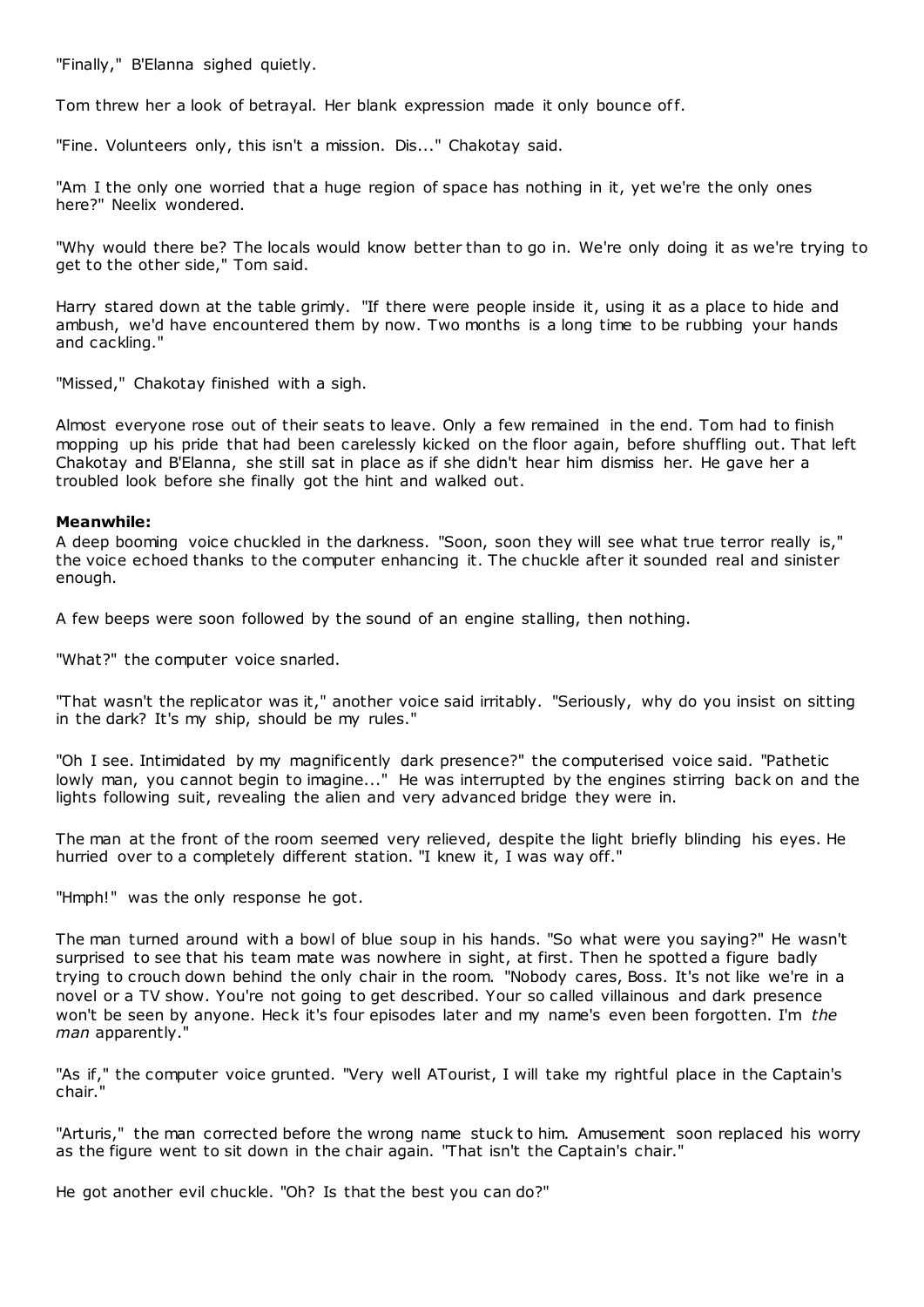"Oh I don't care about that, even though we're supposed to be partners. I only sit in that a couple, maybe three times a day," Arturis said. When he didn't get any kind of response he decided to give him one more clue, just in case. "Sometimes I stand in front of it."

"Well how else would you go to sit in it? Float and land, crawl and climb?" the Boss said, trying badly not to laugh at him. "You really are an imbecile, that is why I'm here. Voyager may be as dumb as you but they're lucky too. You need more than a fake Starfleet ship thrown in their laps. No wonder you weren't worthy of a end of season cliffhanger."

Arturis would have been more offended if this strange man wasn't sitting in that chair. He just thought that now he wouldn't tell him. "How is your plan any different to mine? All you've done is change when it happened."

"You do not possess the intelligence to understand the finer details of the genius of this plan," the Boss sneered. "It requires cunning, a wonderful intellect such as mine, and a lost on you talent for connecting the dots." Arturis hid a smirk as his partner's arm leaned on the few buttons on the chair. "Cause and effect, or more accurately, effect and cause. It's beautiful, a work of art. Isn't it? Just like myself." His hand managed to push one of the buttons, causing the chair to make a tell tale sound that disturbed the Boss and made Arturis burst into laughter.

"Oh please, tell me more about this work of art of yours," Arturis teased him.

The Boss sighed in frustration. "Fifth Voyager sinks to a new low. I didn't think it was possible."

# **Voyager**

# **Holodeck One:**

No program was on, the team stood within the Hologrid watching the lone hologram. It being a five foot long version of the shuttlecraft, hovering in front of them. Apart from its size, it looked identical to the one they had used in the Q fight months earlier. It did until two extra wings emerged from the main ones, making it look like a rip off of a Tie fighter.

Tuvok's eyebrow raised. "Computer, delete dynametric tail fins." Thankfully they went back where they came from, disappointing Tom.

"Why not?" he complained.

"In case you didn't notice the derision in the Conference Room, Lieutenant, this is not supposed to be a *hot rod*," Tuvok answered.

Harry smirked, while Seven stood beside him sighing and partially rolling her eyes.

"It's not like I'm asking for go faster stripes or a bright red hull. I just think we should make this thing look a lot meaner than our other shuttles. So people don't attack her when they see her," Tom said.

"You should have made it cube shaped, grid patterned and dark. That would do it," Harry commented.

Once again it felt like his own best friend had given him a wedgie. "Harry, you should be on my side. Their side's big enough."

"We should get back to more important matters; the structural integrity of the hull," Seven barked.

"I concur," Tuvok said with some relief.

"Lieutenant Torres's design is flawed," Seven continued. Tom and Harry froze, fearing the worst. It was bad enough whenever she criticised her work and gave her reasons why. However the ex-drone didn't even bother with that, as if it was worthless to do so, or should have been obvious to anyone. It was simply this metal is better than yours. The thought of how B'Elanna would take that insult, Harry considered stepping backwards as he stood in the middle of this potential warzone.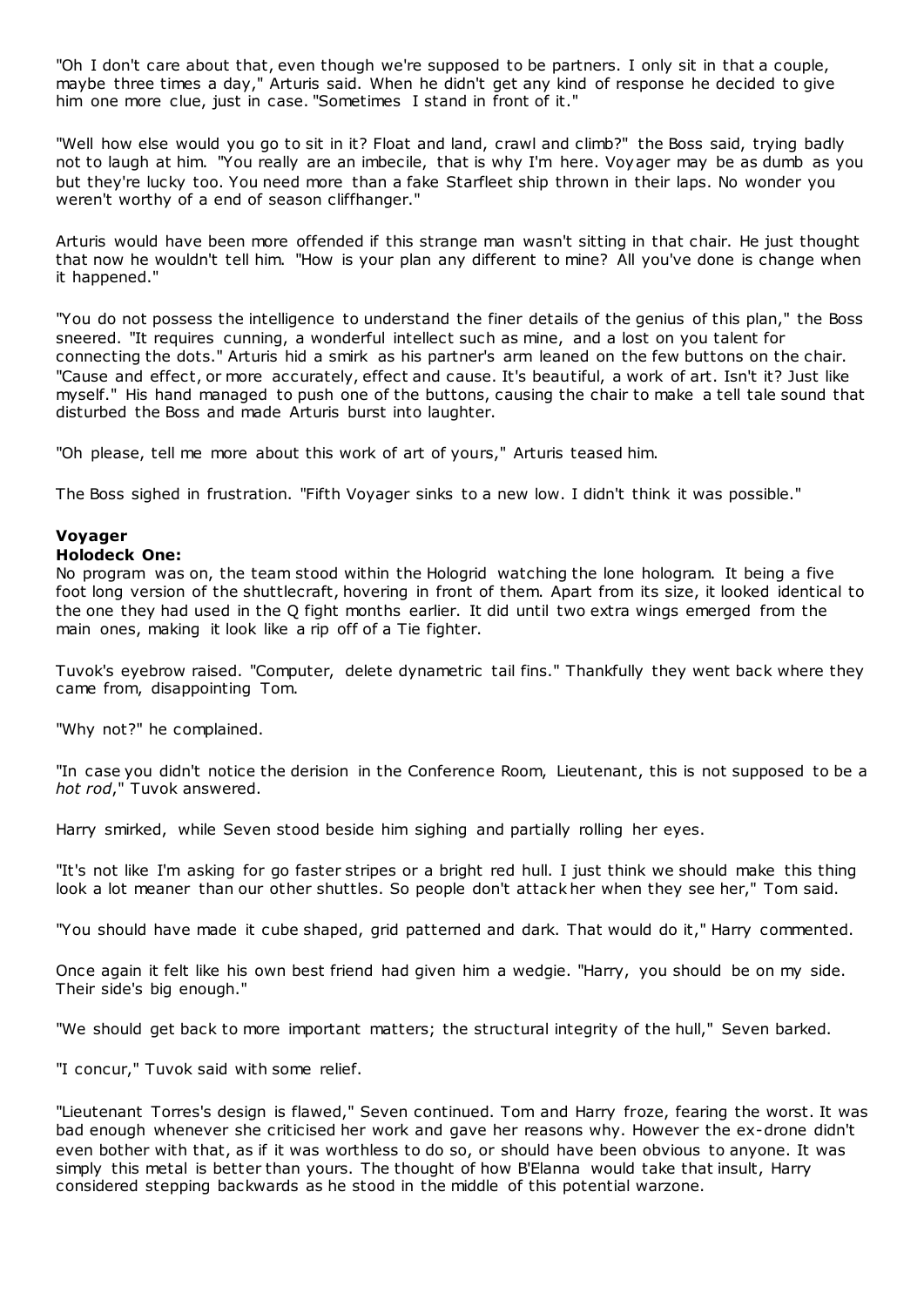Nothing seemed to happen though. It was quiet, too quiet. Tom dared to turn his head to the left, towards B'Elanna standing in front of the doors. Her face was blank, eyes were lightyears away. "B'Elanna?" His voice woke her up. Maybe she hadn't heard.

"Sounds good to me," she said to kill that theory. There was no biting sarcasm, no malice, no attitude of any kind. "I'm going to finish up the thruster specs." She was gone seconds later.

Unsure what to make of that, Tom turned his head back to the others. He found Tuvok looking at him, a curious and yet accusing expression on his face. It upset Tom to think that the logical Vulcan would immediately blame him for this with no facts being shown, like he was blamed for everything. He was half tempted to bring the tail fins back and recolour the ship white with red go faster stripes. Anything to put him in his place.

## **The Mess Hall:**

Neelix kept himself busy for as long as he could. Unfortunately he was between meals, between days even. The kitchen was closed. The few crewmembers that were there were off duty crewmembers looking for something to do, or somewhere else to be but their quarters.

At one of the occupied tables, Jessie and Craig sat opposite each other, heads buried in their laptop style computers. Jessie tapped on hers with growing frustration, while Craig took the opportunity t o take a sip of his drink.

When she stopped, she clicked her tongue and sat back in her chair. Craig quickly put his drink down to work on his computer.

"Predictable," Jessie said while shaking her head.

Craig's eyes drifted up mid finger tap, "what?"

"The nice guy routine, you always use that strategy," Jessie said.

A smile spread across the young man's face, "that's because it always works. If you don't want to get wiped out, don't steal my tech."

Jessie folded her arms across her chest, "you deliberately avoid trading to piss me off. One city for a tech is reasonable, not all of them."

"It's the principle of the thing. Don't steal," Craig smirked while tapping.

Something on her screen made Jessie's eyes narrow and her jaw slowly drop. "Since when did you get tanks?" Sounds emanated from the screen, making her even more frustrated. She tried to tap but nothing happened. "No, no. That's not fair. First you continuously chuck a unit into my territory every turn, now this. You're hoping I start the fight to keep your reputation spotless."

"Ten games later and now you figure it out," Craig teased her.

"Ten, it feels like a hundred," Jessie groaned with a hint of defeat in her voice.

Craig nodded, "Civilisation is the game of long nights."

"Too long for me," Jessie muttered.

One tap ended his turn, so Craig reached for his drink once more. His eyebrow raised to join his smirk, "I'll bet."

That was a mistake and he knew it as soon as Jessie's eyes sharpened in his direction. "What's that supposed to mean?"

"Well... the game can't be beaten by you reaching into it and punching my king in the face, soo..." Craig badly improvised a joke.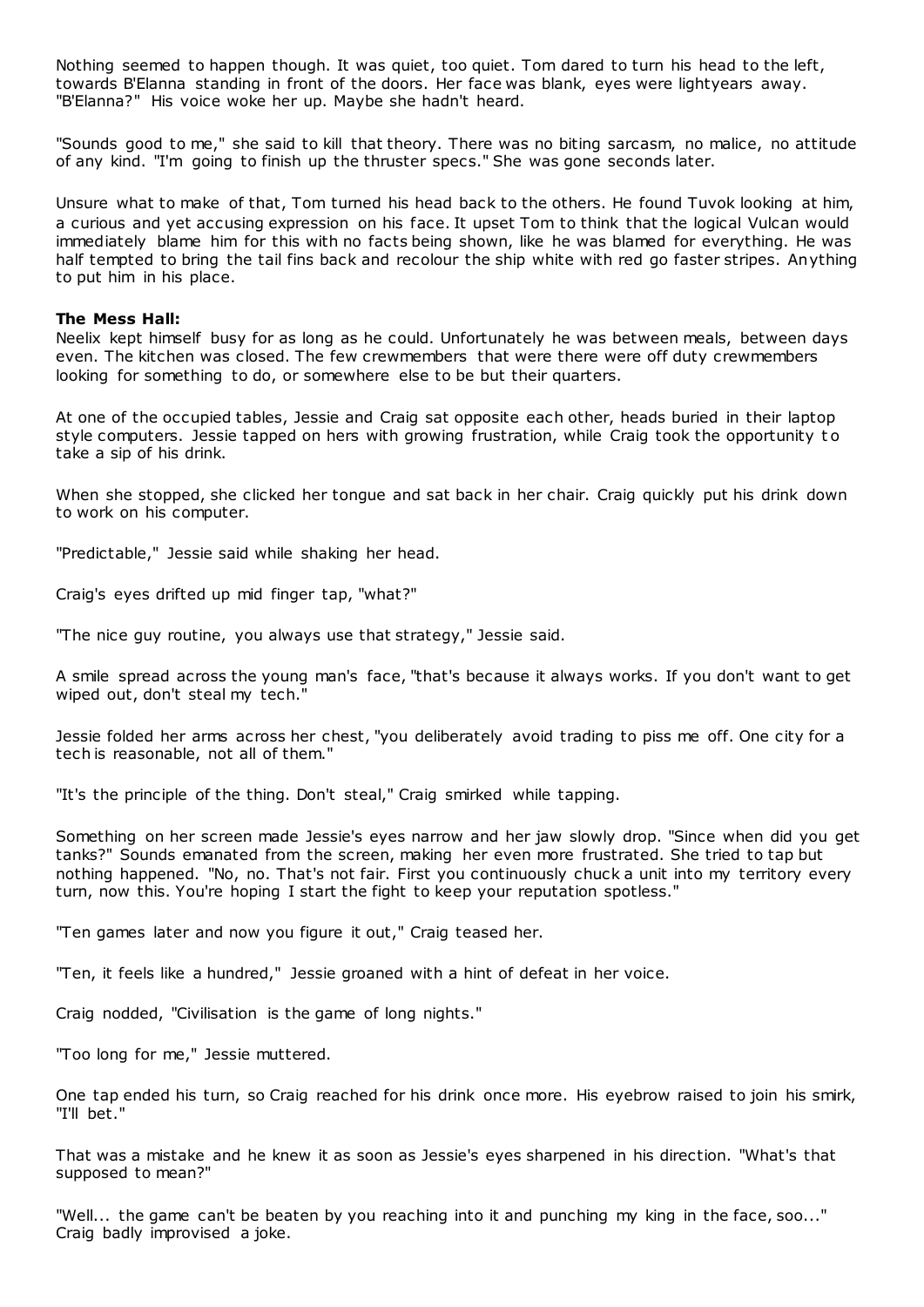"Fine. Go back to playing the AI," Jessie spat as she shot up out of her chair. "I hope you enjoy the building right next to your cities and caravans mapping your territory for hundreds of years."

Craig divided his panicked stare between her and the computer displaying his turn, right before a city takeover. "But... where did you think I learned to wipe out a country over a spy stealing Communism?"

"You're a one trick guy, I'm not worried you'll learn something new," Jessie grumbled as she turned to leave.

"Don't be ridiculous," Craig quickly said. He stood up, "I could beat you the old fashioned way, which I do anyway. Just don't get so mad all the time."

Their argument by now had gotten the whole Mess Hall's attention. Everyone were mostly hoping Craig would stop taunting her, or he'd be knocked out cold any minute.

"I'm not. If you want to build cities for twenty straight hours, hoping for some schmuck to send a unit into the borders of Farttown by accident, so you have an excuse to commit genocide. Be my guest. Just don't expect anyone to play that game with you," Jessie grumbled.

Craig laughed a little nervously, "it's revenge for stealing my hard work from me. I was only joking about it being a tactic. I've proved I don't need to do it."

"No, you like being the one that says no for once, then you get that stupid grin on your face when the opportunity for your revenge comes up. Typical passive aggressive little boy wanting to show up a girl because they keep wronging him," Jessie said.

"That... that hurt," Craig stuttered. He snatched his laptop away, unable to look her in the eye. "Congrats, you win. You now have no friends left." He marched away without looking back, almost bumping into one of the people watching them.

Jessie closed her eyes and sighed while sitting back down. The anger she had faded away with it. Even staring back at her computer screen showing most of her territory in his control now didn't stir it up again. Her hand reached out to slam the lid of the computer down at the same time someone carefully approached the table.

"How's the anger management going?" he asked.

Jessie's head snapped up, ready to bite his off. "Great, I'll prove it on you."

The man standing beside her smiled, bouncing the threat right off him. He seemed more offended than worried. "You don't remember me, do you?"

"Of course I do. You're the idiot therapist that told me to breathe everytime I got angry," Jessie snapped. "Gee, I can't even remember what I used to do before that great advice. Probably suffocate and die, I'm guessing."

The man slid down into the nearest chair, not breaking his stare toward her. "Not even my name? Just therapist."

"No," Jessie answered with indifference. "I remember you being nosey, wasting my time for a few afternoons and the not speaking English. I didn't need to go to you. I've always been like this."

"You insulted your friend over a game. You think that's a reasonable thing to spit fire about?" the man questioned gently. "And it's Andy, by the way."

"Who cares?" Jessie said, rolling her eyes.

Andy didn't take any offense, his smile even grew. "You wanna know what I think?" Jessie shook her head, mouthing *no*. "You're angry about something else, and you are trying to offend people on purpose so they don't get close to you."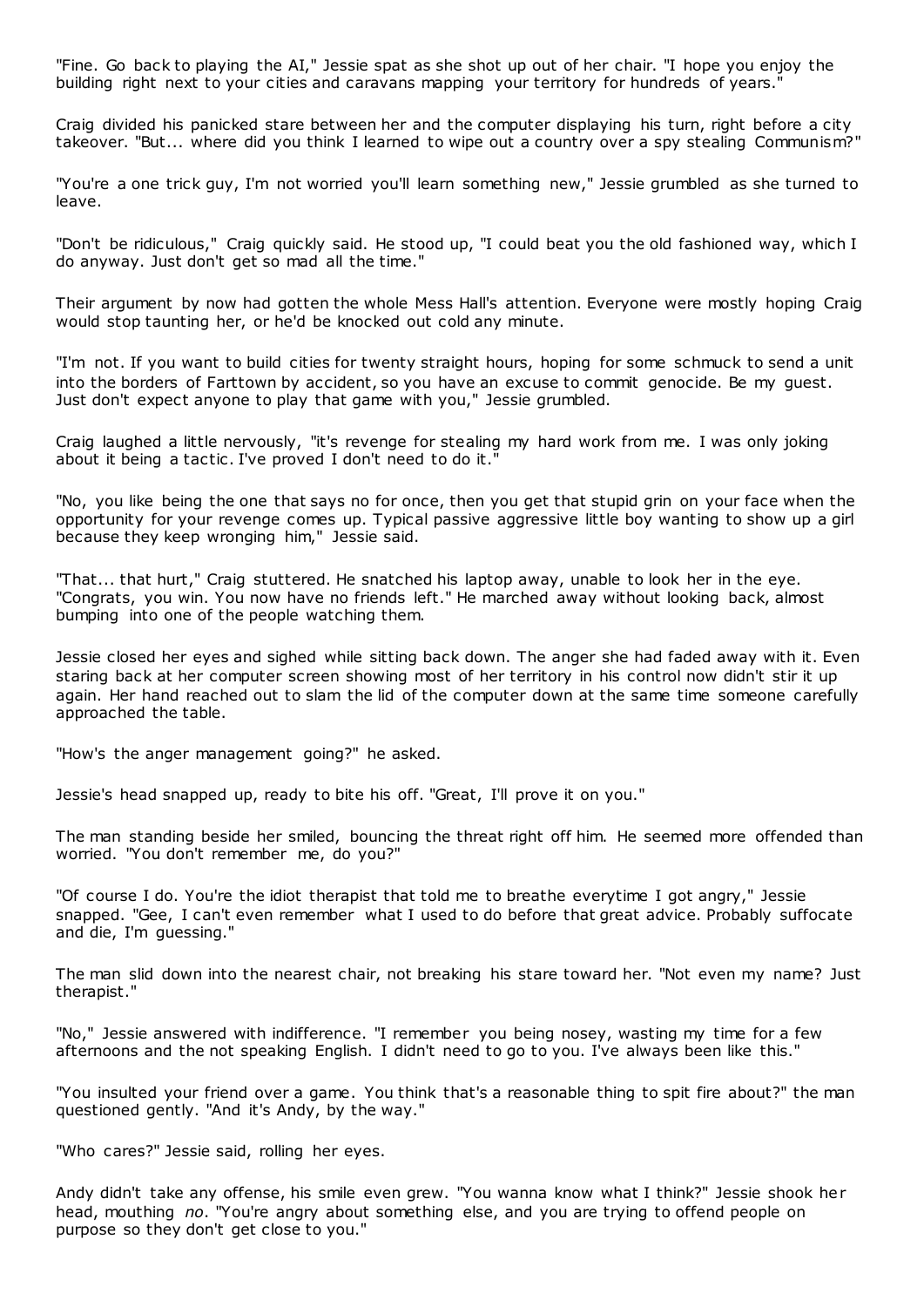Anyone who were still watching quickly averted their gaze, the last thing they wanted to do was be called in by Tuvok as murder witnesses.

Jessie meanwhile stared blankly at the man sitting next to her. Her eyes turning cold. "I've played that stupid game with that kid every night for the last few months. If I wanted to get rid of him, I'd have done it that first night he took over my city before I could open the first negotiation window. I hate those damn boats."

"Yes, might I suggest concentrating on one objective, and that one objective being raising the culture level. Nothing more satisfying than stealing a passive aggressive enemy's city without moving a single unit," Andy said.

"God, is everyone playing this stupid game?" Jessie groaned, even if she did like the sound of his strategy. Her eye caught sight of the abyss outside and it only then made sense to her. One long game kept the attention off the situation they were in. "Look, I don't need to be counselled okay. I'm not your patient anymore. Why are you here and don't say because Chakotay wants me to go to you again."

"No, I wasn't going to say that," Andy said. "I thought after everything you told me, eventually, that what you really could do with was a friend."

"Yeah, because I'm very good at keeping them around," Jessie muttered.

Andy's face grimaced, his eyes briefly pointed upwards. "Except for the boy I saw st orm out, and the friends you told me about in session."

Jessie's blank stare turned into silent pity, "are you serious... do you really not understand sarcasm?"

"Oh," Andy laughed at himself. He quickly tried to stop it to avoid offending her. "I'm sorry, I usually take things at face value. I'll work on it."

"You're a therapist and you take things at face value," Jessie stated slowly, hoping he got irony at least.

"You'd be surprised how often that's a benefit. I've always had a knack for judging a person's character right off the bat," Andy said. "Which is why I'm here, badly trying to befriend you. I can tell, behind the rage there's an awesome yet lonely girl dying for someone to see that."

"Get over yourself," Jessie scoffed. "I don't need your pity friendship. I'm fine."

Neelix hurried over with an anxious face. "Excuse me, I couldn't help but notice that..."

Andy shook his head, "from what you told me, you lost three friends, and your last remaining one was a tense relationship. I assume that was him I saw. You can't keep pushing people away."

Jessie shot back out of her chair, glaring down at him with killer eyes. "No, wrong, I chased him away months ago. Let's cut to the chase, shall we."

"Please," Neelix tried to intervene again.

"Another he, it sounds like your issue is with trusting men. Now we're getting somewhere," Andy said a little too hostile for Neelix's liking.

It wasn't well received on Jessie's side either, "no, if that were the case, you'd have nothing to worry about."

"That's not very nice, I..." Neelix started to wheeze as he looked between them. His hand pressed on his chest.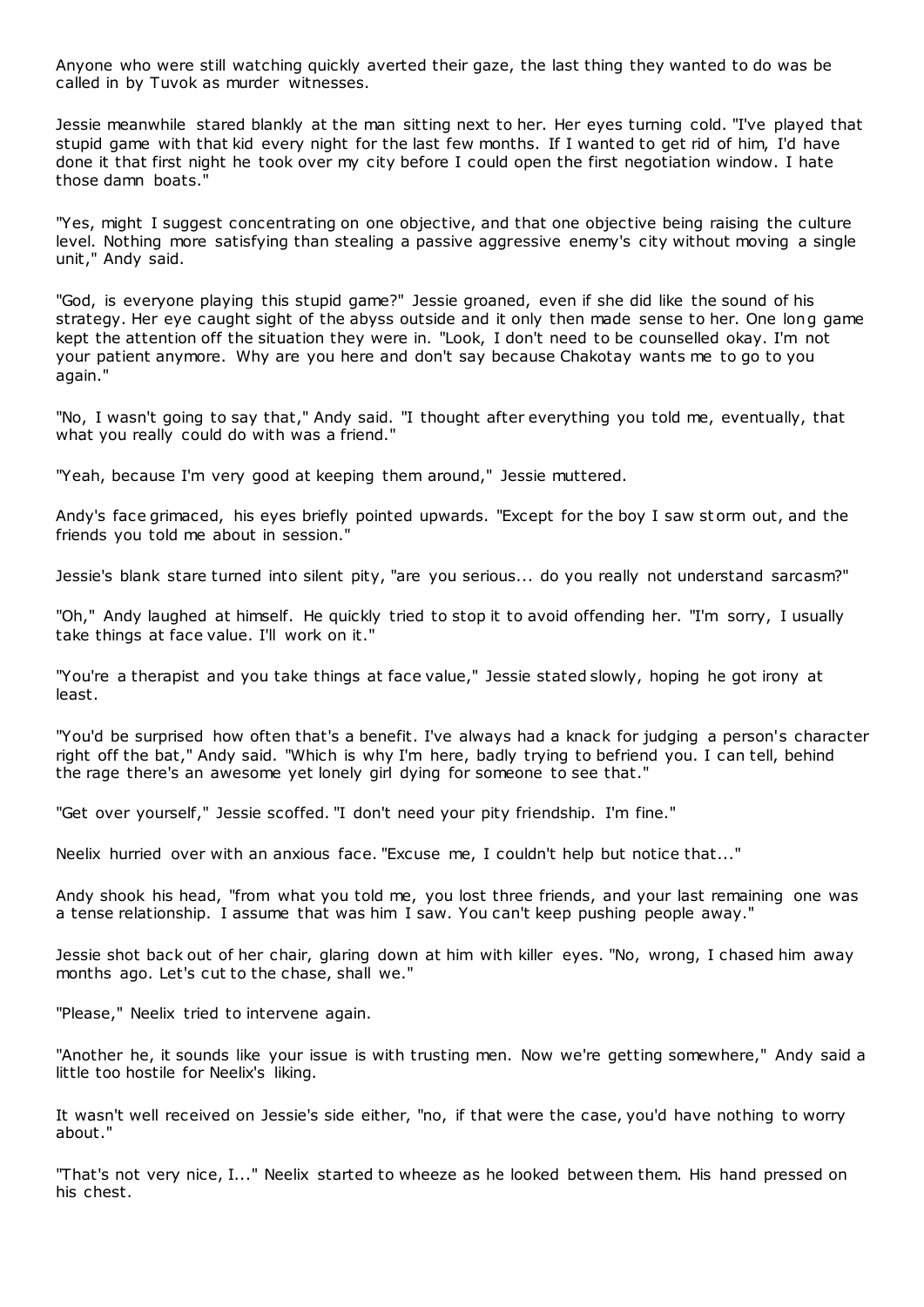"You think that all men are like your friend..." Andy started to say. Jessie interrupted by laughing briefly. He cleared his throat to continue, "or you judge them for not being so. Either way, you're afraid they'll hurt you again. This..." he said while gesturing his hand toward her, "is a defense mechanism. It's not going to work on me."

"No? But a punch in the jaw might," Jessie said, clenching her own hands.

The window leading to nothing outside, the suffocating arguments he kept overhearing, only after two months out of two years. Neelix had enough. Something inside him clicked and so he shouted, "stop!" That did the trick, the pair looked at him in shock. "Don't you think things are hard enough without screaming at each other. You should..." he gasped and wheezed. "Should be getting along, not..." His next gasp took his words away completely. Both of them surrounded him to make sure he was alright.

# **Astrometrics:**

Seven entered the lab, expecting it to be empty. Instead she was surprised to find Commander Tuvok on his knees on the raised section. His hands crossed in a meditation stance, a Vulcan candle sitting in front of him.

"Commander? Am I disturbing you?" she asked neutrally to hide her surprise.

"No," Tuvok replied, despite his answer he separated his hands and began to rise to his feet.

"Has the Astrometrics Lab been reassigned for recreational use?" Seven questioned.

Tuvok collected his candle before making his way back to floor level. He wondered if the drone was trying her hand at humour, or if it were an actual question. Nevertheless he thought she deserved an answer. "I come here to meditate. Needless to say, the view from my quarters has been less than stellar lately."

"Astronomical phenomena help you to focus your mind," Seven balked.

Tuvok arrived by her side, "yes. I imagine that each star represents a single thought."

Seven's attention floated up to the images he had on the big screen. "Meditation, it rejuvenates you?"

Tuvok nodded, "it does."

She turned to him with a stern look of seriousness on her face, her arms folded behind her back. "I suggest you try Borg regeneration. It's much more efficient. A simple cortical implant would be required."

Now he was convinced she was trying out humour. At least he hoped that was the case. "Another time, perhaps."

The console beside them bleeped a few times to get their attention, and it did exactly that. Seven brought her fingers to the panel, an annoyed glint in her eye. "Curious. The signal from the probe has vanished."

"Has the probe gone out of our sensor range, a glitch perhaps?" Tuvok asked.

"No," Seven replied stubbornly. "The probe was programmed by myself to remain within the exact circumferential range to Voyager."

"Perhaps the interference ahead of us is far more dense than we've encountered so far," Tuvok suggested as he monitored another panel.

Seven briefly looked over her shoulder toward him, "perhaps. Our own sensors will be affected, grossly shortening our already limited view."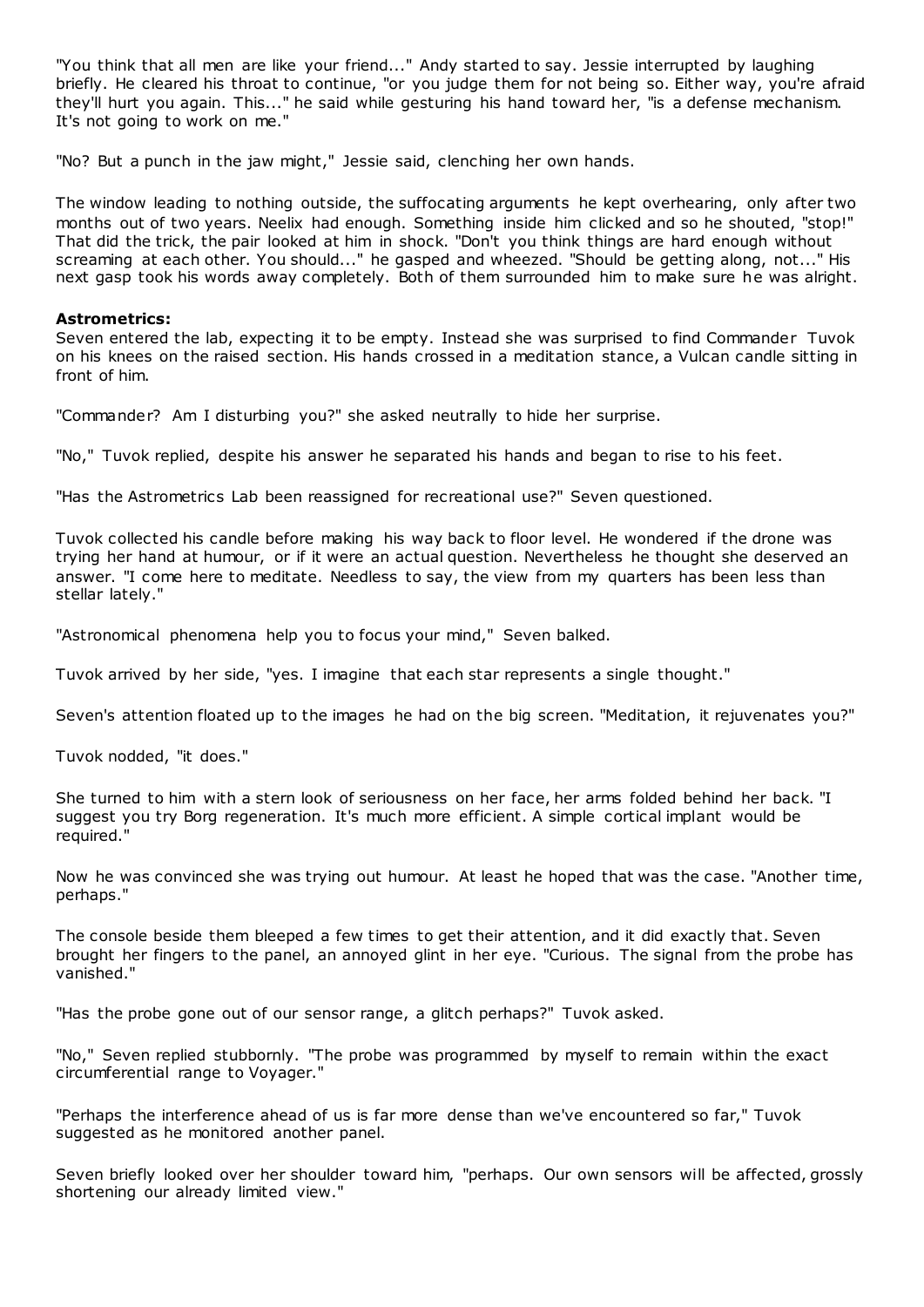"It seems we will have to speed up Mr Paris' shuttle project," Tuvok said. His eyebrow briefly raised curiously, "even at this distance, the probe shouldn't disappear so quickly. We received no warnings of a deteriorating signal."

"Indeed," Seven agreed, she had thought the exact same thing.

"Recover the last data logs we received from it. If it isn't a mere communications range issue, the probe will have detected it," Tuvok ordered.

The view outside wasn't the only darkness Voyager had to deal with. Deep within its belly, one of its decks still remained abandoned, left to rot in its own debris.

Several figures crept down its mutilated corridors, each one armed with lit up phaser rifles.

Some repair equipment had been left behind, like they were dropped in a hurry. Some areas looked like they had been swept clear. What appeared to be a fresh new panel was hooked up to one of the few remaining walls, but clearly had no power running through it.

"No one's here. This should be easy."

The one leading them smiled, "something is. I can sense it."

The group continued to walk down the deck, gradually splitting up as they did. Any spot that didn't have a light shone towards it was pitch black. It clearly didn't daunt them though. At least until they heard a thud behind them. As soon as they swung around they also heard scraping and smaller bangs. They pointed their lights to see what was happening, but all they could see was debris and charred everything.

One of the group then realised they were a man down. As soon as he did a shadow briefly flickered by him. Seconds later he was gone following another loud thud.

"What is it?" the leader snarled. Every one of his group were on full guard, they each turned t o cover every corner of the deck that they could, none of them could see anything. He swung around at another thud, then another. Before he could figure anything out or see something, he was alone. He smiled despite everything. "More of it for me then."

He stepped forward carefully to avoid making any noise. Not in a straight line either, he kept straying left and right randomly to hopefully throw off his attacker.

A crack behind him, like the sound of a heel crunching against thin metal. He swung around to point his weapon at it. Like the others, all he saw was a shadow dart away from the light from his rifle. Left it went, he thought. His body slowly turned to apprehend whatever it was. He looked forward to the praise he would get for killing this thing. Little did he know whatever it was, had sneaked up behind him.

Fortunately for him he sensed an incoming blow, the light breeze it generated gave whatever it was away. He swung around to block it, the rifle was immediately knocked hard from his hand. It was surprisingly strong enough to not only do that but twist his arm unnaturally as the weapon flew to the ground. It didn't bother him though, he swung his other arm to hit only air.

*It's fast and small, whatever it is*, he thought. Once he caught it, it would die easily.

Then his throat was grabbed with such force he couldn't breathe. He tried to resist; push it to one side, hit it but every attempt was deflected. He felt himself lift off the ground. The next thing he knew his whole body flew, it hit the ground hard.

He knew then he was the prey at this moment in time. He would return later, more prepared. He ran.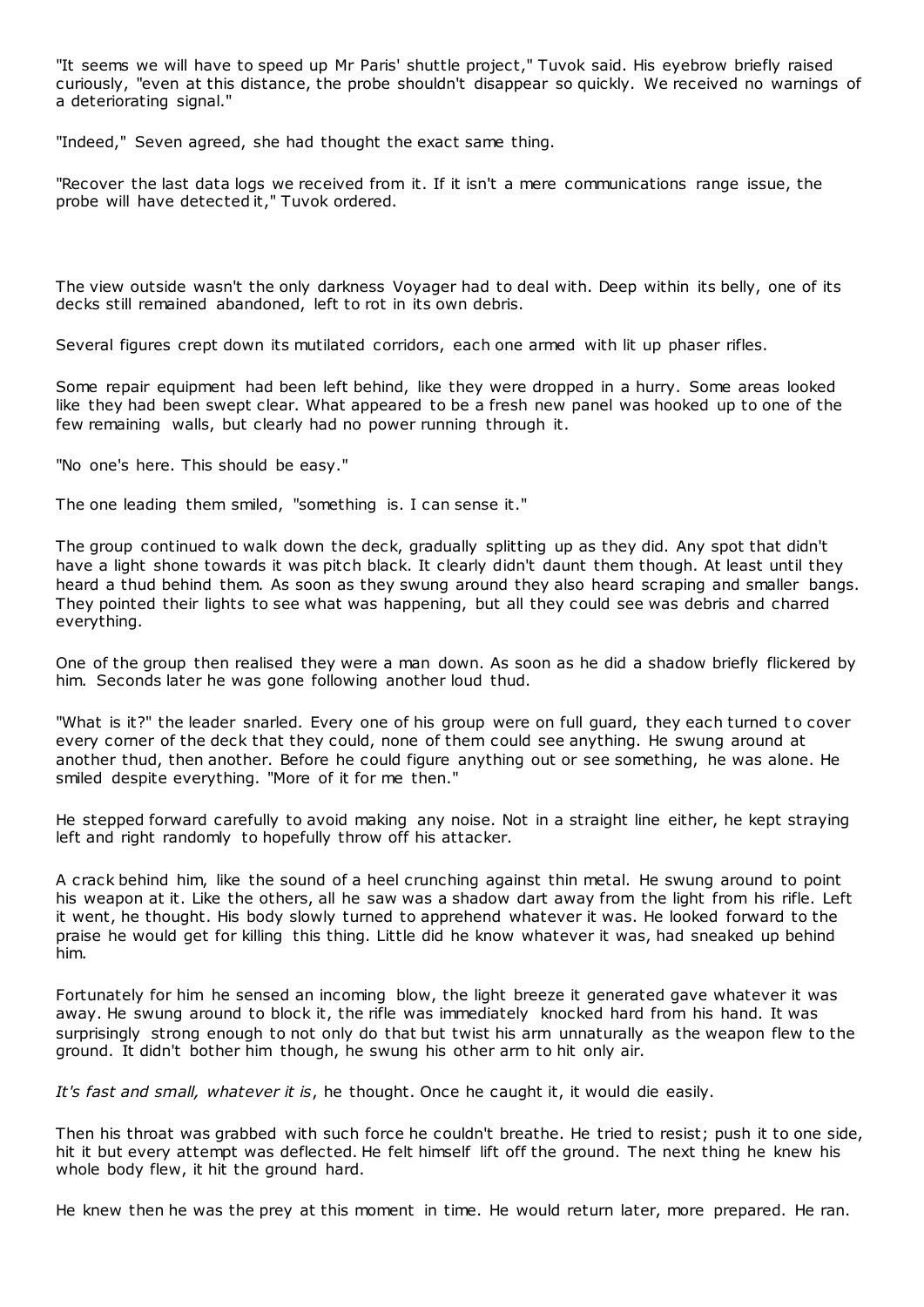She had only been back for no more than ten minutes, and she had spent nine of them in their bedroom. Tom glanced over his shuttle schematics once more to pass the time. Inspiration struck him, so he quickly made a note of it. He almost missed his fiancée re-enter the room and head for the door without even a passing glance. He just caught the blur in the corner of his eye.

"B'Elanna?"

The door opened for her, she stopped in between them. He heard her lightly sigh.

"Have I done something to upset you?" Tom asked her gently.

B'Elanna turned on her heel to face him, though her gaze seemed far in the distance, the expression on her face unreadable. "No."

"Okay, so what's wrong?" Tom tried once more.

"Nothing," was the answer he knew was coming, but still upset him to hear.

"Then, how come everytime I try to talk to you, you either give me one word replies or biting comments?" Tom said.

B'Elanna didn't reply right away. "I'm sorry." When she did, he wondered why it took her so long to not answer him.

"I don't want an apology," Tom said, climbing from his chair to walk up to her. "I want an explanation. I know this void is affecting everyone, I feel it too, but now we have a project to keep us busy. Something you and I can work on together. All you can do is make fun of it. When Seven threw your idea into the trash and spat on it, I thought you'd care at least a little."

"It wasn't a big deal." B'Elanna's eyes seemed to flicker, finally a response of some kind that wasn't scorn. "I delivered the thruster specs on time, didn't I?"

"That's not the problem," Tom quickly said, his hands reached forward to gently clasp her shoulders. He peered deeply into her eyes, they seemed so much further away than he thought. "I feel like you're not really here, like you're trying not to take part or be noticed. I'm worried, I want to know what's going on."

B'Elanna reached up to take his hands, but not for the reasons he hoped. She lowered them back down in front of them both, finally looking into his eyes for the first time in months. They still seemed like a million lightyears away. "I have to go," she said and then she was gone, again, leaving Tom wondering what he was going to do. Once more, coming up blank.

A couple of crewmembers walked by, talking amongst themselves. B'Elanna watched them as discreetly as she could while she passed them. Her head turned over her shoulder, her pace slowed as they turned the corner. She was alone. She looked around another time to make sure. Then she headed for the nearby turbolift.

Her body tensed when it opened with somebody already in it. The woman didn't move. B'Elanna side stepped out of the way. The woman nodded and walked out. B'Elanna kept an eye on her as she did the previous pair. Once she was gone too she finally stepped into the turbolift.

"Deck Twelve," she ordered. The doors closed and the lift sprung to life.

It didn't take long for it to reach her destination. Slowly she stepped out of it, her head turning to scan the corridor. It was clear, so she hurried the rest of the way and down the corridor.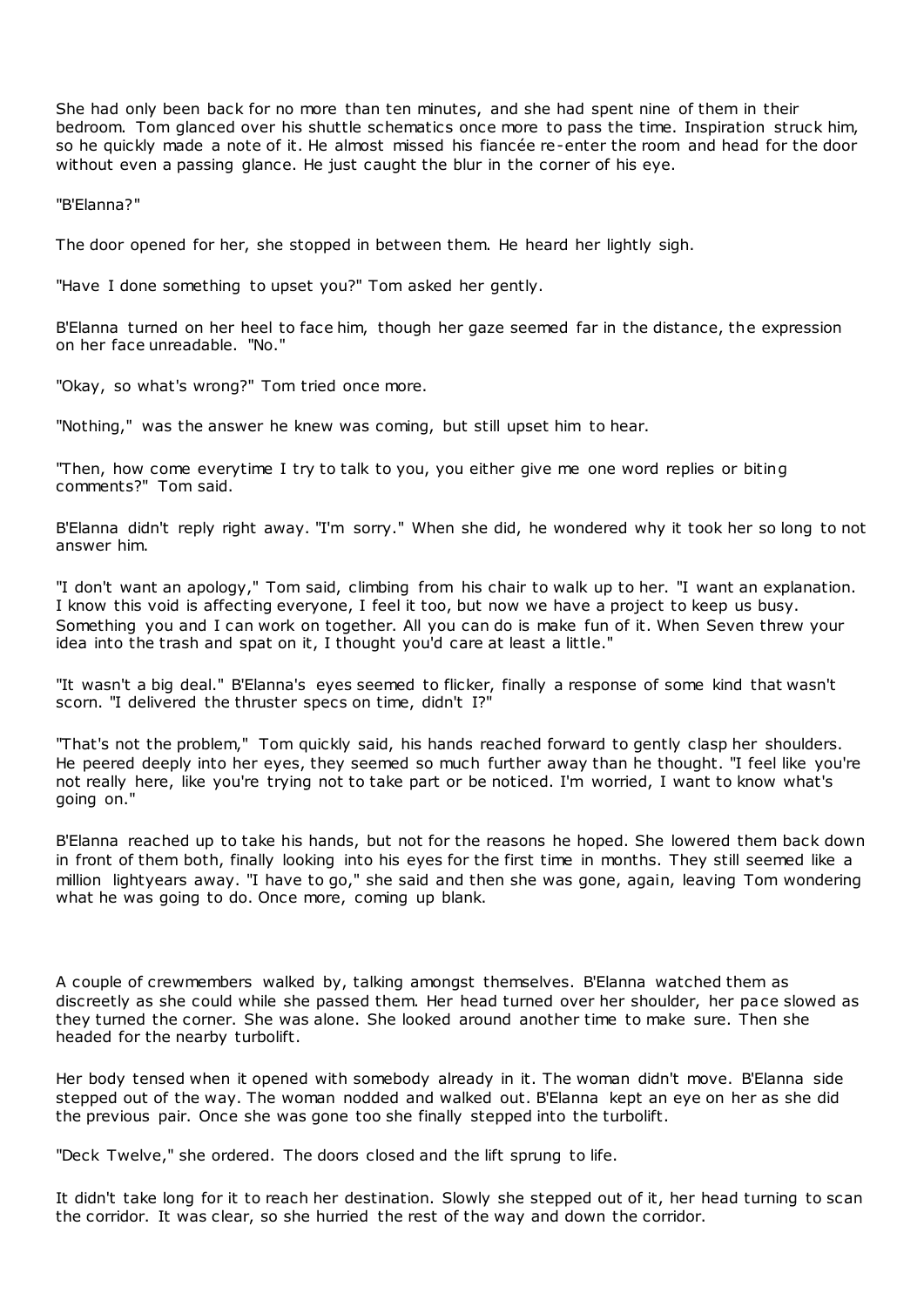The sound of a light click, then approaching footsteps slowed her down considerably. Her arms raised to fold in front of her stomach as she walked at a normal speed. She was close to the corner, and with the footsteps she knew the person they came from was on the other side, going the opposite direction to her.

As expected, when she turned the corner she was forced to move to one side to avoid bumping into someone. To her disdain it was someone she knew. He moved as well to get out of her way, so they were in the same predicament.

"Sorry," James said, moving to the side once more. B'Elanna remained on the spot this time, allowing him to pass or in her view get rid of him quicker. Like with everyone else so far, she kept a close eye on him until he was gone. It was only then she noticed the large, heavy looking bag hanging off his shoulder.

It didn't matter, not to her. She was alone again. The Jeffries tube junction was ahead to her left. With no one around, she was free to make her way toward it and open the tube door. It didn't take her long to crawl through the small chute to get to the ladders. Once she reached them, she began to climb down.

The darkness was beginning to make his eyes burn, it was a struggle to keep them open. Chakotay could barely see ahead of him, what little light left a few shadows in one small corner of the room, that helped him distinguish where he was in it. One of them was in the shape of a person standing by the window. He focused on that, hoping his eyes would eventually adjust to give him some clarity.

"It's probably nothing. The probe may have slipped into a deeper stretch of water, so to speak. It could mean that there's something or someone nearby," Chakotay said.

"Distance?" was the half hearted question from the shadow.

"It'll take us slightly off course for an hour," Chakotay reluctantly answered.

"Alter course," Kathryn said tiredly. Her head turned slightly, "you're still here."

Chakotay stood his ground, it wasn't the first time she'd been blunt with him and it wouldn't be the last. "I thought that since Kiara is with Naomi for a few hours, that we could do something. Maybe a few rounds of Velocity to clear your mind."

"Is that slang or something?" Kathryn asked in a dismissive, almost flat tone. "God, you can't keep it in your pants for a few weeks, can you?" Despite her words, her voice wasn't as biting as it usually was when she spoke like this.

Even so, Chakotay felt his own voice go into a stammer before he even spoke, "that's not... the game, Kathryn. You used to play it all the time."

"Oh right. Yes, I haven't played since Boobzilla spat her dummy out. Everytime I think about it I get a whiff of whiny entitlement," Kathryn said.

"Well, I'm not a sore loser so... I'm not leaving until you join me," Chakotay said firmly.

"I'd say have a seat to help with the wait, but you being here is getting in the way of my staring at the window time," Kathryn muttered.

Chakotay stared at her blankly, his shoulders slumped. "But you're still doing it." He shook his head, that didn't matter. "Look, I'll be blunt. You've picked a really bad time to lock yourself in here. Voyager needs her Captain. Without you around to scold Tom or accent correct Seven, this ship feels somewhat dull."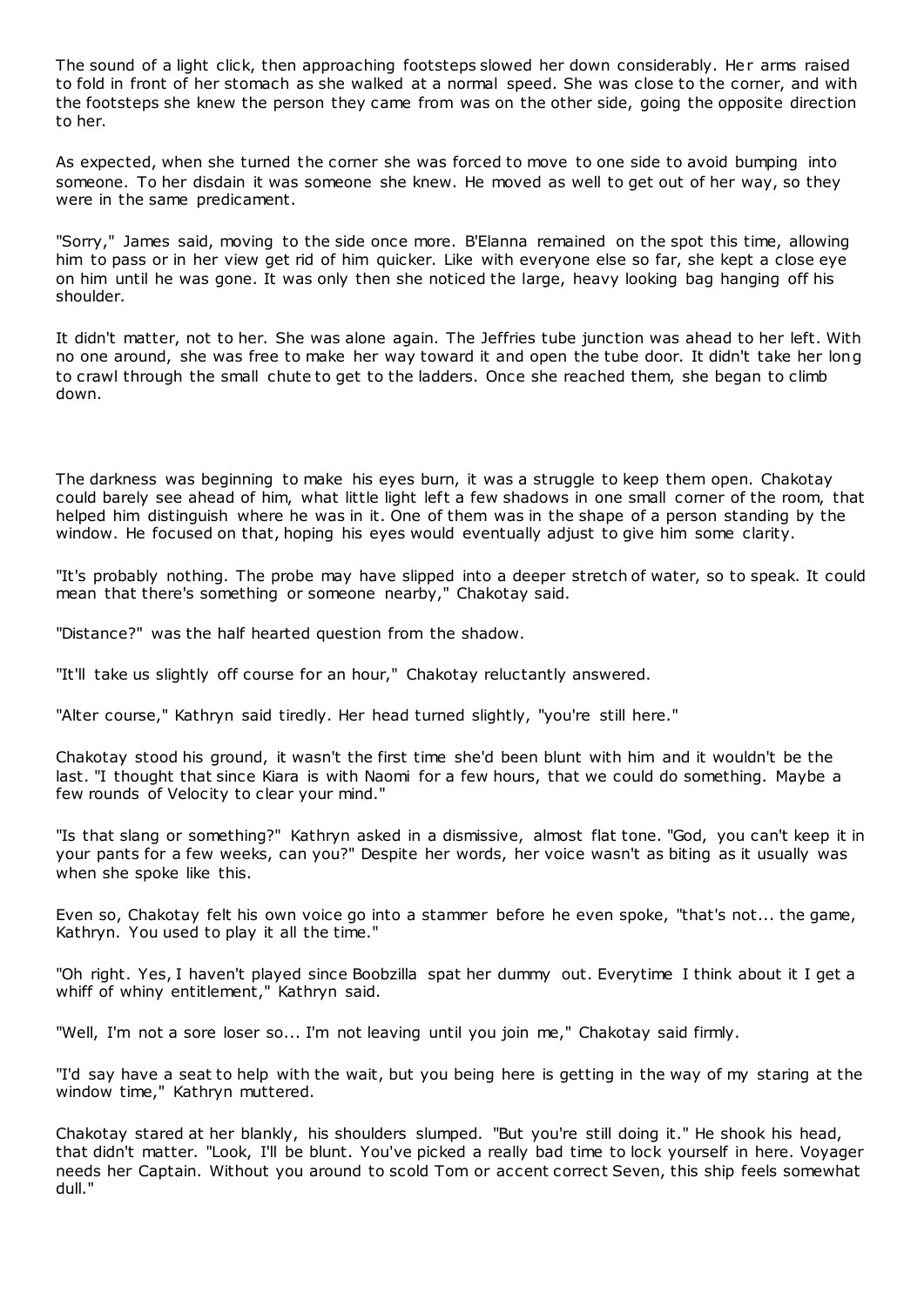Kathryn sighed but not out of impatience like he hoped, it felt like she did it to make her sound annoyed. She finally turned away from the window to look at him, side stepping slightly toward him too. "If you prefer, I can randomly call and insult him. It's not the same if I can't see his reaction." Chakotay's slight frown pushed her away, she paced her quarters in a semi circle. "I'm not sure I get it myself. It all started when we entered into this, what are we calling it?" she asked, once again facing him.

"The Void," Chakotay replied.

"Oh, Tom's Head, right," Kathryn said nonchalantly. Although her mood was obviously rock bottom, Chakotay felt a small smidgen of hope that she'd recover from it if she kept up her rude comments, even if she said it without feeling. "Strange as it sounds, I almost miss the times when something happened, at least it was a distraction. No time to think how we got into this mess."

"Kathryn?" Chakotay said with some confusion.

"How did we end up here, Chakotay? Tell me," Kathryn said with what he thought was a little venom.

Chakotay wasn't sure how to answer that. He wasn't even sure what she was asking. "There was no going around it, Astrometrics data didn't tell us about it either. We still don't know what this..."

"No!" Kathryn raised her voice, and yet it still had little feeling to it. "No," she said calmly this time.

"It didn't start when we entered Tom's Head though, did it?" Chakotay said, avoiding the question. "You've been on edge for over a year now. Maybe this place has been another trigger, but it's not the cause."

Kathryn shook her head. "No. The Delta Quadrant, how did we get stranded here, on a ship with a cursed deck that likes to explode. A deck that no engineer goes to without coming back nursing a scratch, swearing that he'd rather eat Neelix's food than go back. How did we end up in the Borg and 8472 war? Stranded in Borg Space in pieces. How? Answer me."

"You say no, but you've proven my point. It's pretty hard to ignore what happened when there's nothing but black outside. It's a reminder that on one part of your ship, it looks exactly like this," Chakotay said, gesturing to the window. "We're in the dark, literally. You like answers, we have none. I know how frustrating that is. It's something we can figure out, together, all of us. Staring at it will only let it swallow us."

"I made errors in judgement Chakotay," Kathryn's voice raised sharply it caught him off guard. "They were short sighted and selfish, and now all of us are paying for it." Her words left him speechless for the moment, he even held his breath for a while. "If you don't mind I'll pass on the game. If you want to shoot someone, I'm sure Seven is eager to prove herself."

"What happened on Deck Thirteen wasn't your..." Chakotay tried to interrupt.

Kathryn turned her back on him to return to the window. "I'll leave crew morale in your hands. If the crew ask for me, tell them their Captain sends her scathing regards."

Once more she retreated into the shadows. Chakotay had no idea how to tempt her out again. For now, he had to retreat and regroup.

Tuvok stepped out of the turbolift, he immediately felt a chill as he did so. At first glance, the Bridge seemed normal. He kept on until he reached the barriers behind the command chairs. Doing so he got his first clue to why the atmosphere felt so tense. Harry sat in the Captain's chair so rigidly upright, perfectly still, he didn't even turn his head to greet the Commander.

"Lieutenant," Tuvok thought to greet him first.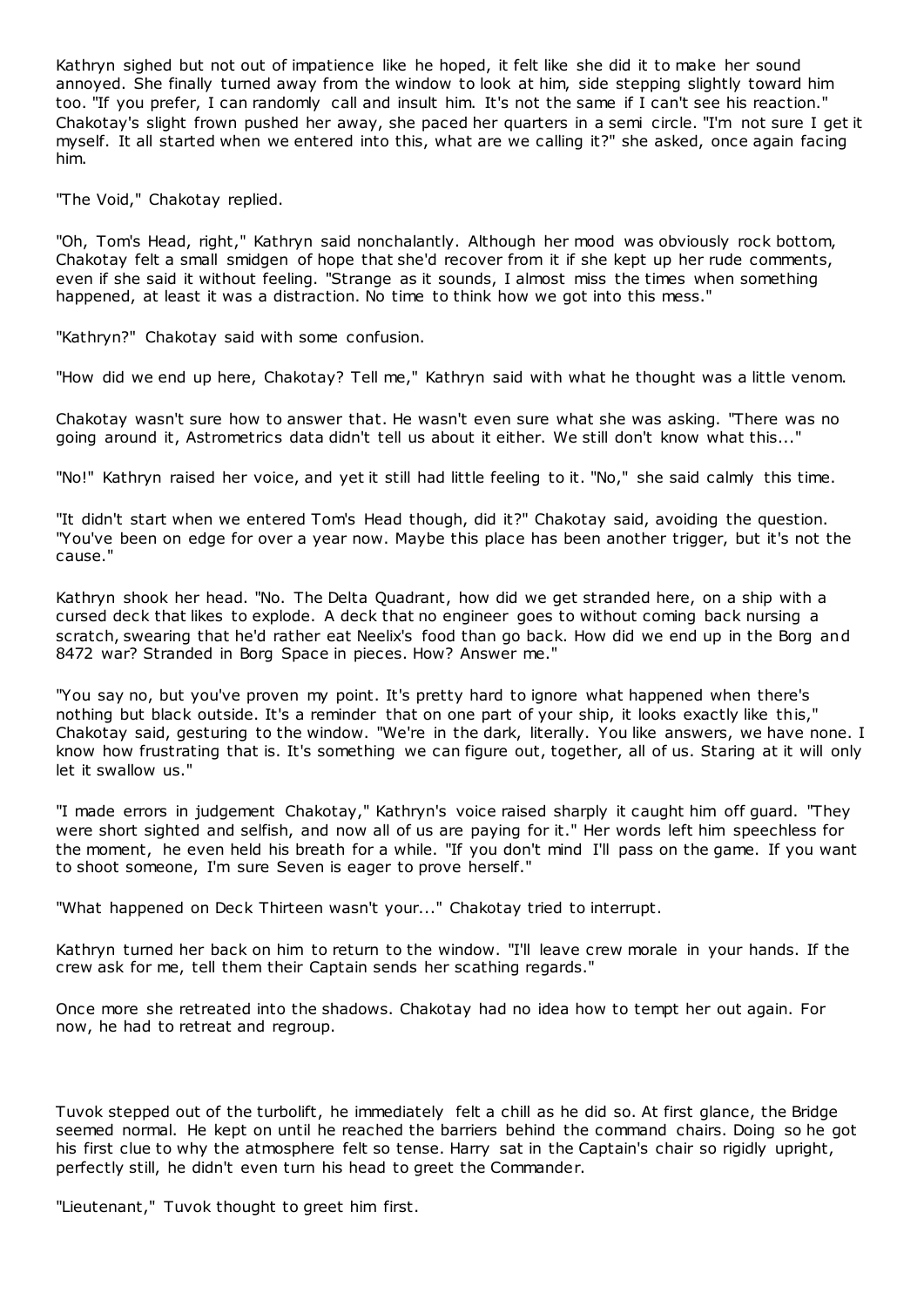He got little more than a whimper from the man, he still didn't turn his head.

"Is there a problem?" Tuvok asked him.

"No," someone else replied from the Tactical station. Tuvok turned his attention toward her, eyebrow raised in curiosity. Jessie smiled forcefully, anger still brewed in her eyes. "No I fixed it. Not to worry." Another whimper from the Captain's chair got his attention. It also made whatever was holding Jessie back snap like a foot on a twig. "Oh my god Harry, I only told you to stop strangling that cat you call a musical instrument. Get a grip!"

"Cat?" Tuvok questioned.

Harry trembled as he looked up at the Vulcan, hoping he'd save him in someway. That was when the Commander noticed he had a rather large bump on his forehead. "She threw my clarinet at me."

"You were sitting on the bridge of a starship all on your own, in the middle of dangerous unknown territory, playing a glorified recorder," Jessie countered. "News flash, the Ode to My Love, Paris should never be played around people with ears."

The insult made Harry a tiny bit braver, still not enough to look in her direction t hough. "It's called Echoes of the Void."

"My mistake. Echoes of Paris' Brain," Jessie said. "Still, I know we've been in dull territory for two months, but am I the only one who thinks it's really stupid to have one person on the Bridge even then?"

Tuvok took a few steps closer to her, not too close so he was still further than arms length. "Commander Chakotay stipulated that there was no need for a full crew compliment, and that the journey through the void would give the crew a needed break."

"For two years?" Jessie stuttered. She pointed at the Lieutenant in the chair, he flinched as if she threw something instead. "I walked in on the guy sitting with his feet up, both hands on his stupid instrument, with his eyes closed." She paused as if expecting a comment, then remembered Tom wasn't there. "In a place where we can barely see *two feet* in front of our nose. What if some violent ship is lurking out there while Harry was on Bridge duty alone? I suppose he could open the channel and scare them away. A bit risky as it may convince them to fire faster instead."

"I didn't have my feet up," Harry argued meekly.

"It's not your job to question the orders of your superiors. Or to do noise control," Tuvok said. Harry shot him an offended look. "Anything else to report?"

"No sign of the probe, or anything for that matter," Harry answered. "You got a minute?"

Tuvok nodded, "too many, in fact."

Jessie rolled her eyes, "really. We pass the two years of nothing time by doing nothing. What could go wrong?"

Harry tried to ignore her, a lot easier now that the Chief of Security was in between them. "I finished my concerto. I'd like a second opinion who isn't homicidal."

"Shouldn't you be on the Holodeck now playing Captain Proton's *secretary*. You can make all the ear piercing noise you want there," Jessie muttered.

"Crewman Rex does have a point, petty insults aside," Tuvok said to Harry's disappointment. Jessie pulled a face at the use of her surname. "Perhaps treating the two year trek through the void as any other part of space, returning to a normal routine, may relinquish the sense of *boredom* shared amongst the crew."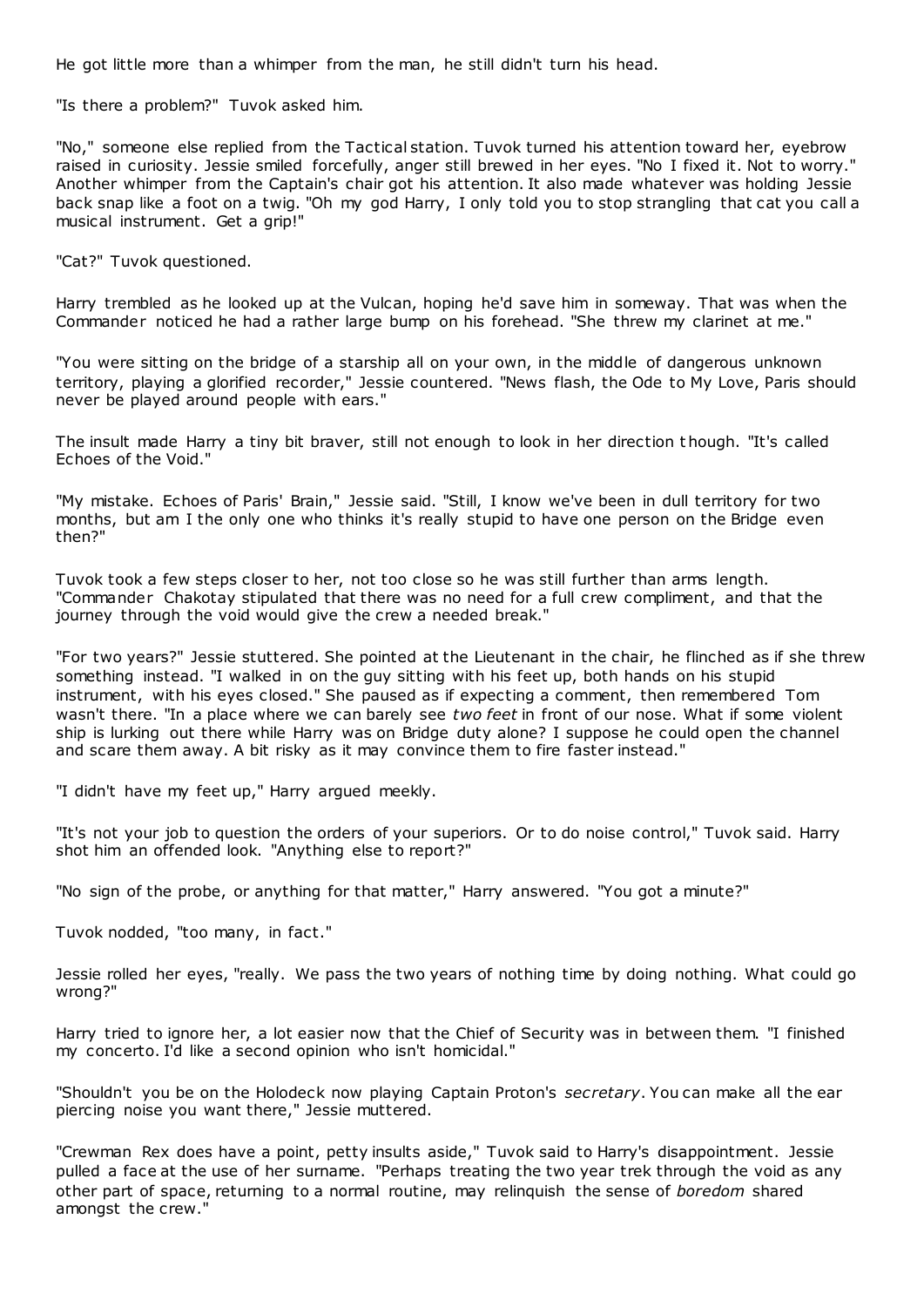"That's not what I said, but fine, I'll take the cred," Jessie commented with a half -hearted shrug. "I'm gonna assume the bridge was empty when I came in bec ause everyone had already ran to Sickbay, with their ears bleeding. It's better than thinking that someone intentionally left a little mouse to guard a fortress during the night. I don't think I could feel any safer if our badass clarinetist took a nap or went for a twenty minute toilet break."

Harry's jaw dropped as he turned toward her, forgetting his fear for the moment. In the corner of his eye he thought he saw an amused look on Tuvok's face. Of course that was impossible. "Perhaps a minimal crew to monitor the helm and opps as well, that should suffice for the moment," Tuvok said.

Jessie nodded as she moved away from Tactical, Tuvok walked forward to take her place. Harry kept a close eye on her journey to his Opps station, waiting until she got there to summon up the courage to speak his mind. "You know, we have Tom making his stupid, almost sarcastic jokes at our expense. James for his more rude sarcastic comments about how much we fail at everything. We have Janeway to be rude about everything else. We really don't need a combination of all three, thank you very much."

Fortunately for him Jessie took his comment lightly, she smirked in his direction. "Oh I'm sorry, did I hurt your feelings?"

"Yes," Harry replied honestly, and as sternly as he could. "At first. We get it, you don't like my music, you think I'm incompetent. No need to keep bleating on about it. At first it was harsh and a little intimidating, but after ten variations of *haha your music is bad*, it's a little sad and attention seeking. Like I said, we already have Tom for that."

Tuvok thought it would be a good idea to stand between the two again. However he was only one man and there were two, perhaps three routes Jessie could use to get to the Lieutenant, depending on how determined she was. He wondered if he could reach Opps in time to avoid the issue. However he was a few metres away from Tactical when he realised it wasn't necessary. Jessie remained where she was, quietly seething. At least for now.

"Curious," Tuvok mumbled to himself, only getting Harry's attention. "The further we journey into this anomaly, the lower the crew morale is. Perhaps there is more to it than it appears."

"You kidding? Jessie's been a bitch for a while now," Harry muttered.

Jessie's eyebrows both twitched. Tuvok recognised it as a really bad sign. "Oh so now Tuvok's here, you grow a spine. Interesting," she hissed. "I may have gone a little far, I'll admit, but you're still avoiding the fact that a senior officer was solely in charge of 150 people's lives and he decided to finish a concertina or whatever instead. Great job, we all appreciate it. Frankly, you deserve all the ridicule you get."

"Proving the point," Harry muttered as he looked away, his courage already running out.

"Yes you are," Jessie sniped back.

Tuvok's Vulcan resolve was waring dangerously thin. "Mr Kim, as we are no closer to discovering the probe, perhaps you could assist Mr Paris and his volunteer team with the new shuttle. I can take over command."

"You're taking her side?" Harry stuttered, bemused to say the least.

"I do not take sides. With our current needs, it is the most logical method to curbing the tension. It is unproductive," Tuvok answered. "You showed that you were bored of the bridge and you are needed in both locations. Miss Rex however is better suited only here and has shown interest in working at this time."

Harry thought about arguing, but he knew he had no chance with both of them. Then he remembered why he offered to take up the Bridge in the first place. All he'd be doing is going from one unwinnable argument to another. At least Tom wouldn't hit him in the face with a piece of the hull he wanted painting red. "Fine," he mumbled. So he headed for the turbolift.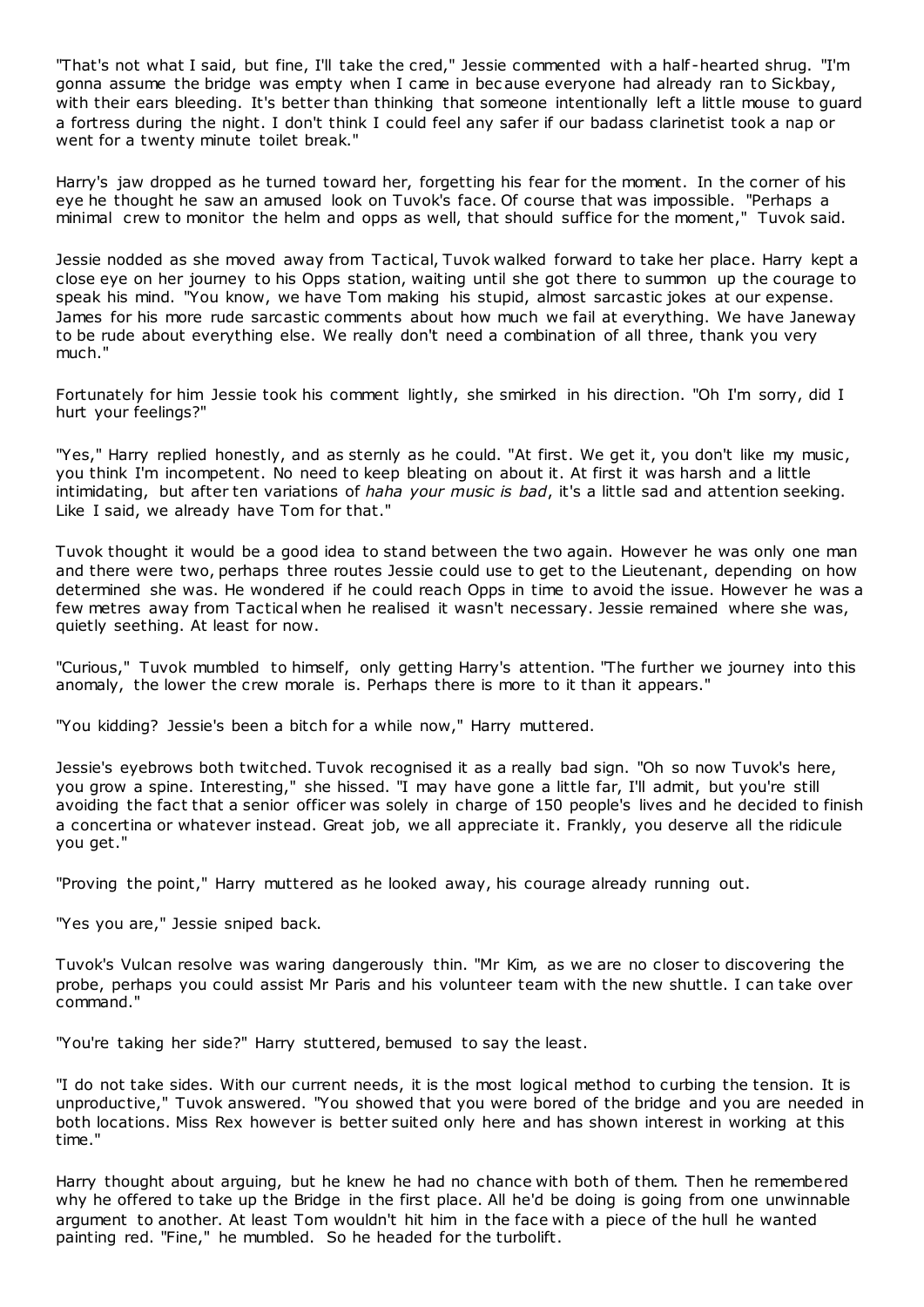"Perhaps with no triggers, you could work on your temper and attitude," Tuvok suggested.

Jessie scowled for a moment. It wasn't helping so she ended up sighing tiredly, "fine, but admit it. You agreed with me, or you would've at least scolded me for the clarinet in his face part."

She swore his lips curl slightly when his eyebrow raised, his eyes at least seemed somewhat amused. "A commanding officer must be alert at all times, especially if he is minus a crew. His being unconscious wouldn't help the situation."

"Oh, we'll have to agree to disagree on that one," Jessie said through a butter-wouldn't-melt smile. "Besides I barely tapped him."

"Didn't you throw the instrument?" Tuvok asked carefully.

"Why bother? I'd have to walk over to him in the first place to grab it. It's quicker to conk him on the head then and there," Jessie replied.

Tuvok nodded reluctantly, "indeed."

The ship rocked beneath their feet, knocking them slightly off balance for a second. Their attention immediately flew to their closest stations. Before either of them could discover what was happening, the turbolift doors swept open and Harry burst out of them as if he had stolen Kathryn's coffee and she saw him do it.

"We've dropped out of warp," Jessie reported, struggling to keep her eyebrow down at his reappearance.

"I got it," Harry stuttered. He rushed straight for the barrier, opting to leap over it to get to the helm quicker. It didn't go exactly as he imagined. He landed in a heap on the other side.

"God, you can't be that desperate for something to do," Jessie groaned. She burst into giggles immediately after, prompting a groan from the vaulter.

The lights began to flicker off one by one, the hum of the engines dimmed.

"There's a power drain all over the ship. I dunno where it's coming from," Jessie said as Opps powered down as well.

Meanwhile in the Mess Hall, Neelix stood on top of a chair propped up near one of the windows. In his hands and over the top of his shoulder were huge, thick sheets of hideous material. One sheet of it he was busy attaching to a recently put up curtain pole.

The lights there began to do the same thing as the Bridge. The one nearest to him did so, so abruptly he gasped and jumped a foot or two. The chair wobbled, the new pole groaned as the half of the material attached to it was tugged harshly.

A lucky few were witnesses to the chair finally giving way, throwing the poor chef to the floor and the second curtain on his shoulder briefly into the air above him. The material dropped quickly dropped completely over the top of him. All of the lights snapped off a second later. The fate of the half put up curtain was unknown, the rest of the room hoped he kept a hold of it during the fall.

Kathryn sat down in one of her chairs, clasping a cup of coffee. Since there was only one light, and a very dim one at that, she didn't notice anything was wrong until the room was left in complete darkness. It chose the moment she brought the cup to her lips.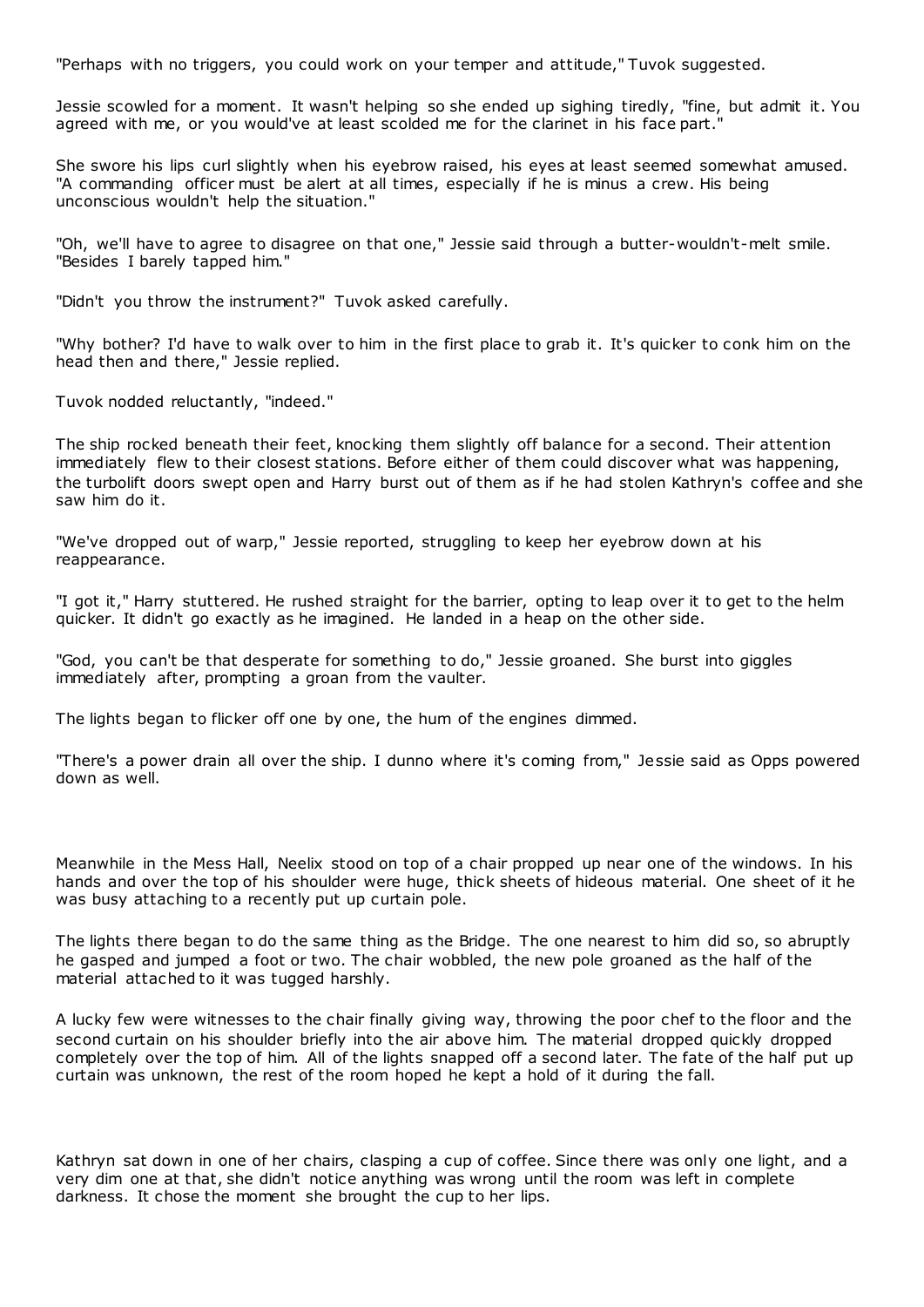In the dark all that could be heard was a quiet slurp, followed by a contented sigh. This happened a couple more times with silence in between.

"You thought I was going to spill it, didn't you?" she muttered.

The chair groaned, footsteps gently tread across the carpet. When they stopped the silence was over. "Son of a bitch," Kathryn growled, her hand slamming against the obviously powerless replicator.

Flashlights barely touched the surface of the darkness, they were enough though to see into the panel Harry opened near the Science station. He scowled at the quiet sniggering coming from one of them.

"It doesn't seem to be a power overload this time," Harry reported as he worked. "I'll try tapping into the energy reserves."

"Won't they drain that?" Jessie asked, interrupting her laughter for the time being.

Harry looked back over his shoulder, then he turned to look over his other one towards Tuvok. "What exactly does Jessie do around here besides poke nonexistent holes into the plot with her fist?"

"I don't always use my fist. I prefer kicking," Jessie protested.

Tuvok thought it would be best to change the subject and quickly, he suspected Kathryn had a fourth wall sixth sense. "The power drain is not related to Deck Thirteen?"

"No sir," Harry sighed in response before turning back to the panel.

"Go ahead," Tuvok ordered with a nod.

Harry reached back into the panel to work on it.

Craig had no way of knowing which part of the ship he was at now. All he could do was grope the wall beside him and keep walking. He'd find someone with a light sooner than later.

No sooner had he thought that, he heard mumbling and rapid breathing in the distance. He froze, imagining all sorts of horrors that could be making that noise. Fighting his paranoia, Craig continued on, shaking horribly.

The wall curved slightly, so he knew he was at a corner. The noise he was hearing was getting louder. He could now hear an occasional footstep that wasn't his.

He finally got his wish. Someone with a flash light stumbled out of a room through a half open door. They shone the light in his direction. It not only illuminated him, it allowed him to see what was making all that noise.

Whatever it was, it was right in front of him. He screamed and ran off by the light holder, and back into the darkness.

Elsewhere Chakotay made his way slowly down a corridor, a flashlight attached to his wrist, the arm pointing in front of him. He already knew it was useless to try the panels lining the walls. They were little more than glass right now. So he kept going in the direction of the closest Jeffries Tube hatch.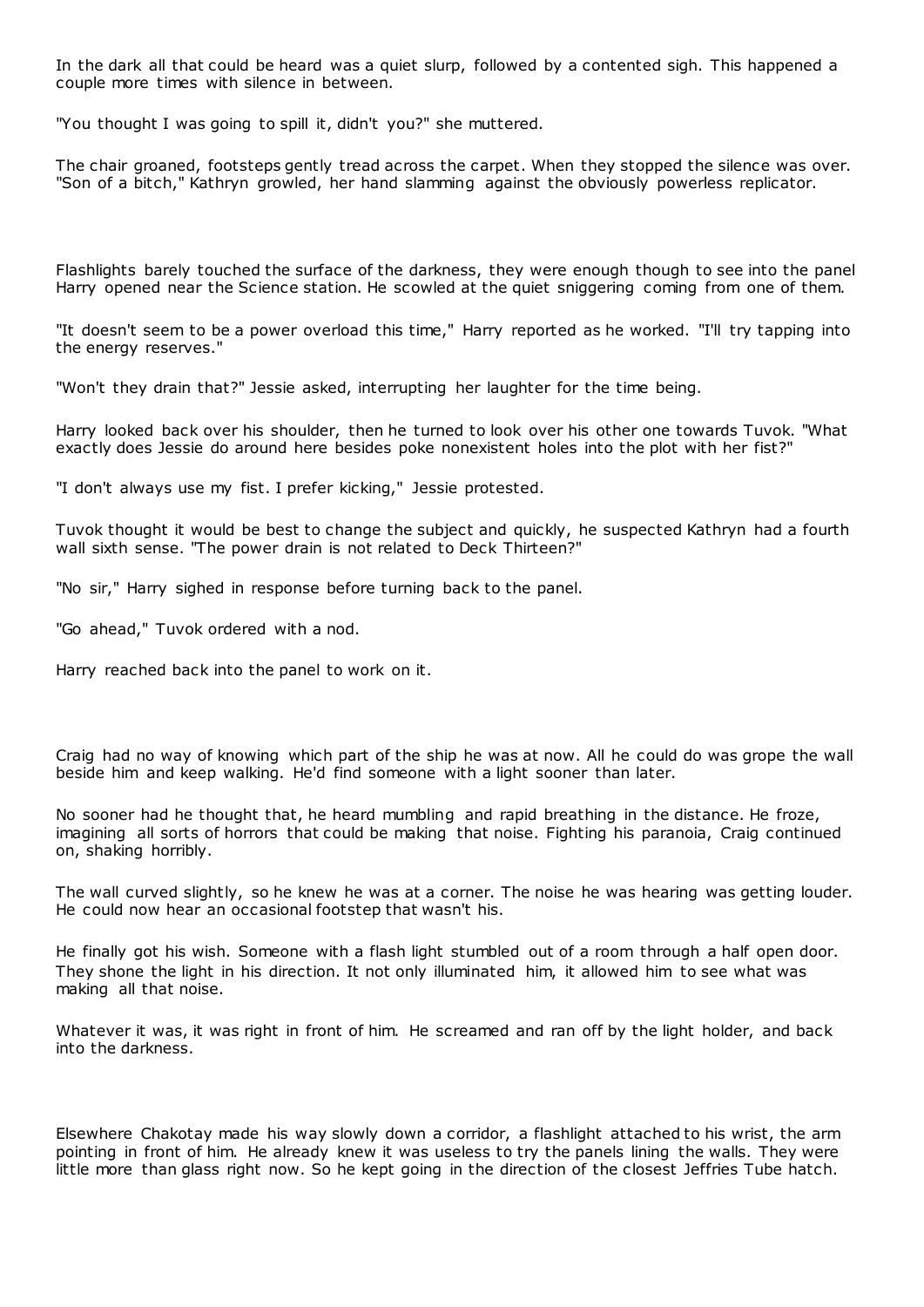He heard a man's scream echo down the corridor. It sounded like it came from above him, only a few metres away. The deck above him, he figured, instantly on his guard. The priority was no longer the Bridge, he needed to find a weapons locker.

The Jeffries Tube was still where he needed to go, that should be just ahead. Loud and hurried footsteps radiated from above, closing in on him. Something heavy clattered against metal, over and over, louder each time.

Chakotay was very careful about moving any further forward. He took a slow step, all while pointing the torch in the direction the sounds were coming from. Another step and he saw a shadow fly out in front of him. It slammed right into him, knocking it backwards onto the ground. It stunned him, but the shadow was left gasping for breath, clearly winded by their collision. He shone the torch on it.

"Craig?" he groaned, moving it away so to not blind the young man on the floor. He held his other hand out to help him up.

"Ow, Commander... are you made of stone?" Craig whined half way up.

Chakotay noticed while he held onto him that he was trembling. "What were you running from?"

Craig's eyes widened as if he had forgotten and the Commander's question reminded him. "A ghost."

"A ghost?" Chakotay said in monotone.

"Could've been a monst... alien," Craig stammered, more embarrassed than frightened now. "Yes, alien intruder. That was the first thing I said."

"Right," Chakotay said, deciding to humour him for the moment. "Where?"

"Near the Mess Hall I think," Craig replied. Chakotay gently grabbed his arm, pulling them both where the young man had come from. His trembling started up again. "No, no, you know where it is. I'm..."

"Security," Chakotay said patiently and with an amused smile. "I'm sure I can count on you to protect me."

"Oh," Craig whimpered. "I forgot," his voice lowered in defeat.

## **The Bridge:**

A couple of lights, including a few on the Opps station sprung to life. Harry's face also lit up, he leapt to his feet to hurry over to it. Tuvok and Jessie closely followed him until they reached the back. Tuvok split away from them to go to Tactical.

"What? No Hop, Skip, Fall In A Heap for us?" Jessie teased.

Harry's face flushed red a little, he cleared his throat instinctively. His voice started out a little higher than usual, showing his embarrassment further, "I found the cause of the power drain. It's a dampening field coming from something on our starboard bow."

"On screen," Tuvok ordered, hoping that whoever was responsible would be greatly lit up in the abyss they were in. Harry obeyed, killing that hope instantly. They saw what they always have in the last two months. Nothing. Whatever was there needed lighting up, an idea quickly came to mind. "Do we have the power to launch a photon torpedo?"

"Perhaps one, why? We can't even see them," Harry questioned.

"I do not intend to fire on the cause. I intend to shed some light on our predicament," Tuvok answered. "If I reconfigure the torpedo to emit a poly-luminous burst..."

"It's so dark, it'll light them up," Jessie said.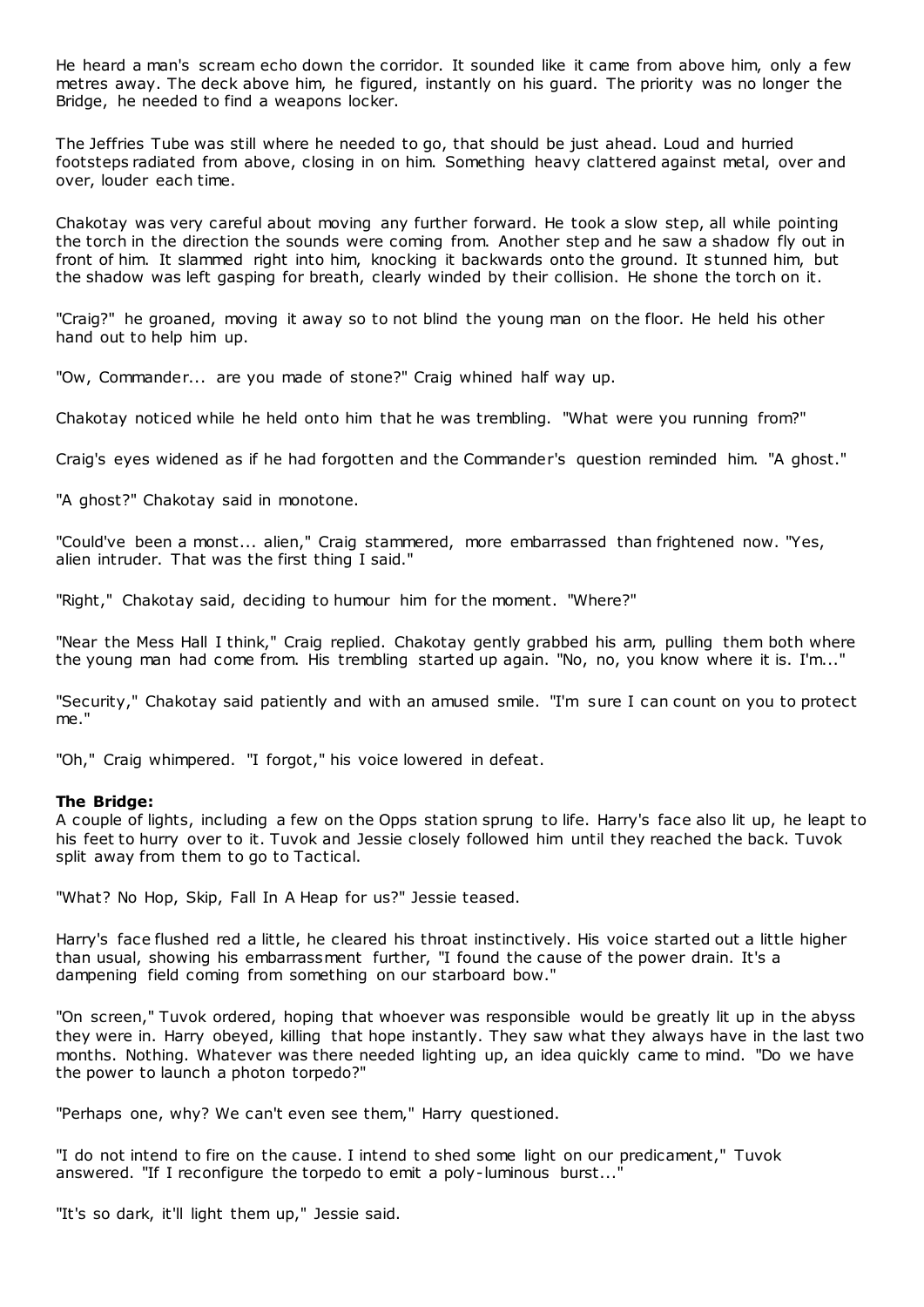"Precisely," Tuvok said.

# **Deck Two:**

The double team of Chakotay armed with a flashlight and Craig shuffling his feet along the floor as slowly as possible, reached the spot Craig had fled from earlier.

"Nothing's here, let's go," he stuttered. Chakotay grabbed his arm before he could turn around and run off.

The pair heard the same noises further ahead. They were approaching. Chakotay pointed his arm straight ahead. To both of their surprise the light caught a large, moving object much closer to them than they thought. It was right in their faces, waving about erratically, moaning at them.

Chakotay was a little shocked at the abrupt sighting of whatever it was. A few seconds of staring allowed him to see the less scary details. The object seemed to be made entirely out of an ugly maroon and gold patterned fabric. Some parts of it looked hollow underneath, flapping around as the object moved.

It also smelled a little like Leola Root stew.

"See, it's a ghost," Craig stuttered as he struggled to get out of the hold on him.

Chakotay rolled his eyes, "it's Neelix," he said also in monotone.

"Commander?" Neelix's muffled voice whimpered, they could barely make it out.

Chakotay reached forward to help him out, only for a flash of light to fly passed him and Craig, then strike the flailing figure. They heard the telltale sound of a phaser shot. He blinked rapidly in disbelief as the walking curtain fell to the floor.

Somebody else approached them from behind, they stopped beside Craig. He noticed the phaser rifle sitting in the fold of her arm.

"Intrude on my ship, shame on me. Intrude on my coffee time, shame on it," Kathryn spat.

Chakotay wasn't surprised at all now. He slowly turned around to face her, "Kathryn, that wasn't an intruder. That was Neelix."

In the poor light he could still make out the harsh, judgmental stare the Captain was sending his way. "Look, I know Neelix wears clothes that look like he's tore up his carpet, but that's just offensive. I'm putting you on discrimination report."

"We have that? You should have hundreds," Chakotay stammered.

"She'd only file them to herself, so what's the point?" Craig whispered.

To his horror and surprise she slapped him across the back, it stung him quite a bit. "He's a clever boy, you should take notes."

A groan emanated from the floor. It sounded so much like Neelix, Craig felt a little embarrassed he didn't think it was him. He hurried forward to crouch down and help him.

"There are no intruders, at least not yet. It's probably another Deck Thirteen malfunction," Chakotay said. He knelt down to do the same.

Kathryn watched them with her death glare on full power, eyebrow twitching. They could still feel it in the dark, with their backs to her. "Oh, is that all? If you think no one will take advantage of us this time, after lucking out in Borg Space, you're as stupid as you look," she groaned, unaware of a shadow creeping toward her from behind.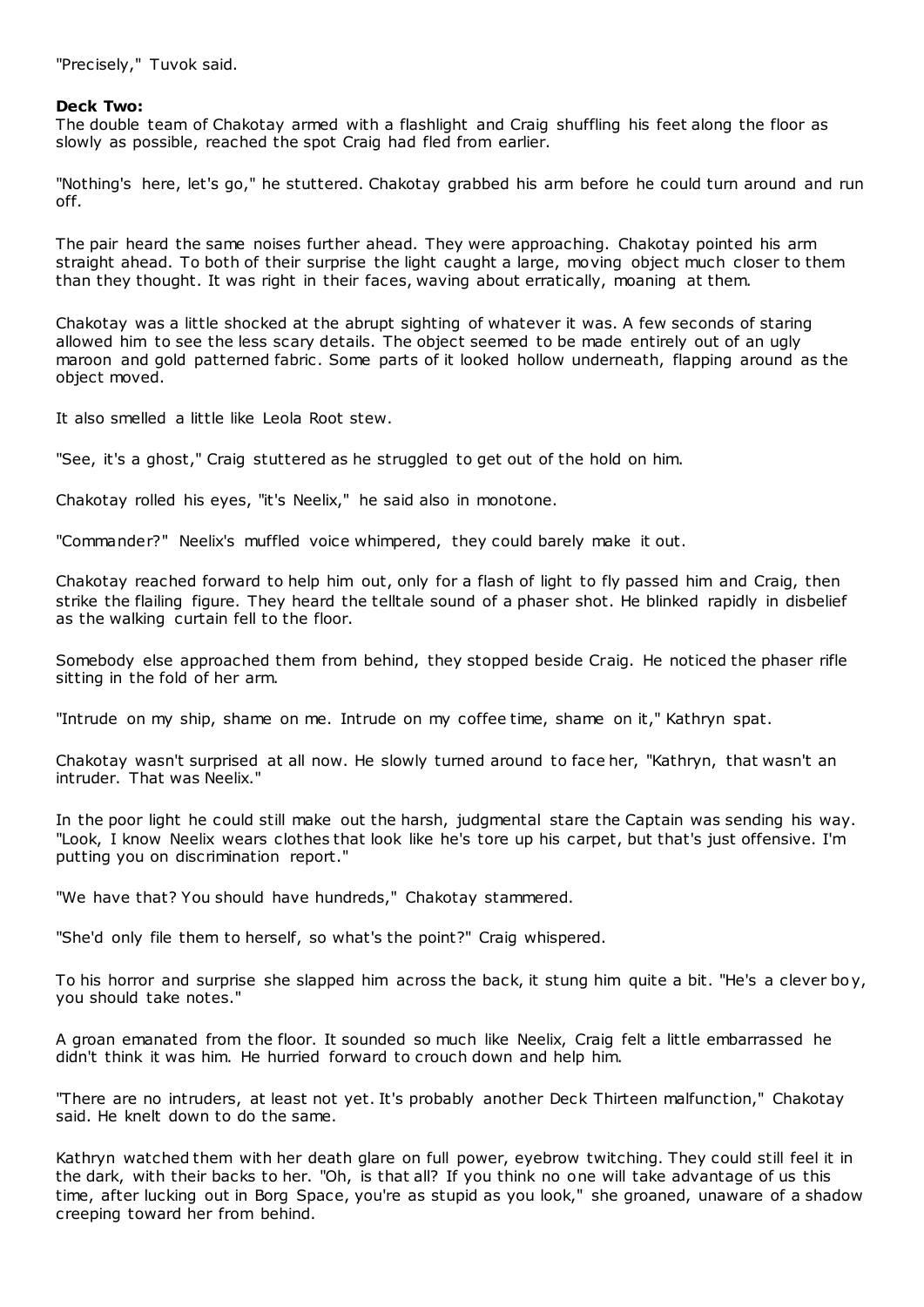"I was smart twenty seconds ago, and I didn't even say anything," Craig said with a slight pout. He and Chakotay helped sit the dazed curtain covered Neelix up.

The shadow crept even closer, Kathryn still completely unaware. "You guys think you're on some little holiday. News flash, you've got to keep your guard up."

The shadow revealed a misshapen hand, raising up above her shoulder. "You never know when some ugly tosser's gonna sneak up behind you and choke hold you."

The hand was almost on her when it stopped, its head blurred slightly. "We've got to watch each other's backs, so we're not surprised." A very quiet grunt came from the figure as it dropped out of sight. It got Kathryn's attention so she looked over her shoulder to see nothing wrong.

"We're wasting time arguing about it. Craig, you stay with Neelix," Chakotay said. The younger man gave him a timid nod. "We'd better get to the Bridge."

"Wrong again," Kathryn said. "We're going to Engineering. I gotta make a quick stop first." She squinted her eyes slightly. "Did you forget your uniform jacket?"

"Um, yes," Chakotay murmured.

Kathryn re-adjusted her hold on the rifle, all while gesturing her left hand at her unzipped jacket. "Good. Come with me. I always like giving the shippers some scraps to nibble on, or they'll starve." With that she hurried off in the direction she came.

Chakotay struggled to resist the smirk coming on. "If I said a fourth wall joke, I'd get a slap." He was about to get up when he noticed her trip over something on route, then heard her grumble some swear words.

"Oh, great time for a nap asshole," she snarled at whatever she tripped up over. Chakotay hurried to catch up with her, wondering what the hell she was talking about.

Craig nodded and returned his attention to Neelix. His eyes widened a few seconds later, then he looked toward the spot where she tripped. "Uhoh."

# **The Bridge:**

"Torpedo reconfigured," Tuvok reported as he worked. "Firing."

Everyone's eyes were on the viewscreen as the small blue light emerged from their side and drifted into the black. They waited for it to reveal the hull of a ship, when it didn't happen Harry and Jessie slowly turned their heads toward the Tactical officer.

"Well that was anti-climatic ," Harry commented.

Tactical made a confirmation sound which was equally confusing to them both. Tuvok's eyebrow managed to go even higher up. It inspired Jessie to have another look at the viewscreen. She managed to catch the sight of the torpedo detonating against shields, both of which briefly illuminated the image of a ship.

Harry's station was next to make a noise, all while he joined Jessie in staring blankly at the screen. It took a few bleeps to make him snap out of it and turn his attention to Opps. "Someone's hailing us. We only have enough power for audio."

Tuvok's curiosity was further piqued. "Open a channel." He waited for a moment. "This is Lieutenant Commander Tuvok of the..."

*"Maybe watch where you're firing those things next time,"* Arturis' voice said, clearly rattled. Harry and Tuvok exchanged their own bemused stares. *"Now they'll have seen us..."*

"Who are they?" Tuvok questioned.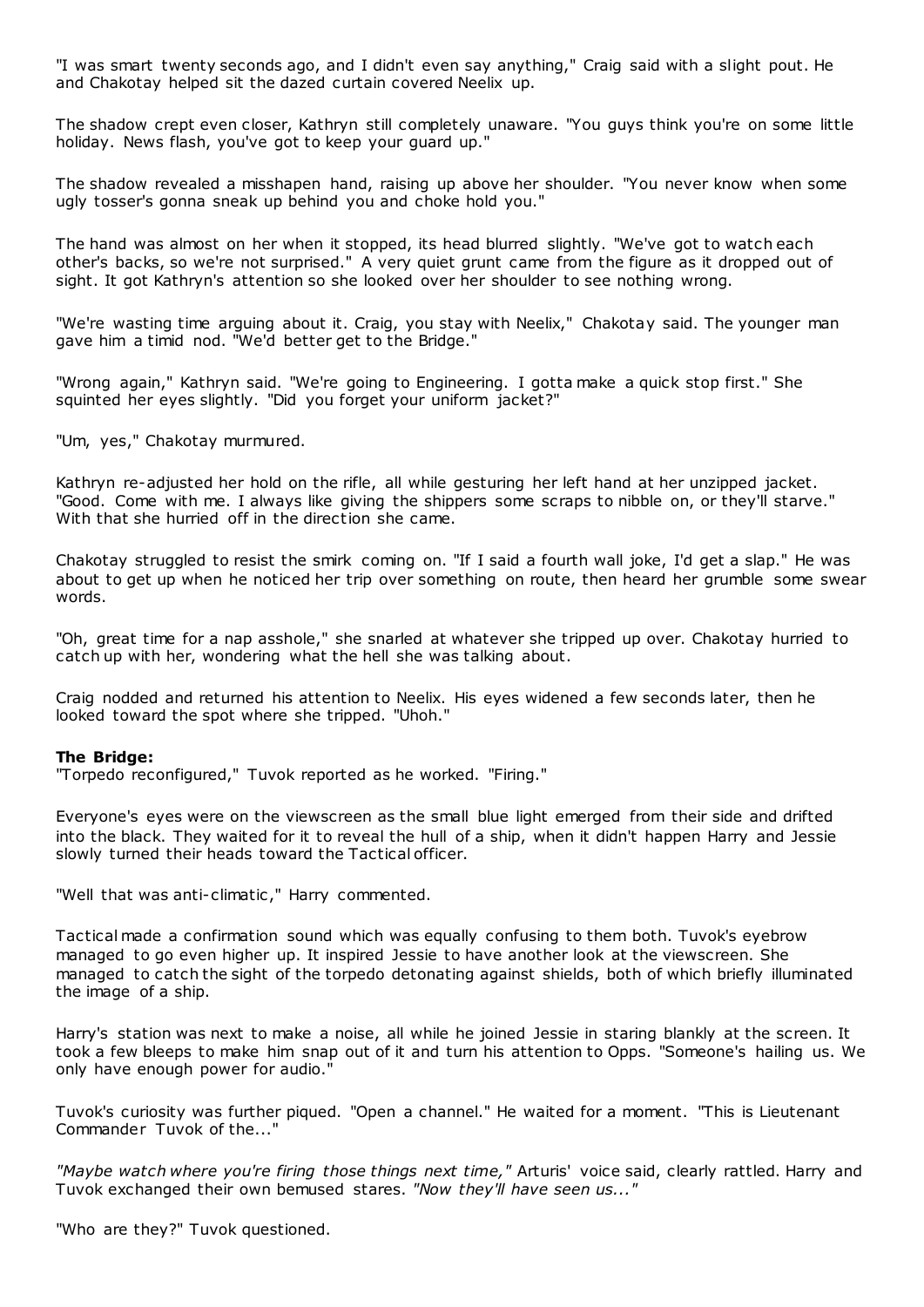He kept his eye firmly on the same spot, waiting for any sign of movement. Neelix whimpered next to him, his breathing ragged. Craig's nerves were already on edge as it was, Neelix's sudden arm grab made him gasp squeakily as he leapt up almost into the ceiling.

"I can hear breathing," Neelix still managed to make it worse.

Craig could only hear his heart thumping from the recent shock, as well as Neelix now breathing in his ear. Neelix's grip tightened, most of it though was tugging on his sleeve than his arm.

"I can't," Craig told him, his other hand reaching up to try and bat it away.

"I may be Nothingphobic , but my ears are just fine," Neelix whispered.

Craig had no idea what that was, for a moment he was distracted from his fear. "A fear of nothing? If you hear breathing, then it's not nothing so cut it out," his voice turned into a squeak.

"No, no, it's a fear of the appearance of nothing, hiding whatever lurks within it," Neelix argued in a stutter.

"That's just common sense," another man's voice said nearby.

"It's a fear of the dark. Children are afraid of the dark," Craig snapped in Neelix's direction.

"You were so afraid of it, you thought I was a ghost. Besides, I didn't say that," Neelix said. The pair's eyes widened so much they tingled slightly, tears threatened to fall from them. "Neither did you."

Craig shook his head. They froze on the spot; Neelix clutching the curtain material in one arm, and Craig's arm with another. He on the other hand had inadvertently curled his legs up into a ball, and the hand used to slap Neelix's away remained there. It was a funny sight, a one the mystery voice's owner was more than amused to see when the lights gradually came back on.

On seeing him standing not far in front of them, they pulled away from each other.

"James, how long have you been there?" Craig tried to snap but stuttered instead.

"Long enough to know that Janeway thinks the crew ship her and Chuckles," James answered with a wry smile.

Neelix puffed out his cheeks in anger, "we thought we were in danger. It's very rude to keep us in suspense like that."

James looked over his shoulder first, then turned his entire body around. Doing so allowed them to see an alien figure lying on the floor behind him. "Seems like you were right."

## **The Bridge:**

*"Janeway to Bridge."*

Harry winced as if she were there on the Bridge with them, glaring at them.

Tuvok took the hit and tapped his commbadge, "Tuvok here, Captain. The dampening field has been blocked. We have detected three alien ships, one of which is attacking the others. Three intruders are on board, ten have already beamed off."

"Make that one," Harry said quietly.

Jessie sat at her station, watching as a barely lit ship flew passed their line of sight.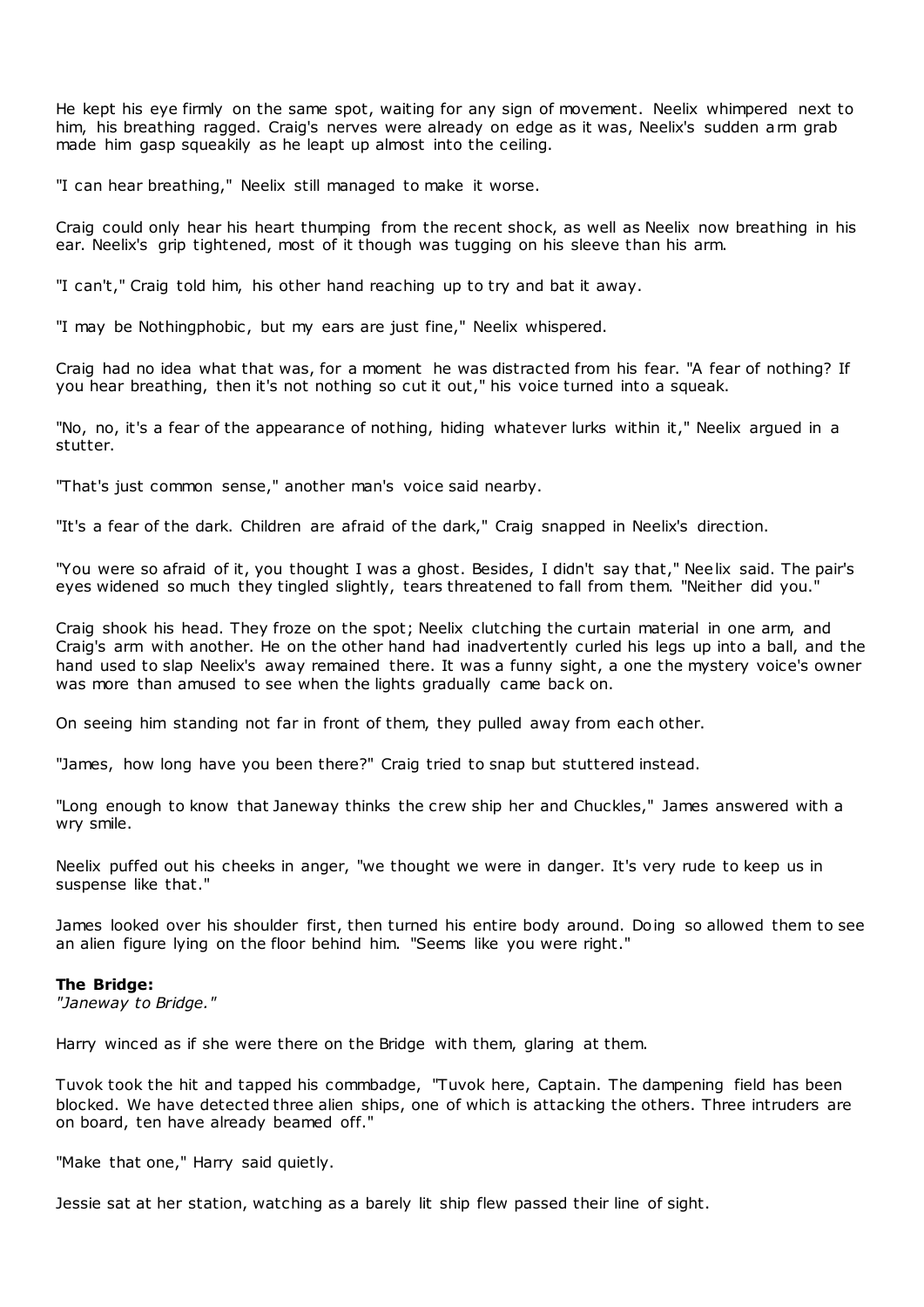"Zero. The two ships have retreated," Harry said. "The remaining one is hailing again."

*"How the hell didn't we detect them before they chucked a dampening field around us? Which schmuck was snoozing on the job?"* Kathryn's voice hissed.

Harry shrunk into the seat he never used, his head and neck also began to lower into his shoulders.

"Don't be like that, he wasn't snoozing. He was creating musical art," Jessie pretended to defend him, with a malicious look in her eye.

*"Oh so Kimmy's to blame. I'm gonna stick that clarinet so far up his..."* Kathryn growled. Harry quickly cut her off in a blind panic, he knew he'd regret that later.

"Why?" he squeaked.

"Hmm, you're like Janeway, Tom and James c ombined, you Tom like attention seeking bitch," Jessie said, mimicking his mannerisms. "Stupid question."

Harry laughed nervously while side stepping towards the turbolift.

"Crewman, Lieutenant," Tuvok said, more as a reminder than a warning. It stopped Harry before he could disappear.

Jessie nodded, "I know." She tapped at her own station. "On screen."

The viewscreen changed to show Arturis sitting at the front of his Bridge. His companion nowhere in sight.

"You're Lieutenant Commander Tuvok of the Starship Voyager," he said kindly this time.

Tuvok's eyebrow raised, "yes. And you are?"

"My name is Arturis. It's a good thing I found you in time. Those beasts will prey on anything with a mechanical pulse," the alien captain answered.

"We didn't even see them coming," Harry said.

Jessie nodded, "if only they were hiding in Recorder Tunes for Dummies."

Harry decided to bite his tongue instead of rising to her bait this time.

"You wouldn't. Their power levels are kept to a bare minimum, their vessels painted black. Scavengers with no sense of moral judgement," Arturis said. "If I were you, I'd go around this anomaly. They won't stop until they own every inch of your ship."

"We cannot go around. We are already facing a two year journey going through it," Harry said.

Arturis face softened on cue to look sympathetic, however his eyes remained the same.

Tuvok studied him carefully before replying, "might I ask what you're doing here?"

"Engine trouble I'm afraid. This anomaly plays havoc with the emitters," Arturis replied with a warm smile. "Fortunately the scavengers dampening field has no effect on my power systems. It may have taken a little longer on impulse, but I was able to assist you before it was too late."

"Perhaps we can help you, to return the favour," Harry suggested.

"How kind," Arturis said in a plain tone of voice. Tuvok's eyebrow rose in caution. "But it isn't necessary. I can however help you with your journey."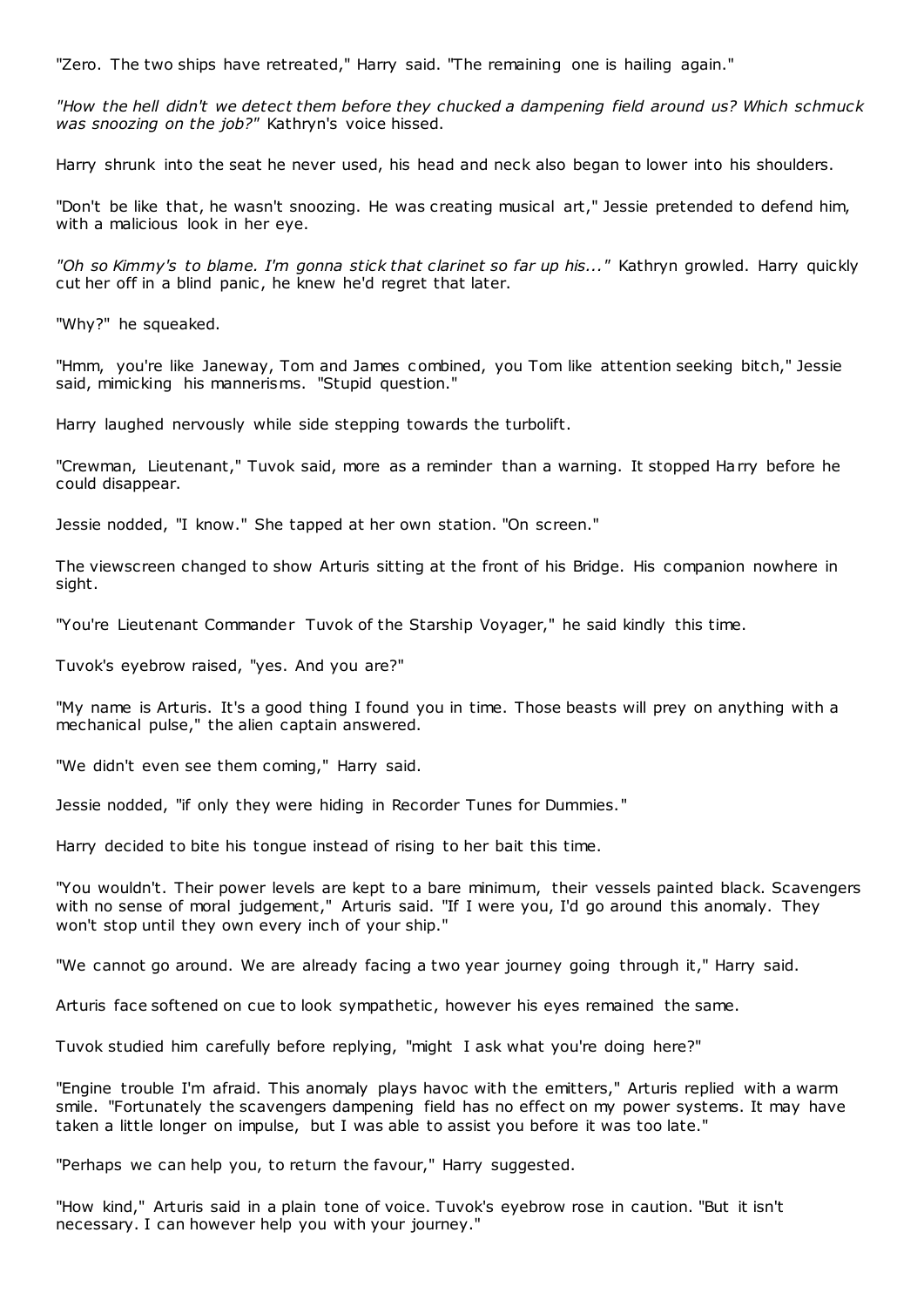"Explain," Tuvok said.

"If you have a two year journey ahead of you, am I right in assuming you are still using primitive faster than light travel?" Arturis questioned.

Harry couldn't help but let his hopes rise. He had a good feeling about this.

"That is correct," Tuvok however was feeling even more cautious than earlier.

"Ah well. My engines fold the fabric of space, allowing my vessel to travel much greater distances in a shorter time period," Arturis said. Harry was practically drooling by this point.

"Um, good for you, but how does that help us?" Jessie asked dryly.

Arturis wasn't put off by her tone at all, it actually made him slightly more cheerful. "Isn't it obvious? Come with me and I'll get you out of this anomaly within minutes."

"I shall discuss it with our Captain," Tuvok said before Harry could leap over to the viewscreen and squeeze it.

"Of course, I'm in no rush after all," Arturis said, nodding his head. His image disappeared from the screen.

"Was he really suggesting we jump onto his ship for a ride home? It's not like he could tow us," Harry said.

Jessie was partly expecting him to already be in the transporter room, so she felt a little surprise that he sounded suspicious. She glanced over and caught his eager beaver face and sparkling eyes, making her roll her own. "Go ahead, but he'll probably just drop you off outside where you'll be waiting for us for two years."

"That's true, we never told him where we were going," Harry's spirits were crushed.

"We should be cautious Lieutenant, Crewman. We cannot assume his words are genuine because he helped us," Tuvok said.

Harry's shoulders fell, "yeah, but it would be nice to have some good luck for once. We're way overdue."

Chakotay waited for a while, occasionally pointing a glance toward the door. Behind him Tuvok stood patiently with his arms crossed behind his back. A minute, he was told. He knew it was the Captain's more polite than usual way of telling him to leave her alone. It was better than the *piss off* he was used to hearing. Still, he thought he'd give her a chance. Thirty *a minute*'s later was more than enough. The Commander looked over his shoulder, catching his Security Chief nodding as if in agreement in the corner of his eye.

"Energise," he said with a sigh. As soon as he did so, he quickly put on his diplomatic smile. Seconds later Arturis stood on the transporter pad with a diplomatic smile of his own. "Arturis, I'm Commander Chakotay. Welcome aboard."

"Thank you, Commander," Arturis said as he stepped down to their level.

Chakotay gestured his arm toward the door, allowing their guest to go first. The trio left the transporter room in single file. Chakotay increased his pace to walk alongside Arturis, while Tuvok followed closely.

"Commander Tuvok has caught me up. I hope you understand why we're a little cautious," Chakotay said.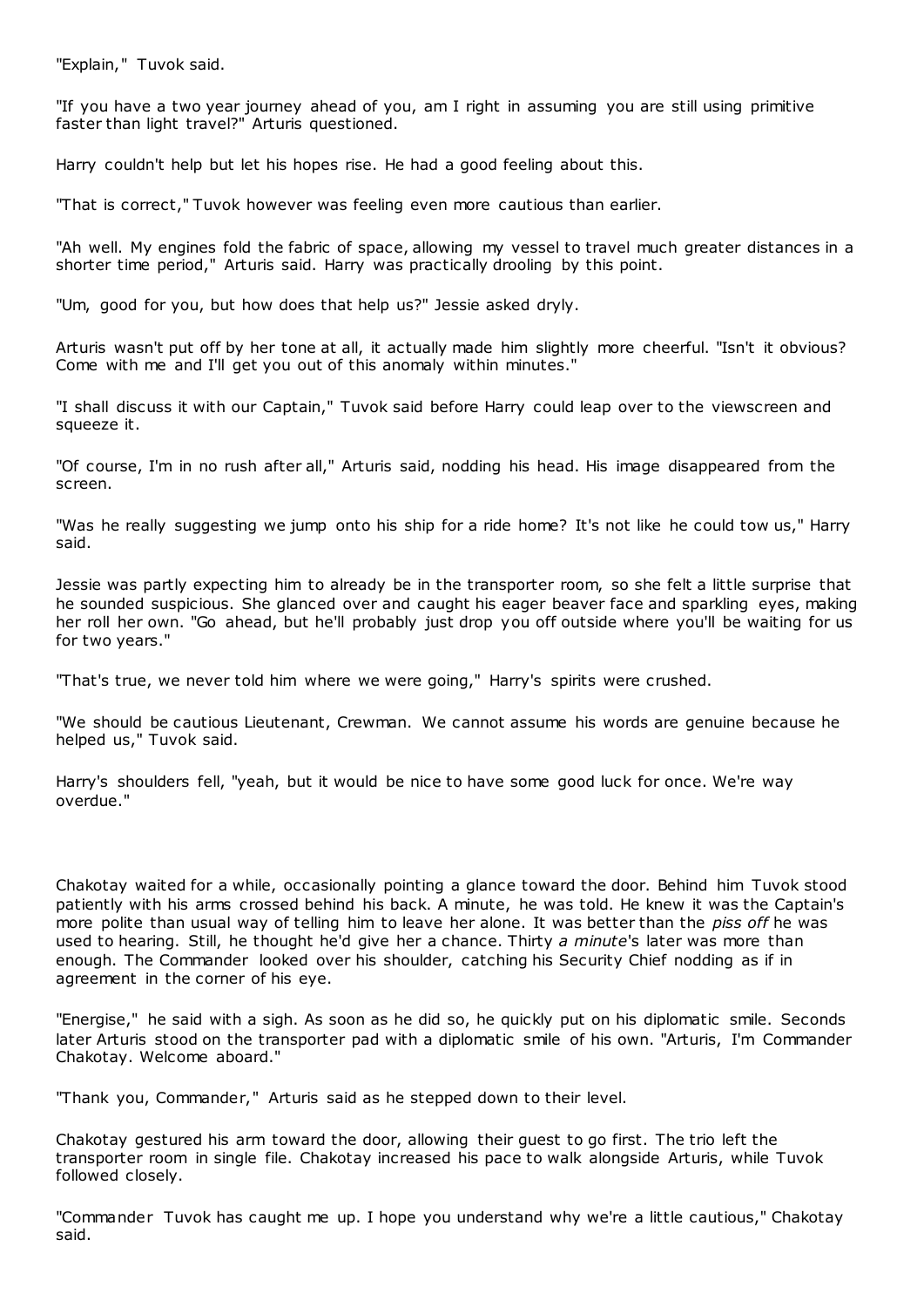"Oh, too right Commander. I don't blame you," Arturis chuckled. "A few of my customers are wary at first, but I'm a lone pilot, merely offering my unique services to those in need."

Tuvok's eyebrows were once more piqued, "customers?"

Arturis made sure to look over his shoulder as he replied to him, "I'm what you consider a taxi service through this anomaly. When the anomaly appeared, it put a lot of people out as you can imagine. I thought my ship could be of help to them."

"Appeared? So it's a recent anomaly," Chakotay mused aloud, which got Arturis' focus back. "How much do you charge for your services?"

"The fee is optional. If some wish to pay me back in some fashion, they can, but I certainly do not demand it of them," Arturis said.

Chakotay glanced back at Tuvok, he quickly got the impression the other Commander was on the same wavelength. Something was off about this.

Before they could say anything Arturis seemed to sense their distrust, he doubled his smile. "I do not need payment. Every trip through this anomaly I learn something new about it. This trip for example I learned that folding space in certain pockets of this void gradually causes wear to the emitters."

"So what else do you know about it?" Chakotay questioned.

"A fellow scientist I assume," Arturis said a little too cheerfully. "The anomaly formed little over six months ago. I didn't see it, one visit to the area and things were normal, and the next it was there. A few systems were swallowed by it, one of which was the home of the scavengers who attacked you."

"I see," Chakotay said with a touch of sympathy. "Their world is gone. I can't say I blame them for resorting to desperate measures."

Arturis' friendly facade flinched for barely a second. Chakotay didn't spot it, Tuvok did and his eyebrow raised slightly higher. "Their home is not gone. Believe it or not, the stars and planetary objects still exist in this void. The anomaly isn't the void itself, the void is because of it. It is but small pockets of temporal instabilities scattered throughout the area. They block the light from travelling very far."

"You say they're small pockets, but they're big enough to completely block out light within a two thousand light year range?" Chakotay said dubiously.

"It also confuses sensor scans. You're fortunate the nature of space is mostly empty, as you would not detect a planetary object until you were within a few million kilometres," Arturis explained. They reached the turbolift. Arturis took that opportunity to change his position so he could face the both of them. "Don't worry, I don't abandon my customers outside the anomaly and go on my way. I'll need to know your final destination before I set in a course."

Chakotay laughed meekly, "I think even with your engines you'll be too put out. We also haven't decided..."

"Ohno, I'll happily drop you off wherever you need. All I ask for long distances is a small fee," Arturis said.

"Okay, how much does the Alpha Quadrant cost?" Chakotay asked.

Arturis' eyes nearly popped out of their sockets. He cleared his throat nervously, "no wonder you came this way. Hmm, it'd take roughly three of your months, so six in total." He thought about it while Tuvok called for the lift, and Chakotay tried to recover from the three months revelation. "All I ever ask for in long journeys is half of my fuel, basically what's used to get them to their destination."

Chakotay nodded. He knew there would be a catch sooner or later. Arturis carried on wit h a salesman smile on his face, "since this is such a unique situation, I'll only ask for a quarter. Half is far too much."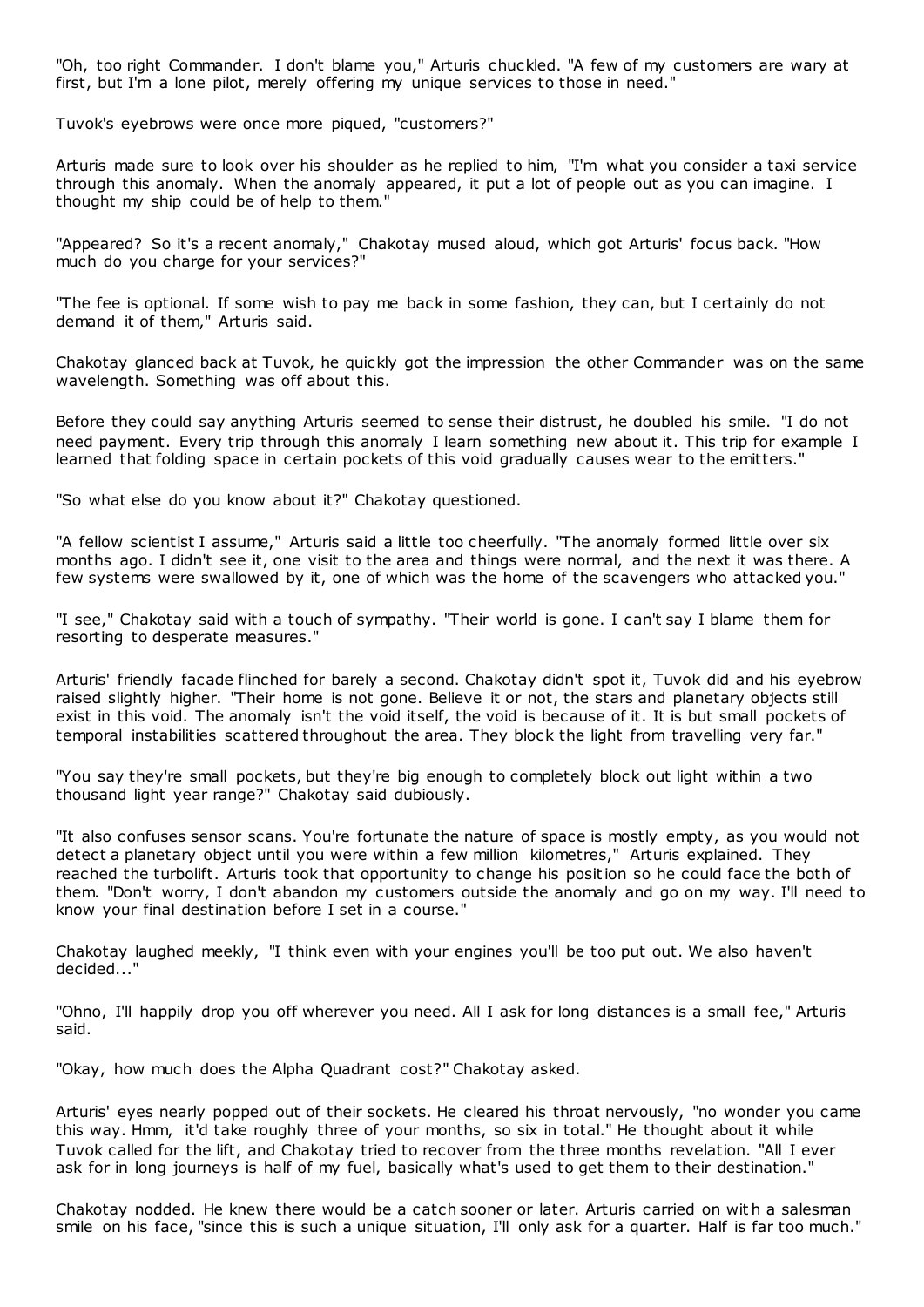Tuvok thought it would be best to step in now as Chakotay's head stopped nodding, hope seemingly building in his eyes. "Am I correct in assuming that this service you provide is merely transport on your own ship, not a tow."

Arturis' demeanour took another hit, he looked a little disappointed to Chakotay at least. "Um, of course. Quantum slipstream technology is very delicate. We're talking about building a bridge over an ocean while you're still running on it. The stresses to a starship not built for this, I cannot imagine. Normally I'd let people store their ship in my bay, but your vessel is far too large."

"I see," Chakotay said. Although he expected that, he still felt a little disappointed as well. "I'm afraid we'll have to turn your kind offer down, Mr Arturis."

Arturis glanced between the two, as if panicked. "I don't understand. The Alpha Quadrant will take decades for you to reach. You'd prefer to continue that journey on this ship, than get home in months without it?"

"Well..." Chakotay tried to explain.

"Besides, didn't you say you'd need to discuss it with your Captain?" Arturis continued.

"I have a feeling she'll say the same thing, but not as politely," Chakotay said, mumbling the last part to himself.

Arturis nodded once, Chakotay thought he had understood and accepted it. "It's a shame," the alien spoke. "This vessel is already damaged by the elements, primitive in its tec hnology. I understand the sentimentality, I do, but in sixty years this vessel will no doubt be a burden to you, if you survive at all. You may regret turning down my offer. I hope I'm wrong." He said it kindly, but it still didn't disguise his meaning. It left the Commander a little uneasy.

"It's not only sentimentality. Abandoning our technology here would be against the Prime Directive," Tuvok said.

"I wouldn't worry too much about that," Arturis said.

"Oh?" Chakotay was even more suspicious. "We only met because what you called scavengers attacked us. That's something to worry about."

Arturis simply laughed like it was nothing, "they are only interested in material. Your technology would be of no use, they'd only take food and perhaps fuel."

An image of Neelix's crops popped into Chakotay's head. He didn't have to imagine what would happen if these obviously desperate aliens scavenged Voyager if they were gone. His entire body shuddered in revulsion.

"I still need to fix the problem with my emitters, so please, take the time to think this through. Your people are far from home, this lone damaged ship isn't worth stranding them," Arturis pleaded with them.

The turbolift doors finally opened. Only it wasn't empty. Chakotay and even Tuvok winced at the person standing inside it. As soon as she laid eyes on their guest she marched out and reached to grab him. "You!" she hissed while doing so. Arturis only had time to briefly squeak before his shirt was pulled forward.

"Um, Kathryn," Chakotay said as calmly as he could.

Kathryn didn't even give him a side eye glance, her attention was solely on the man in her grasp. "How did you get back onto my ship you little drama queen?"

"Get back?" Tuvok questioned slowly.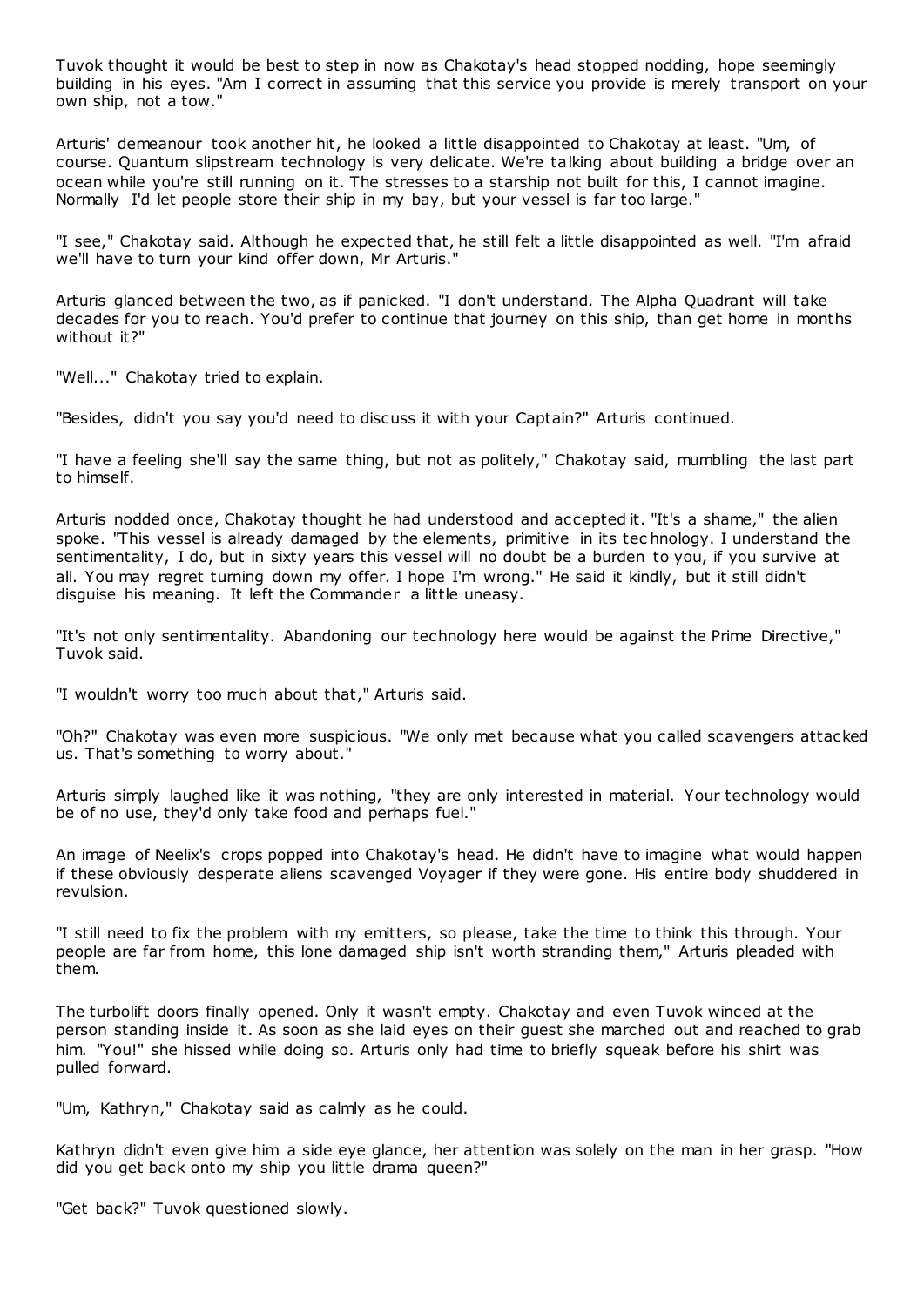"Please, I can explain," Arturis stammered.

Kathryn gave him a close up version of the skunk eye. Chakotay felt his own insides cower from his partial glimpse of it, he didn't want to think about Arturis'. "What *little* lie have you come up with this time? Oh, I found this ship in a cracker prize, I don't want it," she said with venom.

"Captain, you've met this individual before?" Tuvok asked. Even his usual calm and collect manner was wavering witnessing this.

His question forced her to redirect her stare toward him, which he regretted immediately. "Don't you remember? Neelix invited him aboard months back, claiming he was a walking universal translator and that he'd easily decrypt our message from Starfleet."

Chakotay turned slightly pale. "We might have done it ourselves but you banned us from talking about the H word ever again." Tuvok was very grateful for that as her stare went to him instead. "Why do I hate myself?" he muttered.

"I do not understand why you are angry at him then, unless your anger is to do with being reminded of the time loops," Tuvok said.

"Because he had no intention of helping us," Kathryn replied, turning back to Arturis, prompting another squeak. "Did you? You'd plant your little ship for us to find, hack the message to tell us to go to it. We think it's ours and blindly board it. Then what, tell the nice men."

"Ohno," Chakotay groaned into his hand. Meanwhile Kathryn roughly shook her captor a couple of times.

"How do you know this, Captain?" Tuvok asked.

"Yes, how indeed," Arturis said mid shake, so his voice wobbled.

"The same way she knew that terrorists would grab a hostage in Engineering. Interesting that Seven was in charge there at the time," Chakotay replied.

Kathryn's face softened for the moment, there was even a hint of a smile, "oh, I saw no reason to change that one."

Chakotay brought his hand to his face once more, "what? So why was B'Elanna seen trying on your maternity jackets during all of this?"

"It's not a crime to give Paris a scare now and then to keep him in line," Kathryn answered far too sweetly for his liking.

While their conversation was going on, Tuvok stepped forward to address Arturis. "Are you admitting to her accusations?" he asked.

"What? No, no. I'm questioning how she'd know of such a ridiculously untrue plan like that. I barely had a chance to say hello to her, how would she know?" Arturis stuttered.

Kathryn's head snapped in his direction as she growled. "Don't deny it. Why else would you be here?"

"Please, let me explain. You're not the only one who's been tricked," Arturis said, getting the other two men's interest. "We've both been manipulated by a third party. You've been fooled by bogus tips he's been feeding you for months."

Kathryn hesitated slightly, her grip loosened. He still wasn't in the clear, he felt it. "What kind of tips? And who?"

Arturis shook his head. "I don't know his name. He only referred to himself as the Boss, and I've never seen his face. All I know is he sent fake information to your database. He convinced me with similar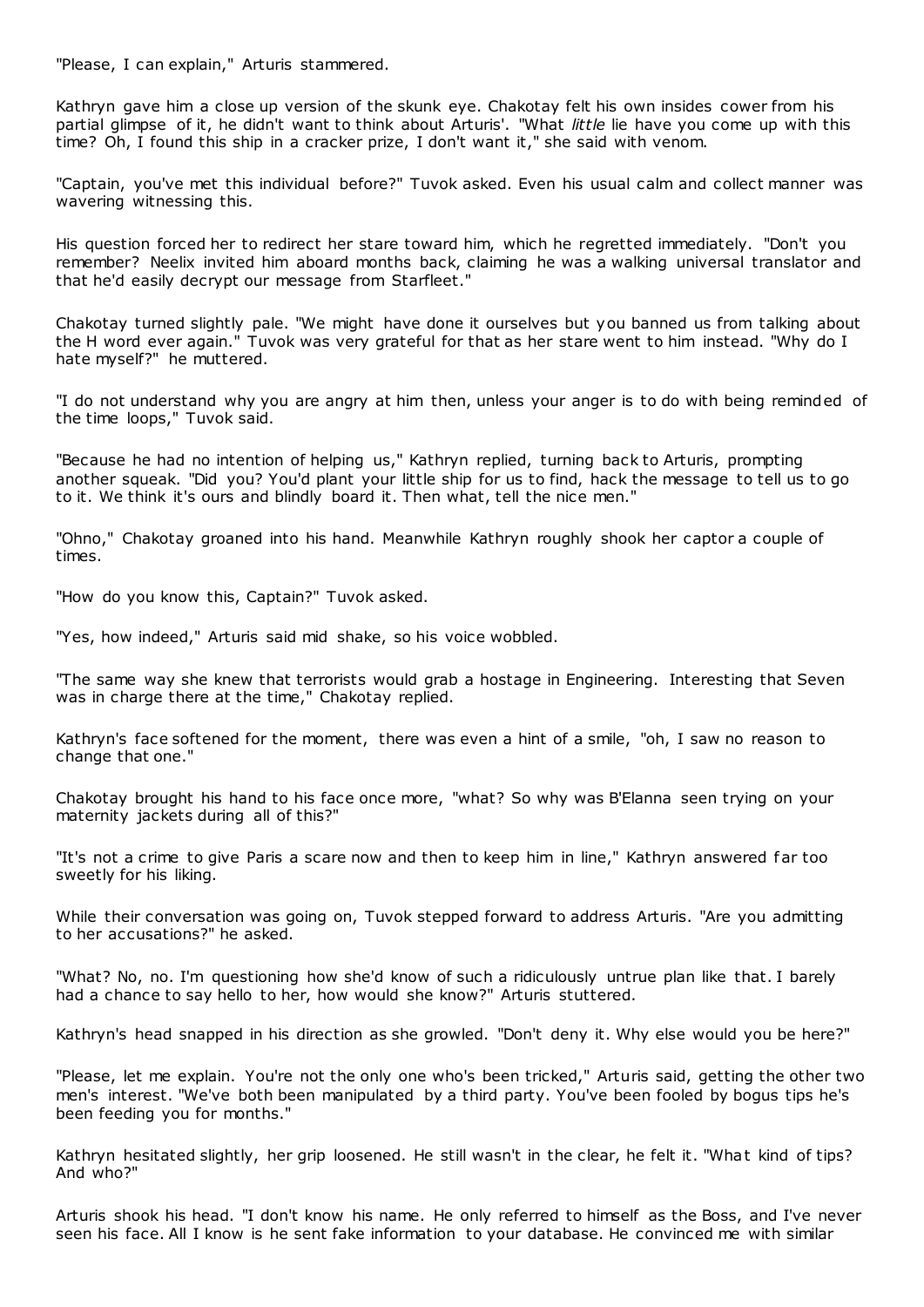methods that you were a threat that needed to be confronted. He used my resulting plan against me; broadcasting it to you as another warning of things to come."

"Why?" Chakotay asked, summing up his many questions into one.

Arturis scoffed a little bitterly. "I assume so he can cause trouble while keeping his hands clean. I don't know what his final objective is, but I do know it involves your crew."

Kathryn roughly released her grip on him, not breaking her deadly gaze. "Convenient. If you were really on our side, you'd have told us this from the beginning. Clearly you haven't."

Arturis shook his head timidly, his hands raised up a little like he was surrendering. "Okay, I admit that my original visit here had malicious intent. You knew of it though, did you ever question how? Am I right in assuming that it wasn't the first time you knew of a threat in advance?" He noticed Kathryn's eyes glaze over briefly, it gave him his answer. "I didn't admit it because I wanted to right my wrongs , help you, but I knew you wouldn't let me if you found out. I apologise."

"It doesn't change anything," Chakotay pointed out before Kathryn said anything else. "I had my doubts about leaving Voyager behind. I was already debating the risks of leaving our entire crew at the mercy of a stranger."

Tuvok nodded. "The same thought occurred to me as well Commander."

"Would it help if I gave you proof?" Arturis questioned pitifully.

"I don't think so, no. I imagine most of the crew will feel the same way," Chakotay replied. "Thanks but no tha..."

Kathryn turned her attention to him, fortunately her features had become more neutral and slightly stiff when she did. "Don't assume anything. We can't speak on our people's behalf on this subject. Some may be okay with leaving Voyager behind so they can return to their families. We can't ignore them."

Both Chakotay and Tuvok were a little puzzled and surprised she said anything like that. They stared at her with similar blank stares. They irritated her slightly. "What, it's only a ship for god's sake. If he has proof that we can trust him, we should inform the crew of this choice," she spat at them. "I'll leave it in your capable hands." She didn't give them time to answer her, she stepped back into the turbolift and shut the doors with a panel tap.

"Well, um," Chakotay mumbled while he organised his jumbled thoughts.

Tuvok came to his rescue, "what proof do you have?"

Arturis seemed to be far more relaxed now that the Captain was gone. He managed a weak smile, "you won't have to come with me to get home. You may be able to do it yourself."

"You mean use slipstream ourselves? Didn't you hint that Voyager couldn't?" Chakotay questioned.

"Couldn't be simply towed. We won't know if it's capable until we try, now can we?" Arturis said.

Tuvok and Chakotay shared yet another wary glance with each other.

*Lieutenant Paris' Log, Stardate 0: Well it is. We were making some great progress in the construction of the Delta Flyer. Unfortunately news has quickly spread about the slipstream ship and so my team has almost halved over the last two days.*

*First Officer's Log, Supplemental: So far, our guest hasn't done anything that the Captain could consider backstabbing. Several teams are currently on the ship Arturis calls the Dauntless, running*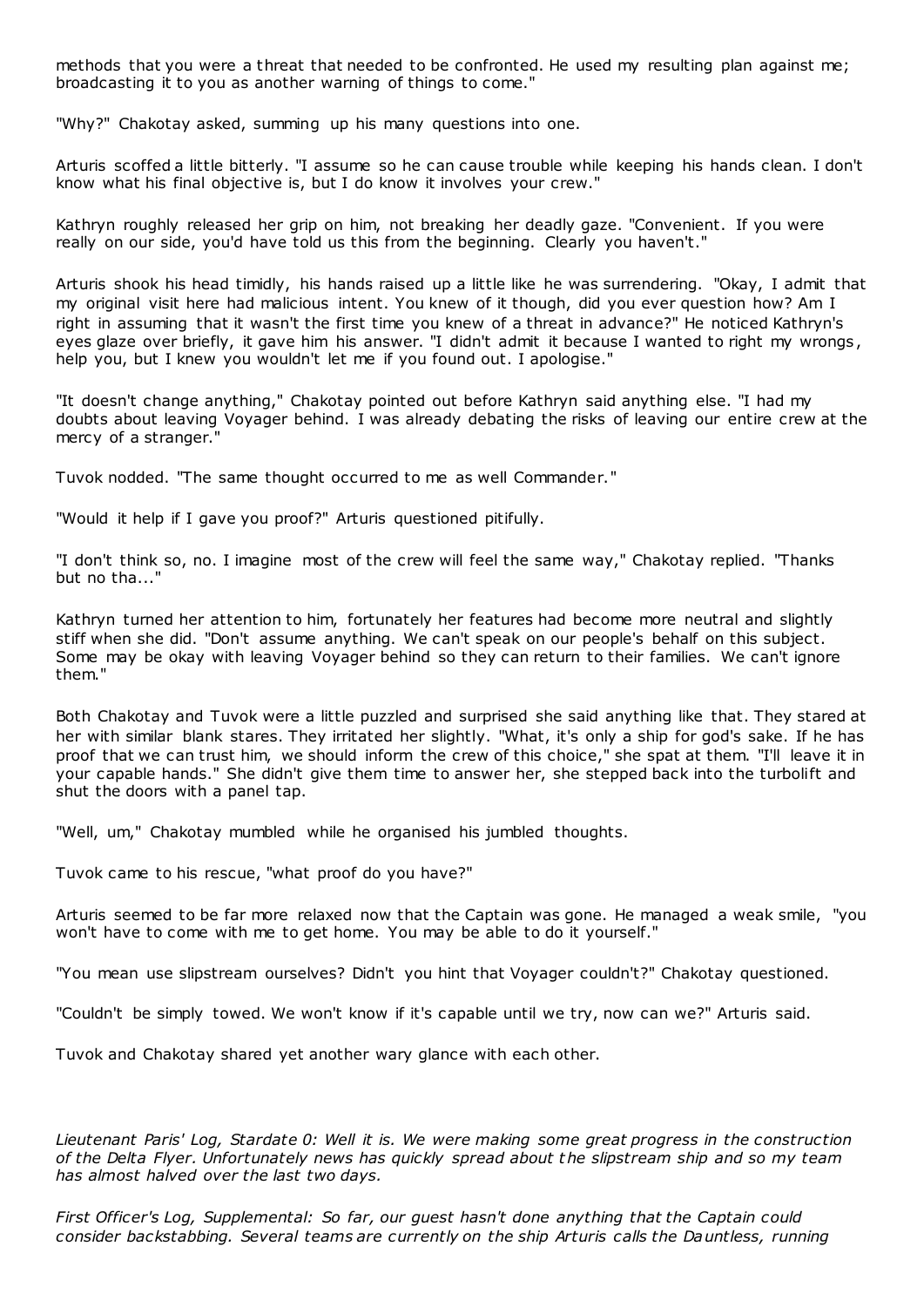*tests on the core itself. While he is currently working with Engineering personnel to adapt the technology to ours.*

*News spreads fast on this ship though. It's been difficult trying to convince the crew not to get their hopes up just yet.*

*Daily Log, Seven of Nine. Stardate 52374.3: I've analysed the Quantum slipstream technology of the Dauntless. It's similar to the transwarp drive used by the Borg. As a result, my expertise will be crucial to the mission's success. Voyager's crew is counting on that success.*

*Captain's Log, Supplemental: After Arturis excus... explanation, I've re-read some of the information I discovered months back. I'm starting to have my doubts. Despite some of its accuracy over events like the weapon specialist being a giant manbaby and the radiation nebula only Seven was immune to because 'reasons', I'm struggling to believe that I'd go on an awaymission to steal the computer core back with Leonardo da Vinci. Or that some alien would swap lives with Tom. I mean, really? How did this writer manage to hold a pen on that much booze?*

*Also, what kind of idiot writer ends two lines with the same word? I bet it's the same moron who writes just every other sent...*

Seven walked down a corridor with her shoulders slightly tensed. Her eyes scanned her surroundings while the words of her own log replayed in her mind. *"I find myself ambivalent. So I am carrying out my assignment, nothing more."*

*If we do return to Sector 001, will I adapt to Human civilisation? A single Borg amongst billions of individuals.*

Kathryn growled ahead of her. Her hand hovered over the computer recording her log, she slammed her hand on it. *"What kind of stupid question is that? Of course not. I hope it was worth interrupting my log, you attention hogging crybaby."*

Neelix whimpered, his hands tightly squeezed the object she couldn't see. "But, I need new curtains. The first ones ripped during the blackout." He could still see her glaring at him in the darkness of her quarters. "I thought they were pretty," he whispered before running out to safety.

Kathryn sighed. *"Now, where was I? Oh yeah."* She pressed the computer once more. "If Arturis isn't going to be our antagonist this week, I'm sensing someone's going to be making up some forced drama that'll be forgotten by the next incident. My money's on Seven. She hasn't bitched about being the *only Borg* to get attention for a while."

She thought about what to close her log with, only to realise that her first fist slam didn't pause it. It annoyed for all but the ten seconds it took to replicate another cup of coffee.

# **The Dauntless Engine Room:**

Harry's chirpy grin spread across his face. He looked up, naively expecting to be greeted by some enthused faces. Instead all he got were the same two near frowning faces he'd be working with all afternoon. He wasn't going to let them affect his.

"That's it, we have our safety net," he announced to them. "Quantum field strength is below fifty percent, we're one step closer to home."

"Hmm," B'Elanna barely made a sound.

"Commander Tuvok wants us to run a metallurgical analysis of the bulkheads to look for anything unusual," Seven said.

Harry's smile almost lost its own structural integrity. He hung in there.

"You two do that. I should run some simulations in the Holodeck," B'Elanna said halfheartedly.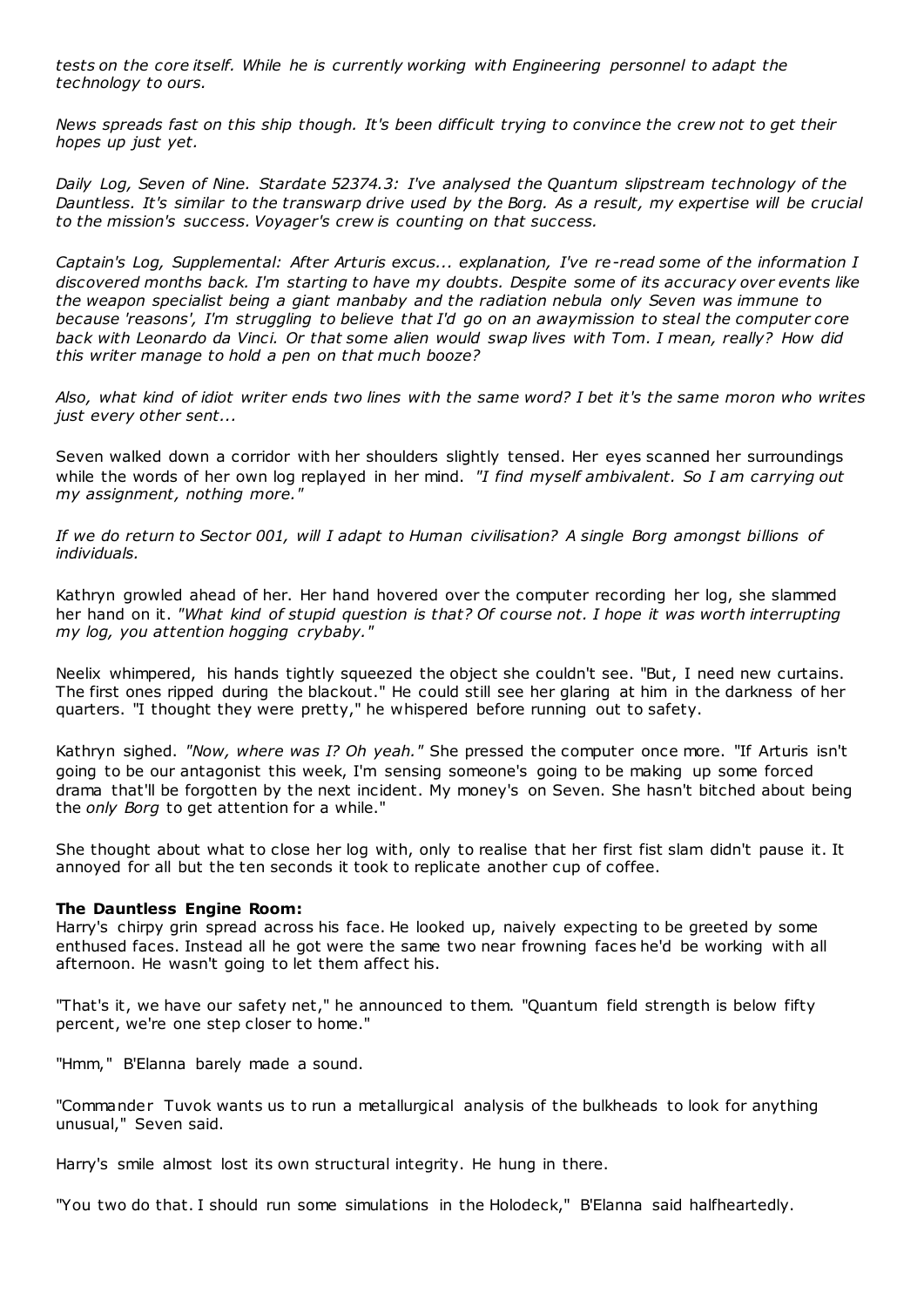"Getting ahead of ourselves aren't we?" Harry teased.

"Of course not, that's your thing," B'Elanna muttered.

The smile started to crumble, "again? Seriously why are women turning on me lately? I really oughta change my cologne." He wandered off to another computer panel.

Seven's mechanical eyebrow raised slightly. It went even higher when she spotted B'Elanna rolling her eyes. "Another typical male response. It's never their fault," she grumbled to herself, although Seven managed to hear her.

"Lieutenant," Seven said to get her attention. She got little more than a narrow head turn. "You don't seem... eager to return to Earth."

B'Elanna didn't answer her immediately. Seven determined she was ignoring her as she had been doing to almost everybody lately. She was taken back when the Lieutenant finally did say something, "I wouldn't go that far."

Seven stared at her, deep in thought. "You were a member of the Marquis. Starfleet will no doubt punish you for your crimes. Yet, almost all of the crew are excited about this. I do not understand."

For some reason she didn't get, B'Elanna flinched at her words. "What about you? Are you interested in seeing Earth?" she said with no feeling.

"No," Seven answered.

"You were a member of the Borg. Starfleet will no doubt judge you based on that. I guess we'll have our fugitives posters side by side," B'Elanna said.

Seven's face turned a few shades paler, eyes widened more than usual.

B'Elanna stared at her, slightly surprised by her reaction, though she didn't show it. "Relax, I'm kidding. You're not the first ex-Borg in the Alpha Quadrant. The key is to not act like a robot, take a joke once in a while. If you act like a Borg, they'll treat you like one. Okay?"

Her words seemed to make the drone feel worse. B'Elanna sighed and walked away. Seven watched her do so, staring curiously at her right leg. After a few steps she noticed the engineer favoured it only slightly over the left. It was so subtle, no one else would've noticed it but her.

Harry passed by her carefully to avoid another biting attack. "I've received a message from Tom, he's been left alone on the Flyer project," he said towards Seven. "Apparently the blackout a few days ago caused a feedback loop in the emitter arrays."

B'Elanna stopped and looked over her shoulder, her face frowned slightly. Seven wondered why that of all things would get her attention.

"If you wish I could assist him. I'm sure you'd prefer to remain on this project," she said.

The suggestion brought his smile back. It also inspired another eye roll from B'Elanna, and encouraged her to continue walking away.

"That's thoughtful of you Seven, but that's okay. I'm a little familiar with the Flyer's systems, and your expertise should remain on the more important project," Harry said.

Seven nodded, a little disappointment flooded her face.

## **The Conference Room:**

Chakotay waited by the window, drumming his fingers against his leg. The sound of the door opening turned him around in time to see Tuvok join him.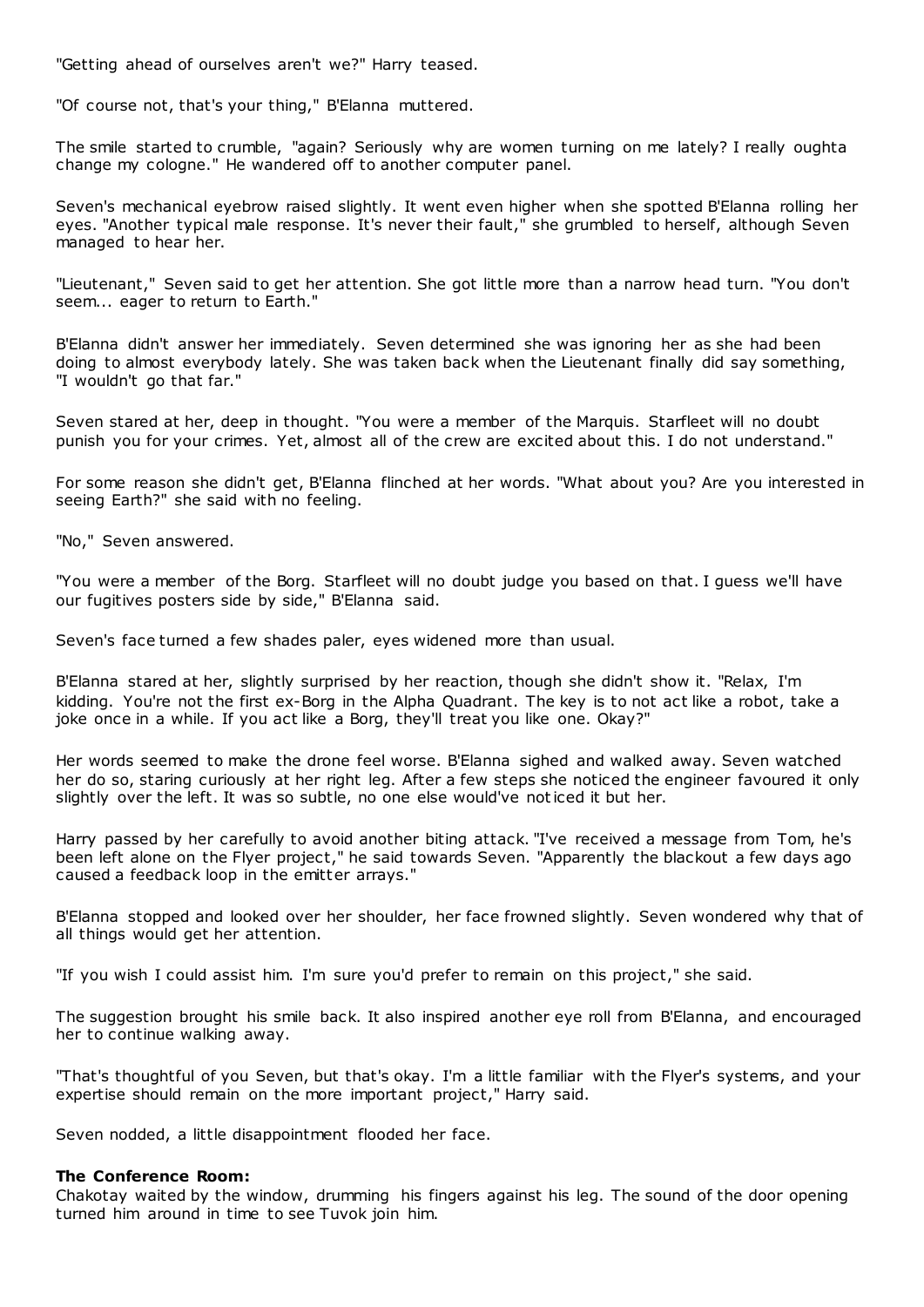"Commander, you wished to see me?" he said.

"I need your advice," Chakotay admitted.

Tuvok looked a little surprised, "a first."

"I know we usually keep out of each other's way, but I've always respected your opinion and judgement. Right now, I need to hear it," Chakotay said.

Tuvok nodded firmly. "Proceed."

Chakotay sighed, only realising at that moment how tense his shoulders were. "It's the Captain." They already began to ease, only slightly. "As you've noticed, she's isolated herself from the cre w. Her temperament is getting worse, not better..."

"She believes that she made an error in judgement three years ago. That she's responsible for not only Voyager being stranded in the Delta Quadrant, but the recent hardships we have endured in the last two years," Tuvok said.

"She told you?" Chakotay blurted out in surprise.

Tuvok's expression didn't change at all. "No," he replied as he began to pace. "I've been observing her behaviour. Guilt has been her constant companion. Her temperament, as you called it, is her way of hiding it. As well as pushing anyone who can assist her away."

That part was news to Chakotay. It hit him hard in the chest. "I thought... I hate myself for it but I thought it was some sort of post-partum depression. She hasn't been the same since the birth."

"You could be partially correct. It happened to coincide with the events she blames herself for," Tuvok said.

A part of Chakotay wished he never asked. It was necessary though in order to help her. "You've known her longer than anyone here. Have you ever seen her like this?"

"Several times," Tuvok answered to his shock. "If a mission under her command went wrong, usually resulting in an injury or casualty, she would take it upon herself to complete the mission. At least twice she put herself in mortal peril."

"Seeking redemption," Chakotay muttered.

"Precisely. To Captain Janeway, failure is not an option. Her methods have been quoted as *insane* by the officers who've served under her. Her stubborn nature is her strength as a leader, but unfortunately it is also her greatest weakness," Tuvok said.

Chakotay couldn't agree more, it also made him far more concerned than he was before. "If she tries to do that again, I want to be ready. I'm going to need your support."

"I keep telling you," Harry pretty much shouted for the entire shuttle bay to hear. He carried a large piece of equipment into to the new shuttle's cockpit, almost tripping over some abandoned tools a couple of times. "We'd be already on our way home with my plan. That's all there is to it."

Tom couldn't take his eyes off the new helm controls. A PADD in one hand, the other gently caressing the side of it. "You're so pretty, I might just live on you."

Harry abandoned the equipment on the closest chair to him. His face twisted into a disgusted grimace. "Uh, should I come back later?"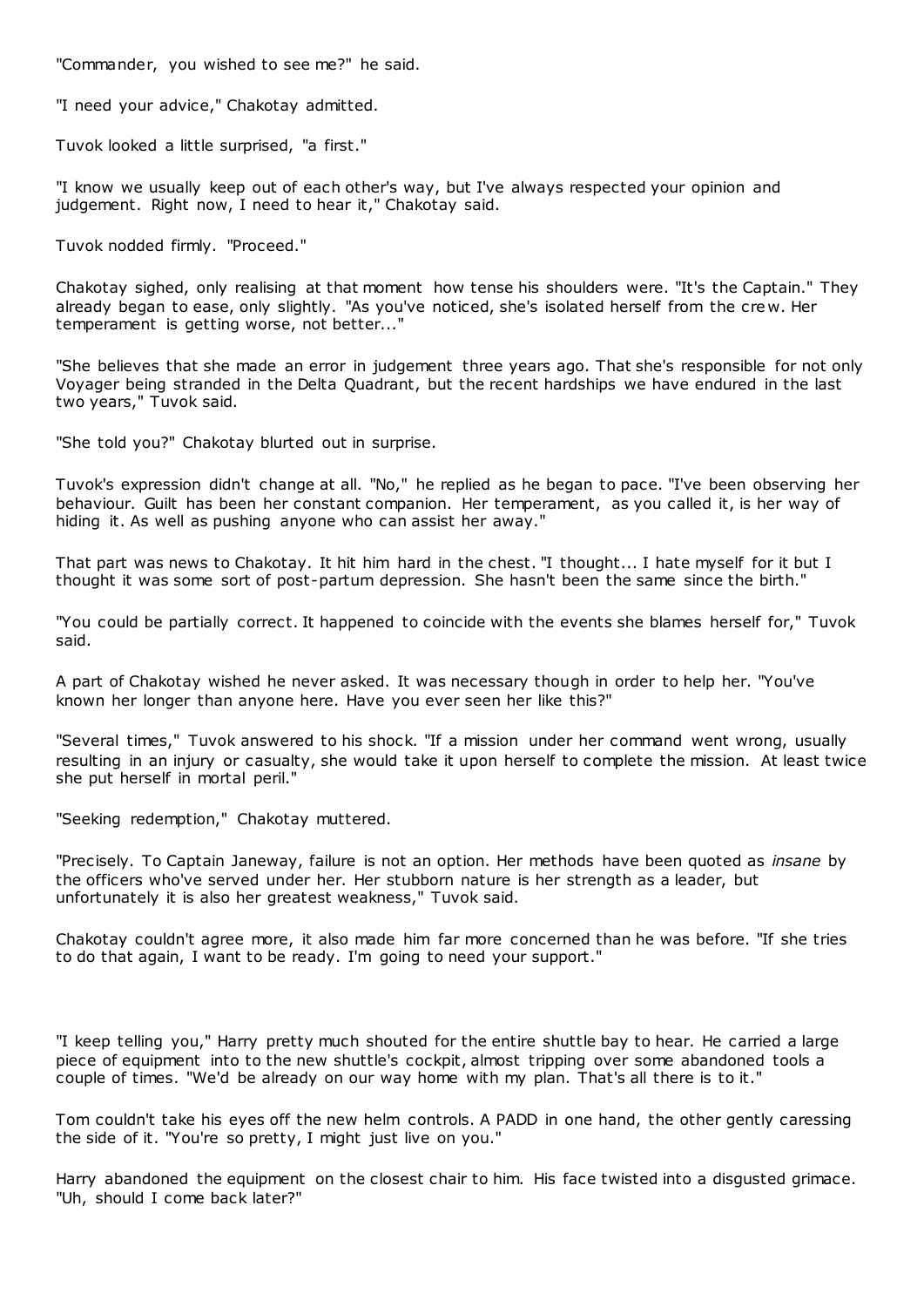"Ah!" Tom stuttered in surprise. He quickly turned his chair around, blushing furiously. "I didn't hear you, Har. Bring the new emitter array?"

"Yeah, yeah. Does B'Elanna know you've dumped her for the younger women?" Harry teased him. "I was surprised when I walked in that I didn't see a shiny red thing with eight wings."

Tom sighed in disappointment, "if only. It's okay, she's sexy... er functional enough with a cool grey coat." He visibly and silently berated himself to Harry's amusement. "Let's get the emitter installed, pronto, so we can get you back to the latest hope killer."

"You're only calling it that because we won't need the Flyer when it's done," Harry said. He waited for Tom to climb out of the chair to inspect what he brought. "It is interesting that the only reason we ran into Arturis was because he had problem with his emitters too."

Tom looked at him brightly, "what a coincidence." His face shifted to a firm glare in a fraction of a second. "You're not having it."

Harry's smile turned a little cheeky, a twinkle appeared in his eye. "Please Tom. We've already repaired his." He was satisfied with Tom's eye roll response. "It's an easily avoidable problem, in theory."

"Harry, don't you think it's a little suspicious that we both have the same malfunction, for two different reasons," Tom said.

Harry's mood didn't change, at least his face didn't show it. "Our shields should protect them from any further damage. We could repay him with the specs, or..."

"It couldn't be because of the scavengers dampening field," Tom's voice rose, hoping he'd hear him. "The Dauntless is immune to that, apparently. The Flyer meanwhile has never been outside, let alone in slipstream."

"We could extend our shields around the Dauntless while in flight," Harry continued on as if he said nothing, talking over some of his words.

Tom smirked slightly as he picked up the precious part. "If you fancy giving me a couple of weeks rations, continue ignoring me."

"We'd have to be close, a few seconds behind him anyway," Harry said.

Tom nodded, "two weeks rations it is. He could plot his course around these time hole things, if that's the root of the problem."

Harry looked him in the eye, scowling slightly. "You sound just like B'Elanna."

"B'Elanna?" Tom said, suddenly worried.

"She shot down all of my suggestions. Seven didn't say anything, which is usually a sign that a plan doesn't suck or she would've criticised me too," Harry answered.

"How would following Arturis out of the anomaly once pay him back?" Tom asked. "We don't even know if it'll work anyhow, he's lied more times than Tuvok's raised his eyebrow."

Harry sighed irritably, "weren't you listening to me? We'd need to be directly behind him when he activates the drive. We'd be in his wake, pulled along with him. We don't need to build our own. In three months we could be home, or still building the damn thing. Which do you think is better?"

"This is what you told B'Elanna and Seven?" Tom asked in an unenthused voice.

"Yes, why is no one excited? This is huge," Harry stuttered in anger.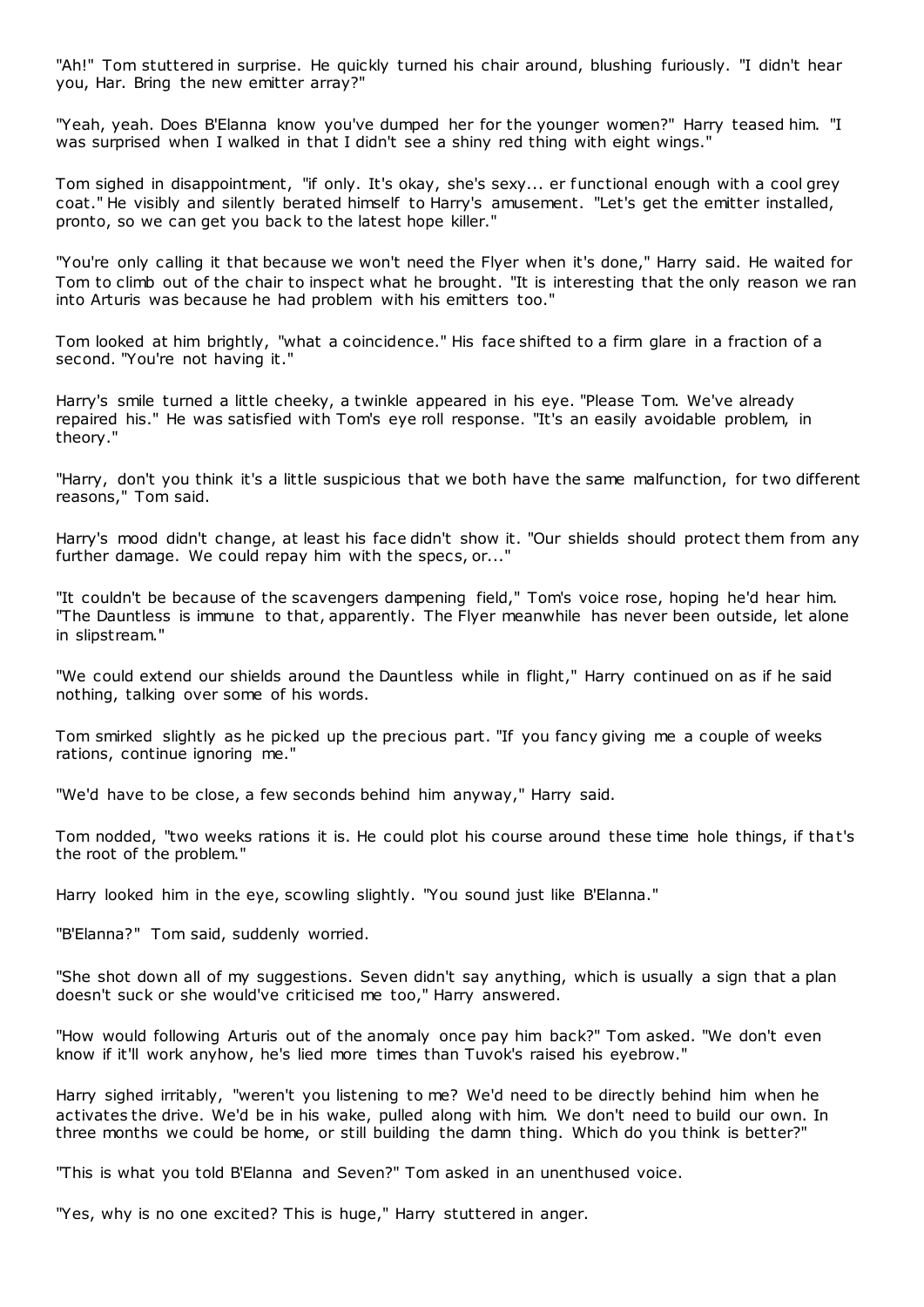Tom sniggered at his impatience, "don't take it personally. Seven doesn't do excited, and B'Elanna..." His amused eyes mellowed out, his whole body slumped. "She's not herself. I'm worried about her."

"It feels like she doesn't care anymore," Harry agreed, his anger faded. "Maybe if she did..."

A thought clicked into Tom's head before his friend could finish. "Hang on. Have you tested this? I mean, Arturis is a known liar, but you've got proof these emitters are damaged for the reason he says, and he has a slipstream drive? You're not running tests assuming these variables are true, are you?"

Harry's scowl returned, "I'm not that naive and obsessed with home, Tom. I've been burned far too many times to take that chance. The slipstream exists, and the emitters powering matter conversion like replicators, fuel convertors, transporters were fried."

"Sooo, partly no and yes," Tom muttered.

"We're talking about folding space in an area that's blocking light for thousands of light years and has already ate our probe," Harry said. "I'm convinced enough that part of his story is true."

"You have tested your plan then?" Tom asked.

Harry's face fell, "no. I thought that maybe since I did you a favour, you could help me do that."

"Harry, I'm the only dude here building a shuttlecraft from scratch," Tom protested, his eyes widening.

"Yeah, but it's not like we're in a hurry for it anymore. And it looks almost done anyway," Harry argued with a wry smile.

Tom groaned and face palmed into both of his hands. "Of course it is, I'm just that good." He lifted his head back up, "that's not the point." Harry's smile grew until it was chirpy enough to be infectious. Tom struggled to resist. "Fine, but your emitter favour is in fact null and void since you've taken me away from installing it. You owe me."

"Yeah, yeah. I'll buy you a beer in my local when we get home," Harry said, resisting using a cheeky wink on him.

Tom could only groan once more.

## **Astrometrics:**

Seven glanced behind her as the doors opened. Kathryn walked through them, holding a mug in one hand and a bottle of what looked like talc powder in the other.

"This better be important. I was very busy," she hissed once she joined the ex-drone.

Seven stared at her curiously, "your daughter still needs her diapers changed?"

Kathryn directed a look of disgust her way. "No. It's nappies. What's the matter with you?" To Seven's dismay she started sprinkling the contents of the bottle into the mug. "I trained that out of her at the earliest opportunity. As soon as they can crawl, they can sit on a damn toilet."

"Then, what is that?" Seven asked.

Kathryn finished what she was doing without breaking her gaze. She shook her head to further show her disgust. "What the hell does my coffee powder got to do with babies and their toilet habits, you sick bit..."

"I thought..." Seven protested, still convinced the bottle was talc powder. The contents didn't look or smell like it. It still sparkled a little though. "Is that talc powder or only the bottle?"

Kathryn's glare eased slightly. "Waste not, want not."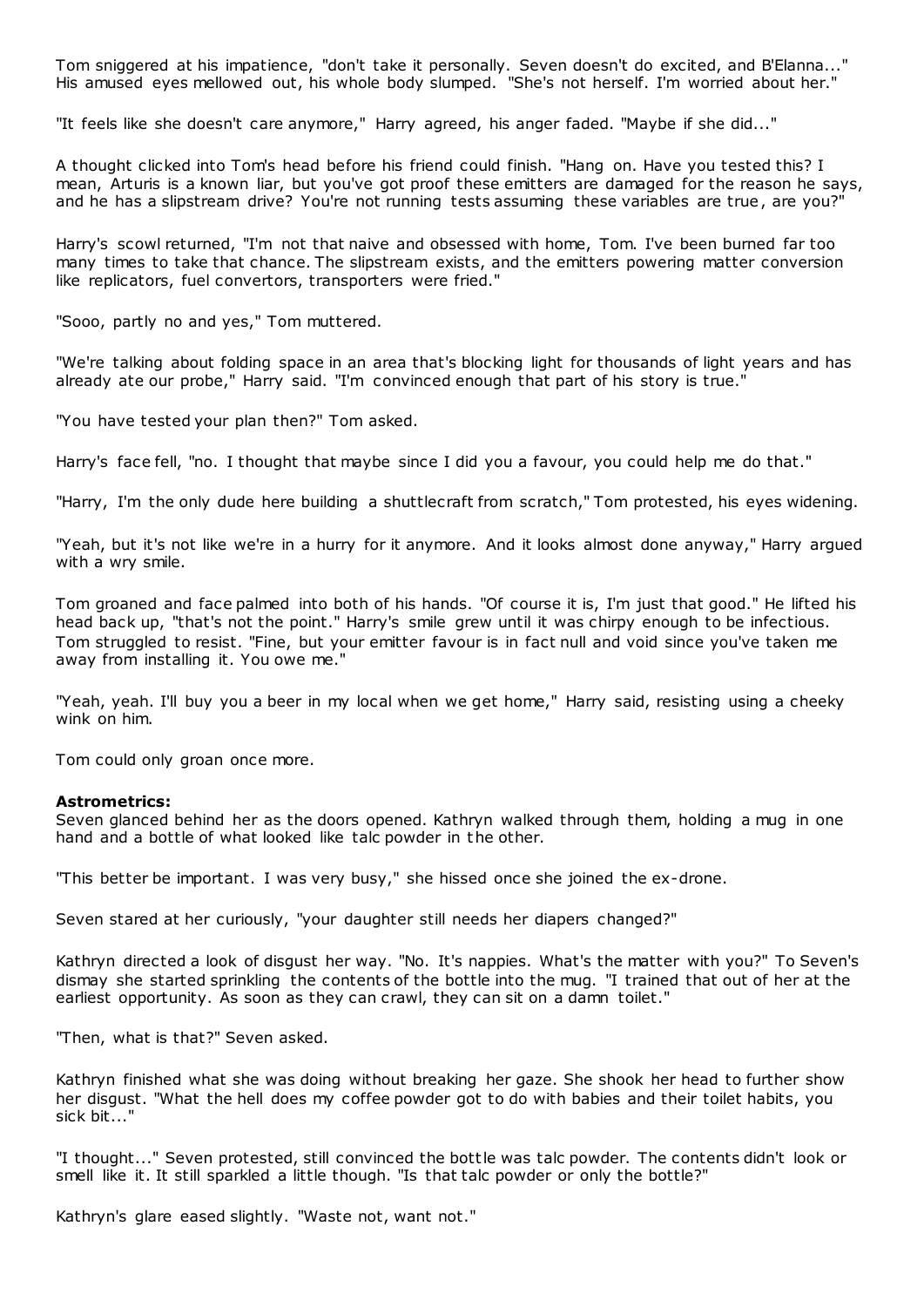Seven blinked a couple of times while the Captain sipped on her coffee. "I've decided that I will not be going with you to the Alpha Quadrant."

Silence followed for almost a minute. A loud slurp broke it. Kathryn sighed as her mug was now empty. She placed it to one side with a neutral look on her face for once. She used it to look at the ex-drone. "Okay."

There was no way she'd admit it, but the response dented Seven's pride a little. "Aren't you going to talk me out of it?"

Kathryn seemed genuinely puzzled, "no."

"But..." Seven said, actually sounding a little upset.

"Is that all?" Kathryn asked tiredly.

Seven grit her teeth for the time being. Kathryn began to walk away. "No," the drone replied, stopping her. "I've discovered something about the Dauntless."

Kathryn reluctantly walked back to her side. "Okay, what?"

"I used coherent neutrino beams to look for any suspicious activity or items as you requested," Seven said. She paused to type in a few commands on the computer. It brought up an image of Arturis' ship, zoomed in to the lower decks. Most of it was a hazy white, but the part she focused on seemed to be a large dark grey object.

"What is that?" Kathryn asked curiously.

"It's the exact size and density as our probe," Seven replied.

To her further surprise Kathryn smiled at the news. "Is that so? I can't wait to hear the excuse for this one."

## **Engineering:**

Excited chatter filled the room as the entire staff were all occupied working around the core. None of them noticed Arturis slowly walk toward an unused station while keeping a close eye on them.

His fingers were about to press against the console when a voice bellowed from the entrance. "Going somewhere?" He froze on the spot at the sound of Kathryn's voice.

A lot of Engineering stopped what they were doing and swivelled around to see what was going on. They caught sight of Kathryn marching toward them, Seven and two Security on her heels, with a deadly glare on her face. They knew better than to keep looking.

"Captain?" Arturis whimpered, trying badly to look like things were normal. He failed miserably. "Is there a problem?"

Kathryn stopped within a metre of him, with luckily the station he chose in between them. "What were you doing with our probe?"

Arturis' fear conflicted with a whiff of confusion. His face twisted, showing it. "What probe?"

Kathryn's eyes narrowed further, "don't you dare pull that crap again, you little toad. The probe we lost before we ran into you and your scavenger friends, why is it sitting in your cargo bay?"

"Honestly, I don't know what you're talking about," Arturis stuttered.

"I tried to tell myself; this idiot wouldn't dare try tricking us again. He must know we'd be on our guard, watching him. Did you think we wouldn't find it?" Kathryn said dangerously. "Let me guess. You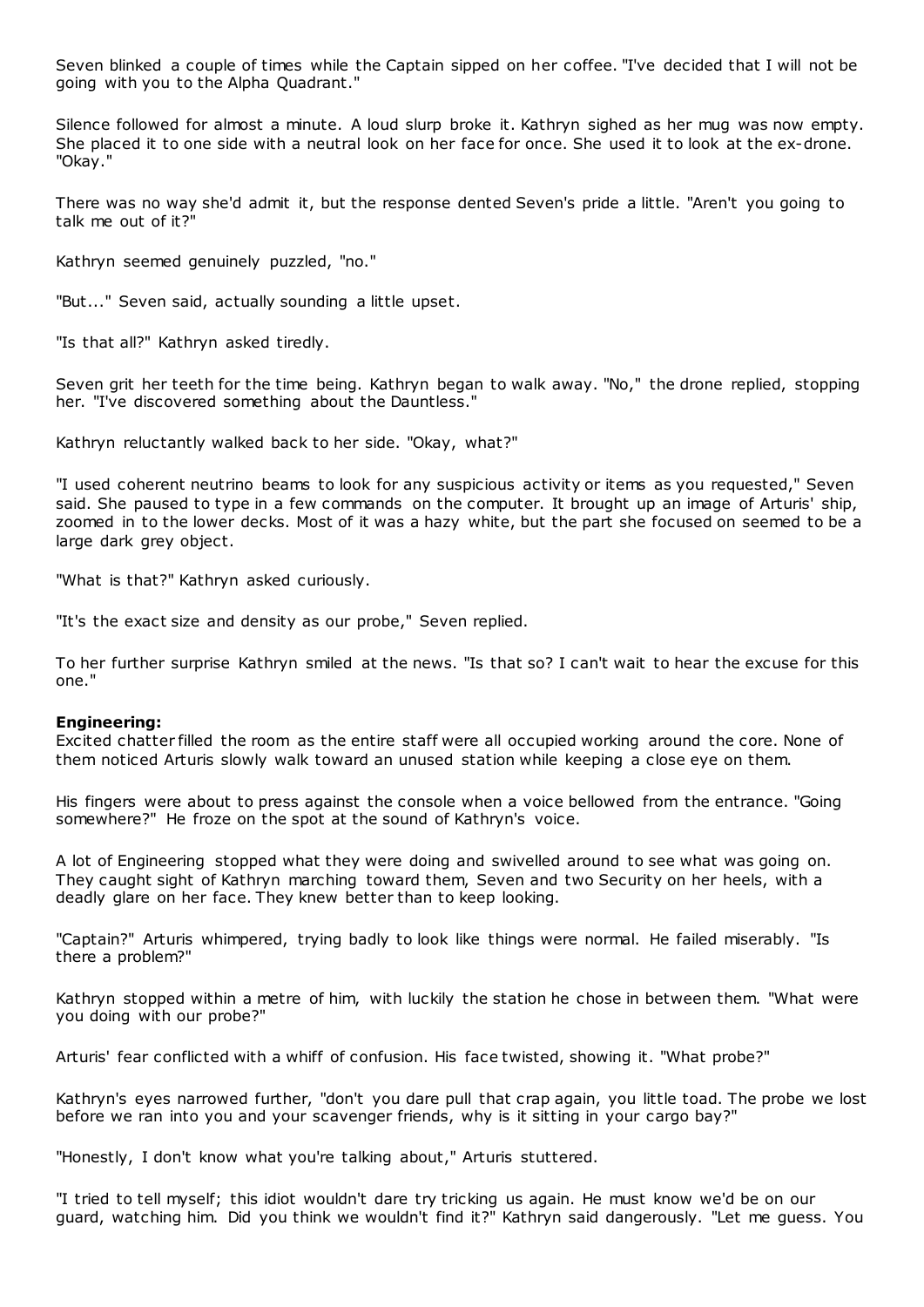stole the probe so we wouldn't see the scavengers. Then you told them to attack us, so you could swoop in and pass yourself off as the hero."

"Please, I... stay calm," Arturis said as calmly as possible. "Your probe wouldn't have seen them coming either. I have no reason to take it. No one would. There's got to be another explanation."

"You can think of one for us while you're rotting in our brig," Kathryn said. She nodded back at the two Security officers. They gave her a wide berth as they walked over to confront Arturis.

"Wait. I didn't want to say anything before but I saw her..." Arturis said, pointing at Seven. She responded with an eyebrow raise. "Working on the transporter controls two days ago. It seems obvious that she stole the probe, then beamed it over to my ship to incriminate me."

"You are lying," Seven said plainly.

Arturis shook his head, "you hate her. She treats you horribly. You don't care about getting back home, so you'd do anything to sabotage Voyager. Were you responsible for the thirteenth deck too?"

"As true as that may be..." Kathryn said, prompting a bemused stare from Seven. "You had more to gain from the probe loss than her."

The two Security officers surrounded him. He quickly typed a few things before his arms were grabbed. He disappeared in a transporter beam.

Kathryn sighed. "Next time, bring the Security officers with names."

*"Bridge to Janeway,"* Chakotay's voice rang through her commbadge. *"The Dauntless is beaming people from Voyager."*

"Here's a thought. Raise the shields for once," Kathryn growled, before storming off.

## **The Bridge:**

Chakotay winced. He waited for the commlink to cut off before saying anything more. "Block his transporters, bring them back," he directed at the unknown at Opps.

"Uh, I can only do one at a time, and he's faster than..." they stuttered before they were rudely shoved to one side.

"On it," James said once he took his place.

"Scratch that," Kathryn hissed once she charged out of the turbolift. Seven followed her. Chakotay widened his eyes in surprise. "Beam that pissy Arturis back to Voyager, and into my Ready Room. I'll just replicate a bat."

Chakotay watched her go straight for her office. "How did you get here so quickly?"

"I can't. He's put up a forcefield around himself. It may take a while," James said.

Kathryn stopped as her doors opened. "Fine. Get the crew back first." She changed her route to the centre of the bridge. Chakotay instinctively took a step backward.

Kathryn noticed the helm looked a little empty. She tapped her commbadge. "Bridge to Paris. Get here, now!"

Chakotay rushed over to Opps, mainly to get out of Kathryn's arm range. "How are we doing?"

"He keeps changing transport spots, beaming people in groups. Sometimes I catch it in time and block it, when I don't I just beam them straight back," James replied.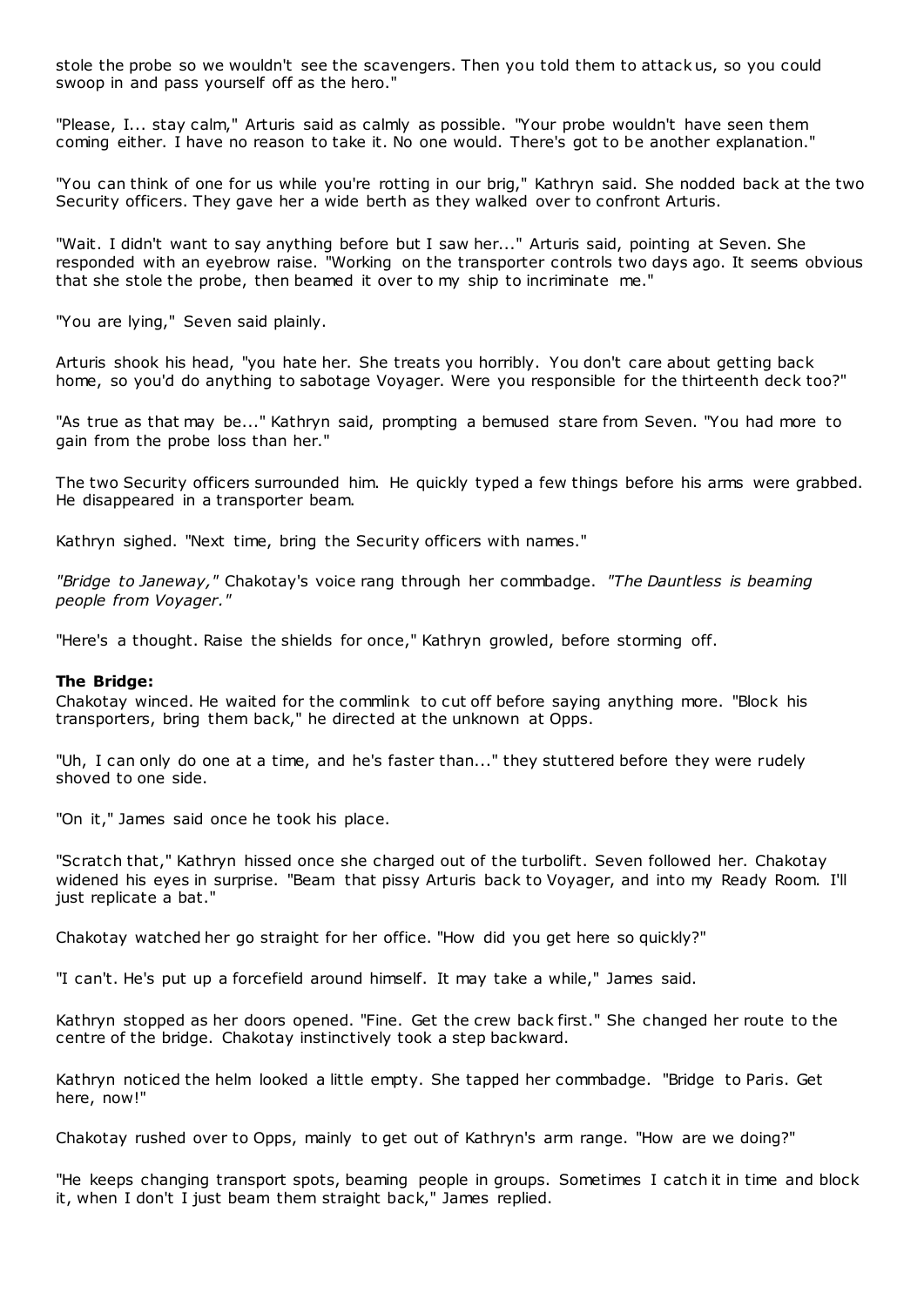Chakotay stood at the edge of Opps while the previous occupant hobbled out behind James. "I thought you of all people would be able to handle this."

James smirked in his direction, his hands kept tapping the station. "I can, it's just getting a little boring."

"So you're saying he's like, a load of rubbish?" Kathryn asked hopefully.

Chakotay was confused at first, then he knew where she was going with this. "No, you can't use the garbage pun."

"It's time for..." she said as the turbolift opened. Tom hurried out of it as if his life depended on it.

"No," Chakotay pleaded.

"Arturis to go on vacation," Kathryn improvised. Everyone groaned. Tom fake laughed as he took his place.

Chakotay shook his head, "James, I'll take over, you try to get through Arturis' forcefield. We'll be here all day otherwise."

James shrugged as he took a step to his left, "fine."

Chakotay immediately hurried to his previous spot and got to work. He worked furiously, his eyes widened slightly. "He's targeting the Bridge."

Kathryn turned her attention to Tactical. "Tuvok, give him some torpedoes."

Tuvok nodded and complied. At the same time both Seven and Kathryn disappeared in a transporter beam. "Dauntless has raised its shields," he reported.

Chakotay's face turned slightly pale, he looked toward James at the same time he looked at him. "It's all yours." He hurried away to go back to the centre of the Bridge.

"Commander. The Dauntless is powering up the slipstream drive," Tuvok reported.

"Set a pursuit course," Chakotay ordered.

Tom briefly laughed, "really? This wasn't what I meant by a test." Chakotay frowned into his back.

"Someone's trying to open the shuttle bay doors," James said to add to Chakotay's stress.

"Are you serious?" Chakotay groaned. "Stop them."

The floor shuddered slightly. James sighed, "I would, but there aren't any doors anymore."

Tom looked up from the helm, panicked slightly. He and several others saw the Dauntless on the viewscreen, glowing from its engines. Then a shuttle flew into view, right behind it. Tom recognised it, he died a little inside. "The Flyer."

"You've already finished it?" Jessie said in surprise.

The Dauntless shot off into the distance, disappearing within seconds. It wasn't the only one. The new shuttle went with it.

"Yey me, I'm just that good," Tom said, repeating his earlier words in a whimper.

Chakotay stood beside him, scowling down at him. "Am I talking to myself? Bring the warp core modifications online. Follow."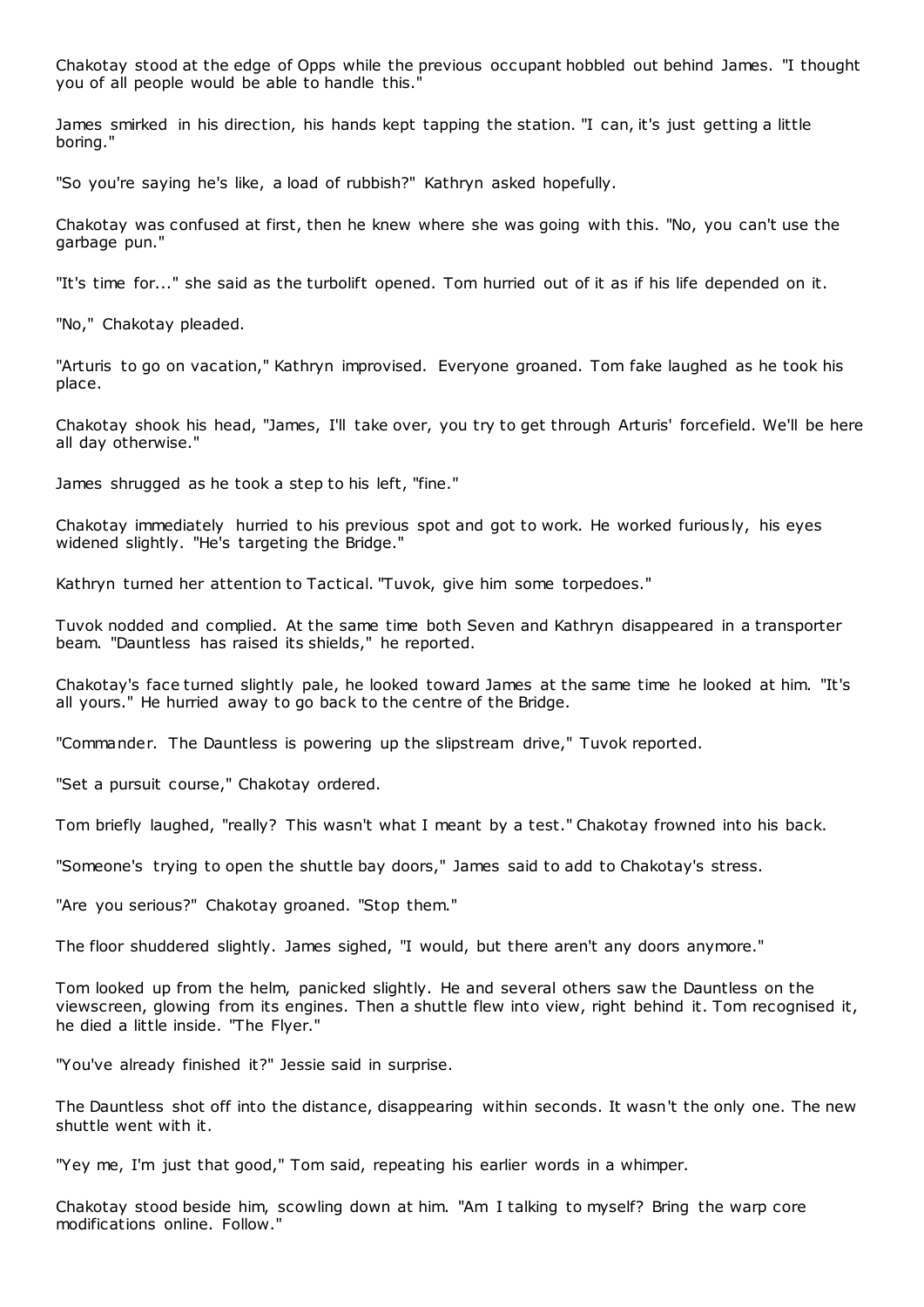"It's only been three days. You're expecting us to believe we can modify the warp core to use slipstream in that time?" James stammered.

"Why not, we finished a shuttle in a few days as well," Jessie sighed.

"Guys, save the nitpicking for the bedroom," Tom said angrily. He knew he'd get punished for it later, but he was far too worried about his precious shuttle to care.

"Why the hell would we nitpick there? I would never have nits to pick," Jessie muttered.

James shrugged, "it's probably what he does in his bedroom so he assumes everyone does."

"Poor B'Elanna," Jessie said, shaking her head.

Chakotay tried to keep a straight face. "While we're waiting. Who's missing?"

"Captain Janeway, Seven of Nine..." Tuvok read from his station. His eyebrow raised higher than normal.

"What?" Chakotay said with worry.

The Dauntless shot through a blue tunnel, apparently unaware of the small shuttle directly behind them.

Aboard, B'Elanna sat in the front seat, staring in disgust at the strange helm controls Tom had fitted. "Oh whatever, at least he didn't put in the steering wheel and gearbox," she grunted.

"Do you understand? I'm telling you I'd prefer to remain here, in the void, than return to Earth," Seven said carefully.

"Duh!" Kathryn said in a fake deep voice. It echoed around the tiny cell they were trapped in. "I understand perfectly. B'Elanna's quiet and moody, Jessie's moody and anything but quiet, then there's me."

Seven frowned, as usual she had no idea what the Captain was saying.

"You don't do anything original do you? Gotta home in on other people's stories. You're a leech in sheep's clothing," Kathryn snarled.

Seven stared at her with her eyes wider. "No, mine happened before yours, especially Jessie's," she protested.

"Oh, go on, have your teenage tantrum," Kathryn smirked. She pitched her voice slightly higher to make it sound whiny, "wah, I'm running away. Why won't you pay attention to me, wah."

"That's not what this is at all," Seven said.

"Don't you think it's a little sexist that it's only the girls having these breakdowns? You could've taken one for the team," Kathryn said.

"It's not my fault you locked Paris up until Vis a Vis was over," Seven said irritably.

"And I'll do it again. I'm sure he has to have a sad episode every season. The boy is so one note," Kathryn said.